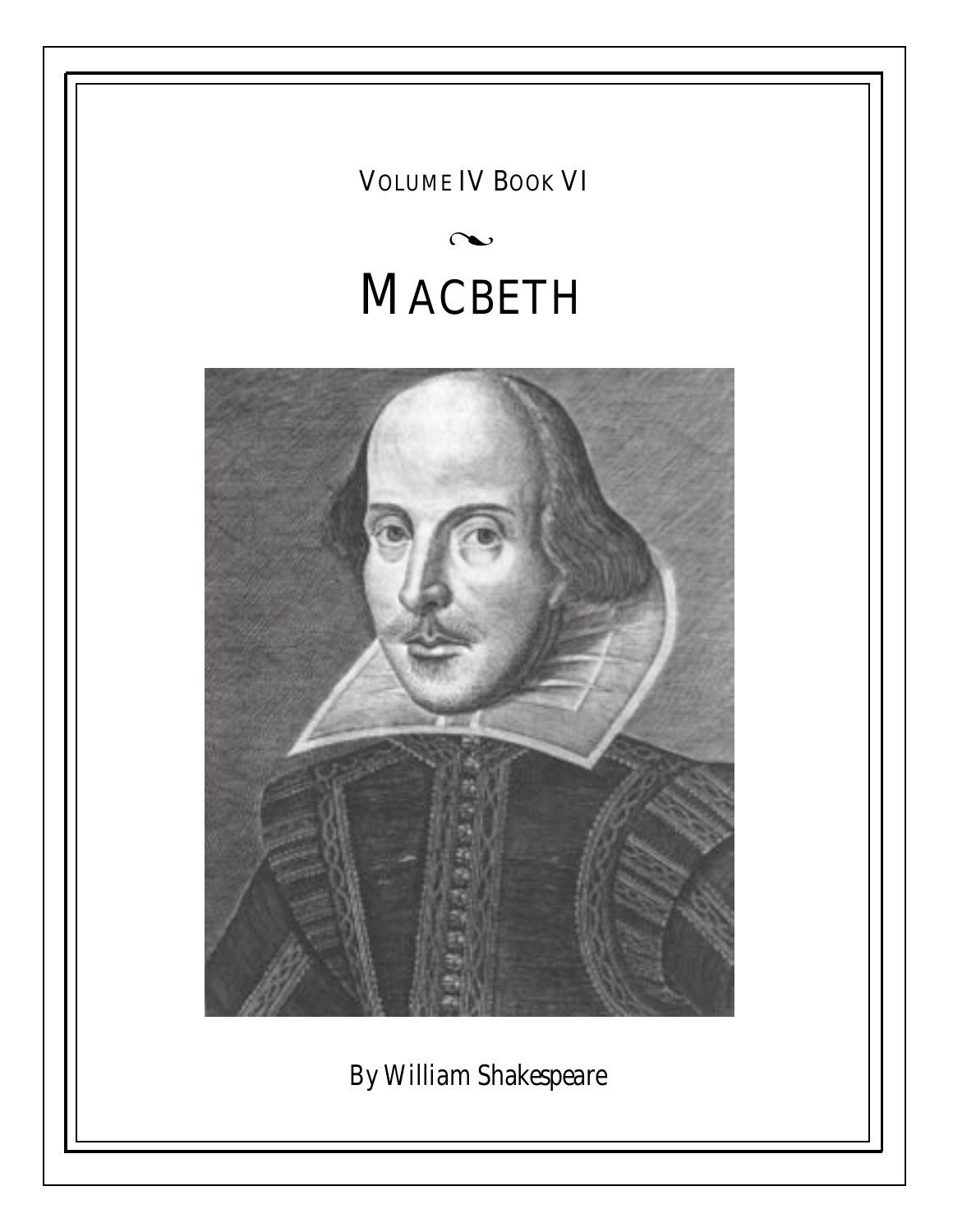## *Dramatis Personae*



|                                                                   | DUNCAN king of Scotland.                                                               |                                                                                | A Soldier. (SOLDIER)                                                            |
|-------------------------------------------------------------------|----------------------------------------------------------------------------------------|--------------------------------------------------------------------------------|---------------------------------------------------------------------------------|
| <b>MALCOLM</b><br><b>DONALBAIN</b>                                | his sons.                                                                              |                                                                                | A Porter. (PORTER)<br>An Old Man. (OLD MAN)                                     |
|                                                                   |                                                                                        |                                                                                | LADY MACBETH.<br>LADY MACDUFF.                                                  |
| <b>MACBETH</b><br><b>BANQUO</b>                                   | generals of the<br>king's army.                                                        |                                                                                | Gentlewoman attending on Lady Macbeth.<br>(GENTLEWOMAN)                         |
|                                                                   |                                                                                        |                                                                                | HECATE.                                                                         |
| <b>MACDUFF</b><br><b>LENNOX</b><br><b>ROSS</b><br><b>MENTEITH</b> | noblemen of<br>Scotland.                                                               | <b>FIRST WITCH</b><br><b>SECOND WITCH</b><br><b>THIRD WITCH</b>                | <b>Three Witches.</b>                                                           |
| <b>ANGUS</b><br><b>CAITHNESS</b>                                  | FLEANCE son to Banguo.                                                                 | <b>FIRST APPARITION</b><br><b>SECOND APPARITION</b><br><b>THIRD APPARITION</b> | Apparitions.                                                                    |
|                                                                   | SIWARD Earl of Northumberland, general of<br>the English forces.                       |                                                                                | Lords, Gentlemen, Officers, Soldiers, Murderers,<br>Attendants, and Messengers. |
|                                                                   | YOUNG SIWARD his son.                                                                  |                                                                                | (LORD), (SERGEANT), (SERVANT)                                                   |
|                                                                   | SEYTON an officer attending on Macbeth.                                                |                                                                                | (FIRST MURDERER)<br>(SECOND MURDERER)                                           |
|                                                                   | Boy, son to Macduff. (SON)<br>An English Doctor. (DOCTOR)<br>A Scotch Doctor. (DOCTOR) |                                                                                | (THIRD MURDERER)<br>(MESSENGER)                                                 |

SCENE *Scotland England.*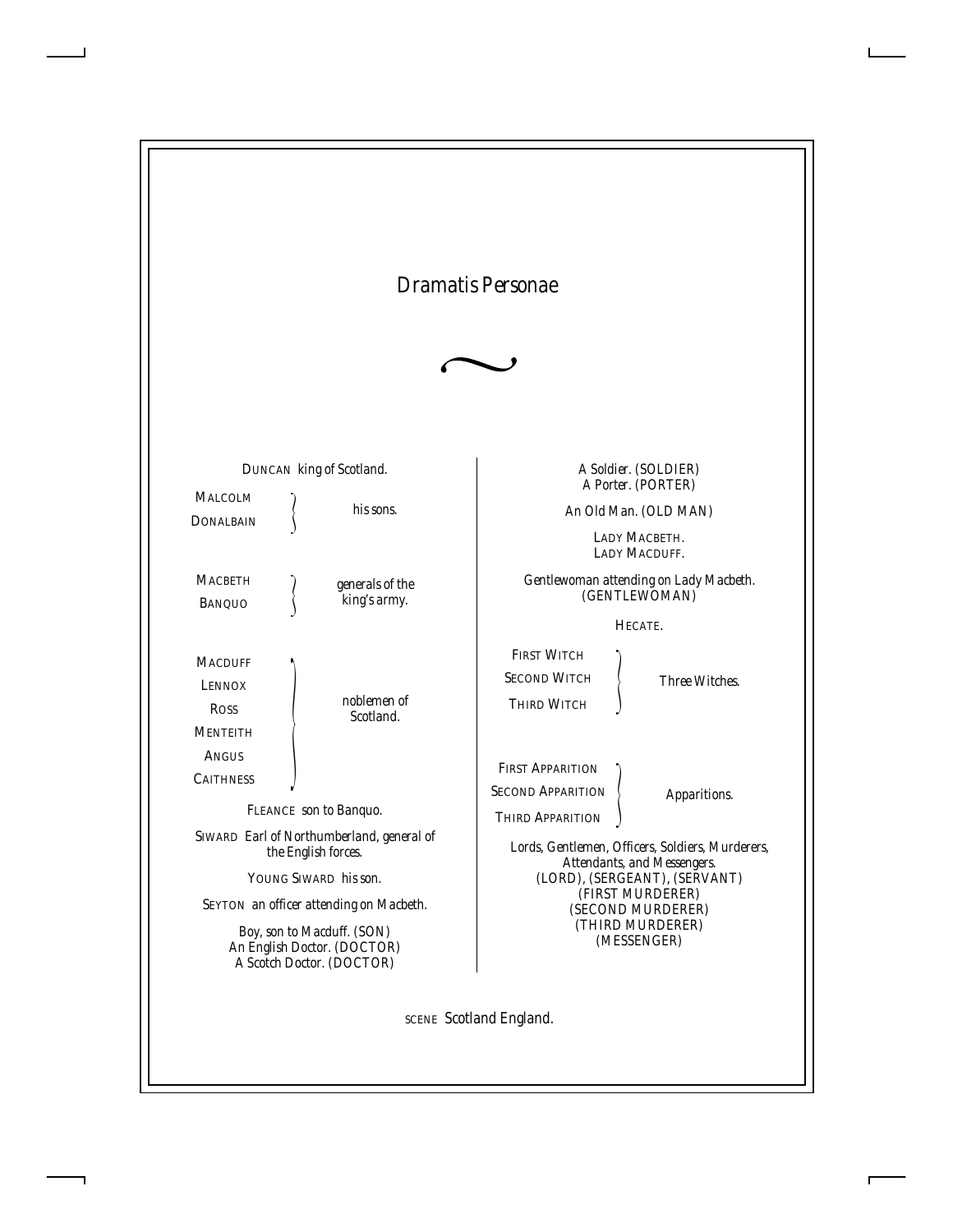## *MACBETH*



## ACT I

#### SCENE I *A desert place.*

*[Thunder and lightning. Enter three Witches]*

*FIRST WITCH* When shall we three meet again In thunder, lightning, or in rain?

*SECOND WITCH* When the hurlyburly's done, When the battle's lost and won.

*THIRD WITCH* That will be ere the set of sun.

*FIRST WITCH* Where the place?

*SECOND WITCH* Upon the heath.

*THIRD WITCH* There to meet with Macbeth.

*FIRST WITCH* I come, Graymalkin!

*SECOND WITCH* Paddock calls.

*THIRD WITCH* Anon.

*ALL* Fair is foul, and foul is fair: Hover through the fog and filthy air.

*[Exeunt]*

SCENE II *A camp near Forres.*

*[Alarum within. Enter DUNCAN, MALCOLM, DONALBAIN, LENNOX, with Attendants, meeting a bleeding Sergeant]*

*DUNCAN* What bloody man is that? He can report, As seemeth by his plight, of the revolt The newest state.

*MALCOLM* This is the sergeant Who like a good and hardy soldier fought 'Gainst my captivity. Hail, brave friend! Say to the king the knowledge of the broil As thou didst leave it.

*SERGEANT* Doubtful it stood; As two spent swimmers, that do cling together And choke their art. The merciless Macdonwald— Worthy to be a rebel, for to that The multiplying villanies of nature Do swarm upon him—from the western isles Of kerns and gallowglasses is supplied; And fortune, on his damned quarrel smiling, Show'd like a rebel's whore: but all's too weak: For brave Macbeth—well he deserves that name— Disdaining fortune, with his brandish'd steel, Which smoked with bloody execution, Like valour's minion carved out his passage Till he faced the slave; Which ne'er shook hands, nor bade farewell to him, Till he unseam'd him from the nave to the chaps, And fix'd his head upon our battlements.

*DUNCAN* O valiant cousin! Worthy gentleman!

*SERGEANT* As whence the sun 'gins his reflection Shipwrecking storms and direful thunders break, So from that spring whence comfort seem'd to come Discomfort swells. Mark, king of Scotland, mark: No sooner justice had with valour arm'd Compell'd these skipping kerns to trust their heels, But the Norweyan lord surveying vantage, With furbish'd arms and new supplies of men Began a fresh assault.

*DUNCAN* Dismay'd not this Our captains, Macbeth and Banquo?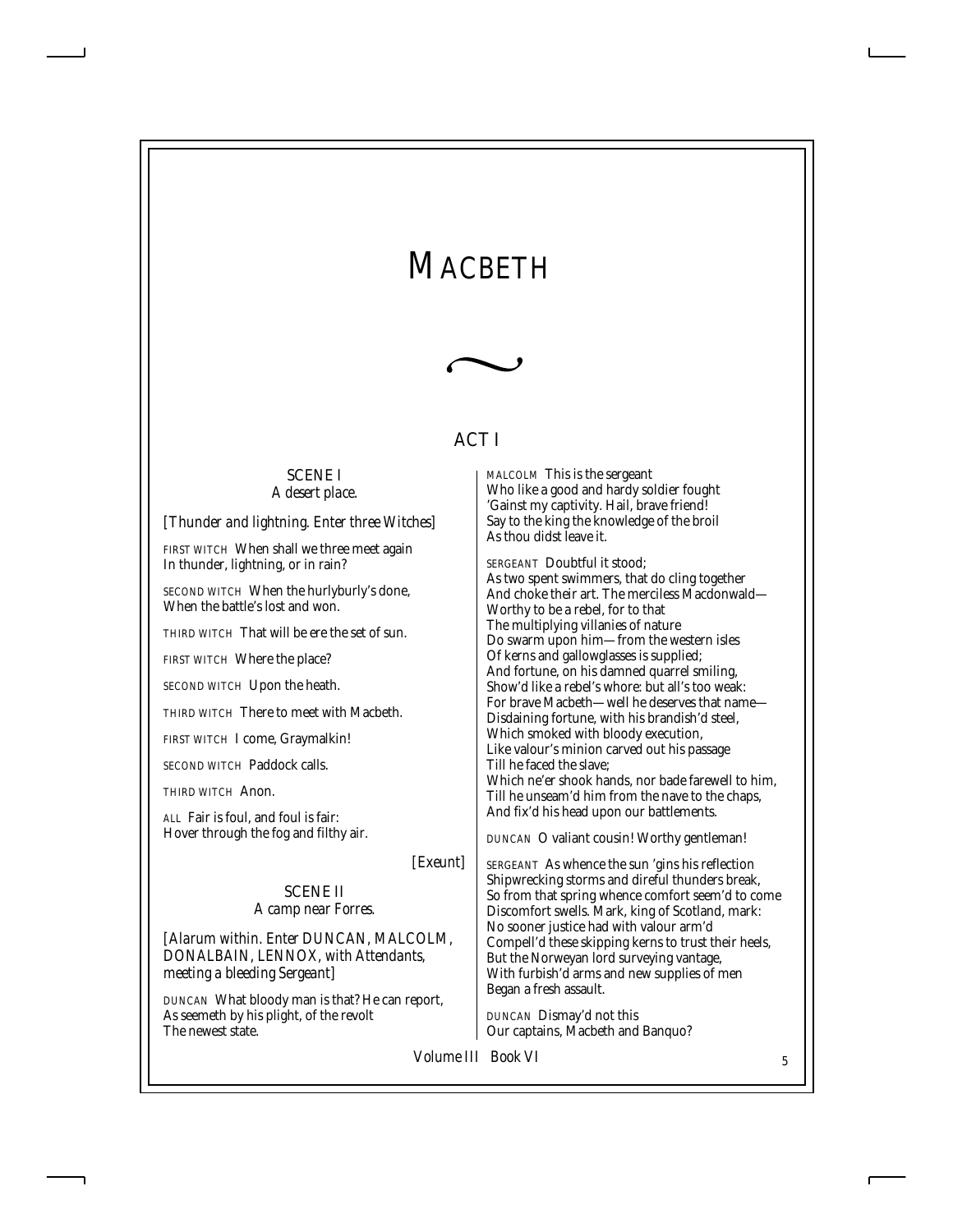#### *Macbeth: ACT I*

*SERGEANT* Yes; As sparrows eagles, or the hare the lion. If I say sooth, I must report they were As cannons overcharged with double cracks, so they Doubly redoubled strokes upon the foe: Except they meant to bathe in reeking wounds, Or memorise another Golgotha, I cannot tell. But I am faint, my gashes cry for help.

*DUNCAN* So well thy words become thee as thy wounds; They smack of honour both. Go get him surgeons.

*[Exit Sergeant, attended]*

Who comes here?

*[Enter ROSS]*

*MALCOLM* The worthy thane of Ross.

*LENNOX* What a haste looks through his eyes! So should he look That seems to speak things strange.

*ROSS* God save the king!

*DUNCAN* Whence camest thou, worthy thane?

*ROSS* From Fife, great king; Where the Norweyan banners flout the sky And fan our people cold. Norway himself, With terrible numbers, Assisted by that most disloyal traitor The thane of Cawdor, began a dismal conflict; Till that Bellona's bridegroom, lapp'd in proof, Confronted him with self-comparisons, Point against point rebellious, arm 'gainst arm. Curbing his lavish spirit: and, to conclude, The victory fell on us.

*DUNCAN* Great happiness!

*ROSS* That now Sweno, the Norways' king, craves composition: Nor would we deign him burial of his men Till he disbursed at Saint Colme's inch Ten thousand dollars to our general use.

*DUNCAN* No more that thane of Cawdor shall deceive Our bosom interest: go pronounce his present death, And with his former title greet Macbeth.

*ROSS* I'll see it done.

*DUNCAN* What he hath lost noble Macbeth hath won.

*[Exeunt]*

#### SCENE III *A heath near Forres.*

*[Thunder. Enter the three Witches]*

*FIRST WITCH* Where hast thou been, sister?

*SECOND WITCH* Killing swine.

*THIRD WITCH* Sister, where thou?

*FIRST WITCH* A sailor's wife had chestnuts in her lap, And munch'd, and munch'd, and munch'd:— "Give me," quoth I: "Aroint thee, witch!" the rump-fed ronyon cries. Her husband's to Aleppo gone, master o' the Tiger: But in a sieve I'll thither sail, And, like a rat without a tail, I'll do, I'll do, and I'll do.

*SECOND WITCH* I'll give thee a wind.

*FIRST WITCH* Thou'rt kind.

*THIRD WITCH* And I another.

*FIRST WITCH* I myself have all the other, And the very ports they blow, All the quarters that they know I' the shipman's card. I will drain him dry as hay: Sleep shall neither night nor day Hang upon his pent-house lid; He shall live a man forbid: Weary se'nnights nine times nine Shall he dwindle, peak and pine: Though his bark cannot be lost, Yet it shall be tempest-tost. Look what I have.

*SECOND WITCH* Show me, show me.

*FIRST WITCH* Here I have a pilot's thumb, Wreck'd as homeward he did come.

*[Drum within]*

*THIRD WITCH* A drum, a drum! Macbeth doth come.

*ALL* The weird sisters, hand in hand, Posters of the sea and land, Thus do go about, about: Thrice to thine and thrice to mine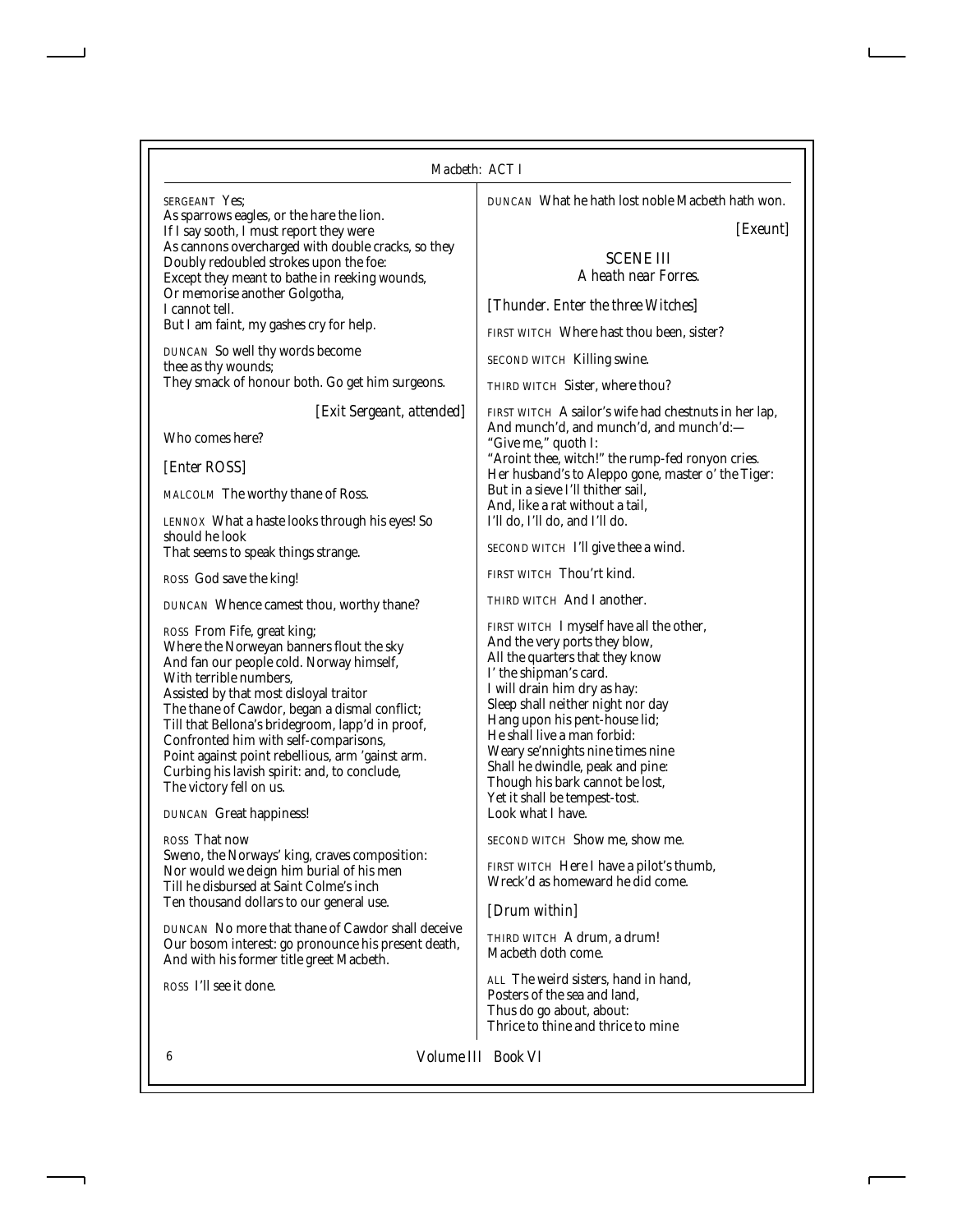#### *Macbeth: ACT I*

And thrice again, to make up nine. Peace! The charm's wound up.

#### *[Enter MACBETH and BANQUO]*

*MACBETH* So foul and fair a day I have not seen.

*BANQUO* How far is't call'd to Forres? What are these So wither'd and so wild in their attire, That look not like the inhabitants o' the earth, And yet are on't? Live you? Or are you aught That man may question? You seem to understand me, By each at once her chappy finger laying Upon her skinny lips: you should be women, And yet your beards forbid me to interpret That you are so.

*MACBETH* Speak, if you can: what are you?

*FIRST WITCH* All hail, Macbeth! Hail to thee, thane of Glamis!

*SECOND WITCH* All hail, Macbeth, hail to thee, thane of Cawdor!

*THIRD WITCH* All hail, Macbeth, thou shalt be king hereafter!

*BANQUO* Good sir, why do you start; and seem to fear Things that do sound so fair? I' the name of truth, Are ye fantastical, or that indeed Which outwardly ye show? My noble partner You greet with present grace and great prediction Of noble having and of royal hope, That he seems rapt withal: to me you speak not. If you can look into the seeds of time, And say which grain will grow and which will not, Speak then to me, who neither beg nor fear Your favours nor your hate.

*FIRST WITCH* Hail!

*SECOND WITCH* Hail!

*THIRD WITCH* Hail!

*FIRST WITCH* Lesser than Macbeth, and greater.

*SECOND WITCH* Not so happy, yet much happier.

*THIRD WITCH* Thou shalt get kings, though thou be none: So all hail, Macbeth and Banquo!

*FIRST WITCH* Banquo and Macbeth, all hail!

*MACBETH* Stay, you imperfect speakers, tell me more: By Sinel's death I know I am thane of Glamis; But how of Cawdor? The thane of Cawdor lives,

A prosperous gentleman; and to be king Stands not within the prospect of belief, No more than to be Cawdor. Say from whence You owe this strange intelligence? Or why Upon this blasted heath you stop our way With such prophetic greeting? Speak, I charge you.

#### *[Witches vanish]*

*BANQUO* The earth hath bubbles, as the water has, And these are of them. Whither are they vanish'd?

*MACBETH* Into the air; and what seem'd corporal melted As breath into the wind. Would they had stay'd!

*BANQUO* Were such things here as we do speak about? Or have we eaten on the insane root That takes the reason prisoner?

*MACBETH* Your children shall be kings.

*BANQUO* You shall be king.

*MACBETH* And thane of Cawdor too: went it not so?

*BANQUO* To the selfsame tune and words. Who's here?

#### *[Enter ROSS and ANGUS]*

*ROSS* The king hath happily received, Macbeth, The news of thy success; and when he reads Thy personal venture in the rebels' fight, His wonders and his praises do contend Which should be thine or his: silenced with that, In viewing o'er the rest o' the selfsame day, He finds thee in the stout Norweyan ranks, Nothing afeard of what thyself didst make, Strange images of death. As thick as hail Came post with post; and every one did bear Thy praises in his kingdom's great defence, And pour'd them down before him.

*ANGUS* We are sent To give thee from our royal master thanks; Only to herald thee into his sight, Not pay thee.

*ROSS* And, for an earnest of a greater honour, He bade me, from him, call thee thane of Cawdor: In which addition, hail, most worthy thane! For it is thine.

*BANQUO* What, can the devil speak true?

*MACBETH* The thane of Cawdor lives: why do you dress me In borrow'd robes?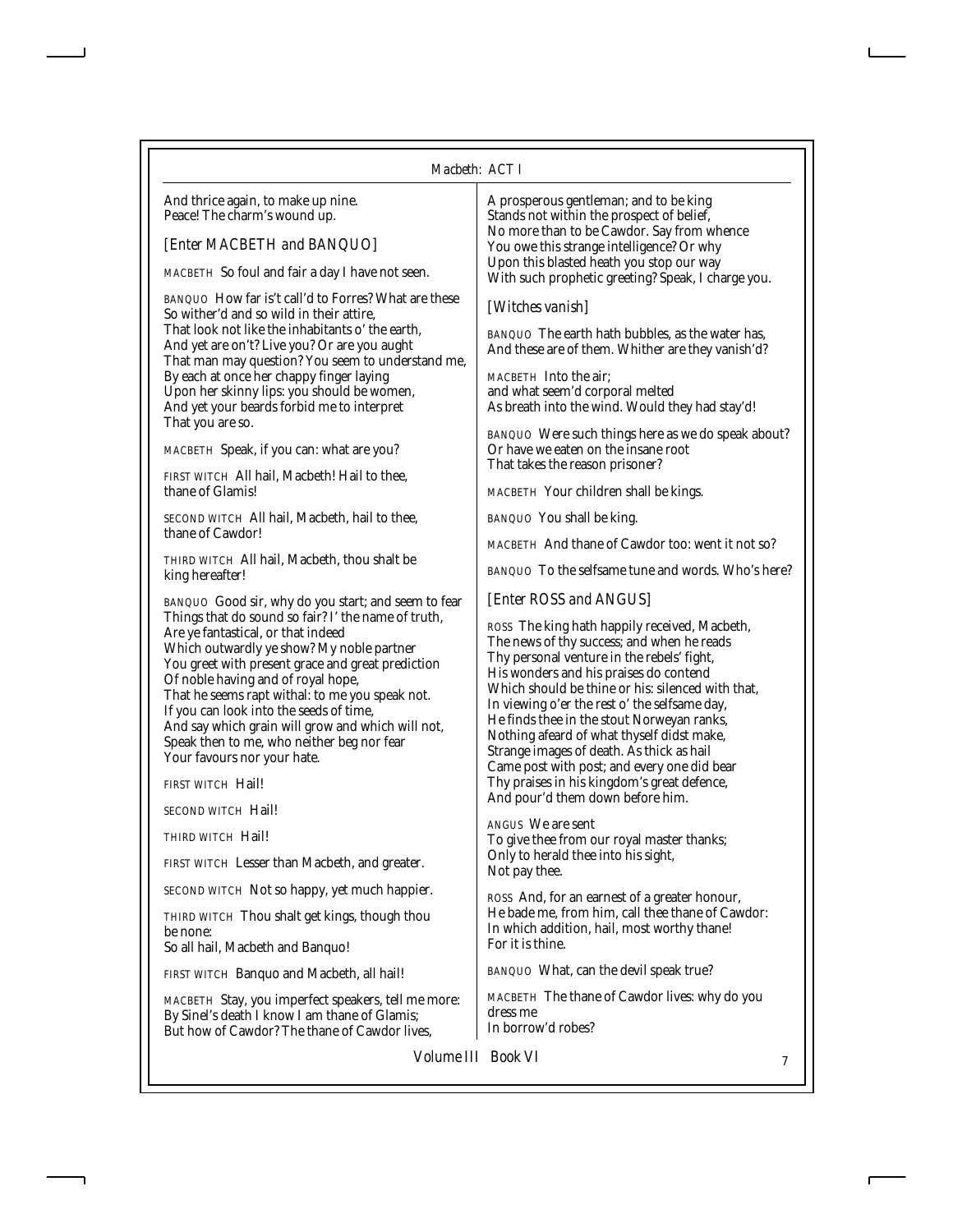*ANGUS* Who was the thane lives yet; But under heavy judgment bears that life Which he deserves to lose. Whether he was combined With those of Norway, or did line the rebel With hidden help and vantage, or that with both He labour'd in his country's wreck, I know not; But treasons capital, confess'd and proved, Have overthrown him.

*MACBETH [Aside]* Glamis, and thane of Cawdor! The greatest is behind.

### *[To ROSS and ANGUS]*

Thanks for your pains.

### *[To BANQUO]*

Do you not hope your children shall be kings, When those that gave the thane of Cawdor to me Promised no less to them?

*BANQUO* That trusted home Might yet enkindle you unto the crown, Besides the thane of Cawdor. But 'tis strange: And oftentimes, to win us to our harm, The instruments of darkness tell us truths, Win us with honest trifles, to betray's In deepest consequence. Cousins, a word, I pray you.

*MACBETH* [*Aside]* Two truths are told, As happy prologues to the swelling act Of the imperial theme.—I thank you, gentlemen.

*[Aside]* This supernatural soliciting Cannot be ill, cannot be good: if ill, Why hath it given me earnest of success, Commencing in a truth? I am thane of Cawdor: If good, why do I yield to that suggestion Whose horrid image doth unfix my hair And make my seated heart knock at my ribs, Against the use of nature? Present fears Are less than horrible imaginings: My thought, whose murder yet is but fantastical, Shakes so my single state of man that function Is smother'd in surmise, and nothing is But what is not.

*BANQUO* Look, how our partner's rapt.

*MACBETH [Aside]* If chance will have me king, why, chance may crown me, Without my stir.

*BANQUO* New honors come upon him, Like our strange garments, cleave not to their mould But with the aid of use.

*MACBETH [Aside]* Come what come may, Time and the hour runs through the roughest day.

*BANQUO* Worthy Macbeth, we stay upon your leisure.

*MACBETH* Give me your favour: my dull brain was wrought With things forgotten. Kind gentlemen, your pains Are register'd where every day I turn The leaf to read them. Let us toward the king. Think upon what hath chanced, and, at more time, The interim having weigh'd it, let us speak Our free hearts each to other.

*BANQUO* Very gladly.

*MACBETH* Till then, enough. Come, friends.

*[Exeunt]*

#### SCENE IV *Forres. The palace.*

### *[Flourish. Enter DUNCAN, MALCOLM, DONALBAIN, LENNOX, and Attendants]*

*DUNCAN* Is execution done on Cawdor? Are not Those in commission yet return'd?

*MALCOLM* My liege,

They are not yet come back. But I have spoke With one that saw him die: who did report That very frankly he confess'd his treasons, Implored your highness' pardon and set forth A deep repentance: nothing in his life Became him like the leaving it; he died As one that had been studied in his death To throw away the dearest thing he owed, As 'twere a careless trifle.

*DUNCAN* There's no art To find the mind's construction in the face: He was a gentleman on whom I built An absolute trust.

## *[Enter MACBETH, BANQUO, ROSS, and ANGUS]*

O worthiest cousin! The sin of my ingratitude even now Was heavy on me: thou art so far before That swiftest wing of recompense is slow To overtake thee. Would thou hadst less deserved, That the proportion both of thanks and payment Might have been mine! Only I have left to say, More is thy due than more than all can pay.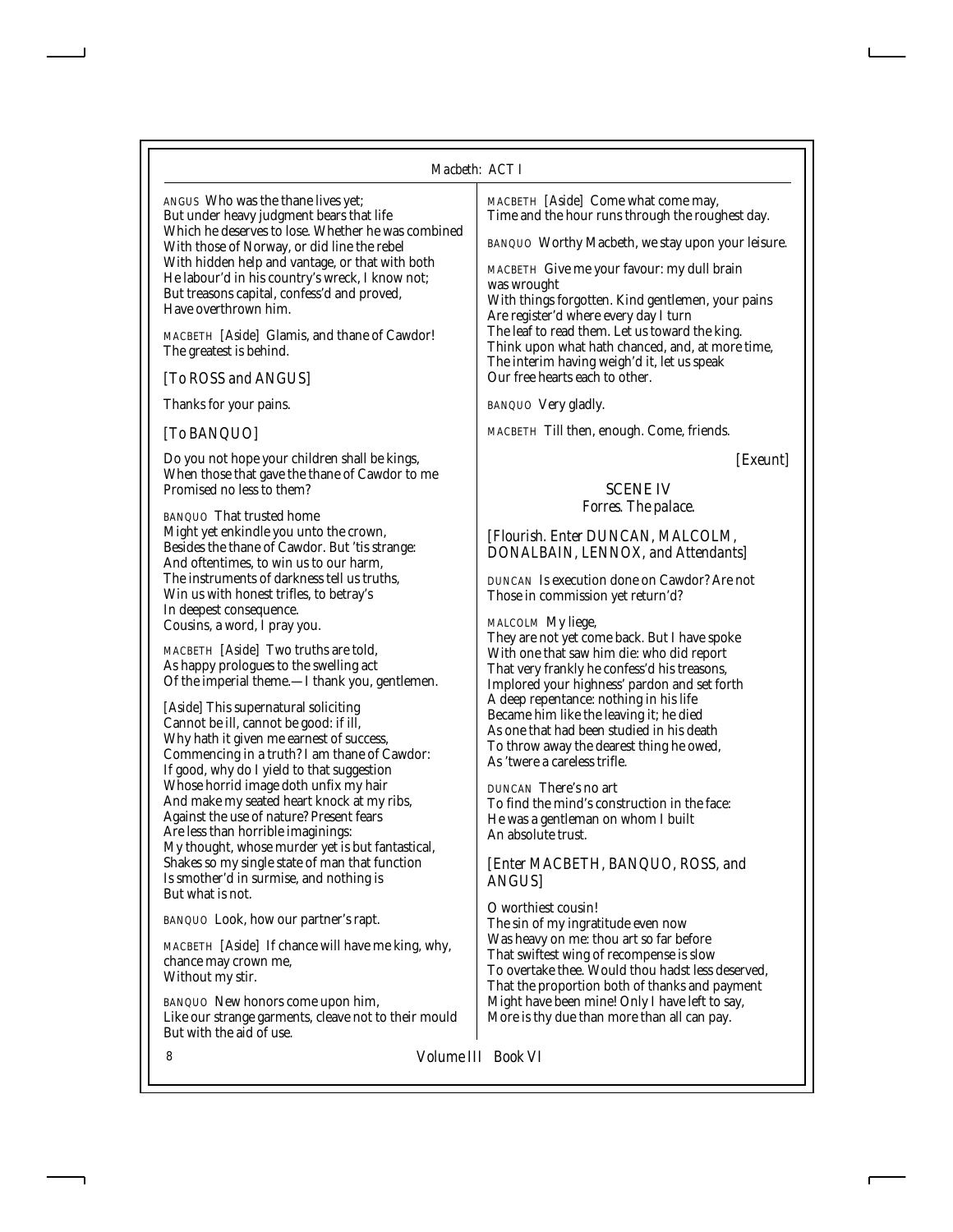*MACBETH* The service and the loyalty I owe, In doing it, pays itself. Your highness' part Is to receive our duties; and our duties Are to your throne and state children and servants, Which do but what they should, by doing every thing Safe toward your love and honour.

*DUNCAN* Welcome hither: I have begun to plant thee, and will labour To make thee full of growing. Noble Banquo, That hast no less deserved, nor must be known No less to have done so, let me infold thee And hold thee to my heart.

*BANQUO* There if I grow, The harvest is your own.

*DUNCAN* My plenteous joys, Wanton in fulness, seek to hide themselves In drops of sorrow. Sons, kinsmen, thanes, And you whose places are the nearest, know We will establish our estate upon Our eldest, Malcolm, whom we name hereafter The Prince of Cumberland; which honour must Not unaccompanied invest him only, But signs of nobleness, like stars, shall shine On all deservers. From hence to Inverness, And bind us further to you.

*MACBETH* The rest is labour, which is not used for you: I'll be myself the harbinger and make joyful The hearing of my wife with your approach; So humbly take my leave.

*DUNCAN* My worthy Cawdor!

*MACBETH [Aside]* The Prince of Cumberland! That is a step

On which I must fall down, or else o'erleap, For in my way it lies. Stars, hide your fires; Let not light see my black and deep desires: The eye wink at the hand; yet let that be, Which the eye fears, when it is done, to see.

#### *[Exit]*

*DUNCAN* True, worthy Banquo; he is full so valiant, And in his commendations I am fed; It is a banquet to me. Let's after him, Whose care is gone before to bid us welcome: It is a peerless kinsman.

*[Flourish. Exeunt]*

#### SCENE V *Inverness. MACBETH's castle.*

## *[Enter LADY MACBETH, reading a letter]*

*LADY MACBETH* "They met me in the day of success: and I have learned by the perfectest report, they have more in them than mortal knowledge. When I burned in desire to question them further, they made themselves air, into which they vanished. Whiles I stood rapt in the wonder of it, came missives from the king, who all-hailed me 'Thane of Cawdor'; by which title, before, these weird sisters saluted me, and referred me to the coming on of time, with 'Hail, king that shalt be!' This have I thought good to deliver thee, my dearest partner of greatness, that thou mightst not lose the dues of rejoicing, by being ignorant of what greatness is promised thee. Lay it to thy heart, and farewell."

Glamis thou art, and Cawdor; and shalt be What thou art promised: yet do I fear thy nature; It is too full o' the milk of human kindness To catch the nearest way: thou wouldst be great; Art not without ambition, but without The illness should attend it: what thou wouldst highly, That wouldst thou holily; wouldst not play false, And yet wouldst wrongly win: thou'ldst have, great Glamis,

That which cries "Thus thou must do, if thou have it; And that which rather thou dost fear to do Than wishest should be undone." Hie thee hither, That I may pour my spirits in thine ear; And chastise with the valour of my tongue All that impedes thee from the golden round, Which fate and metaphysical aid doth seem To have thee crown'd withal.

#### *[Enter a Messenger]*

What is your tidings?

*MESSENGER* The king comes here to-night.

*LADY MACBETH* Thou'rt mad to say it: Is not thy master with him? Who, were't so, Would have inform'd for preparation.

*MESSENGER* So please you, it is true: our thane is coming:

One of my fellows had the speed of him, Who, almost dead for breath, had scarcely more Than would make up his message.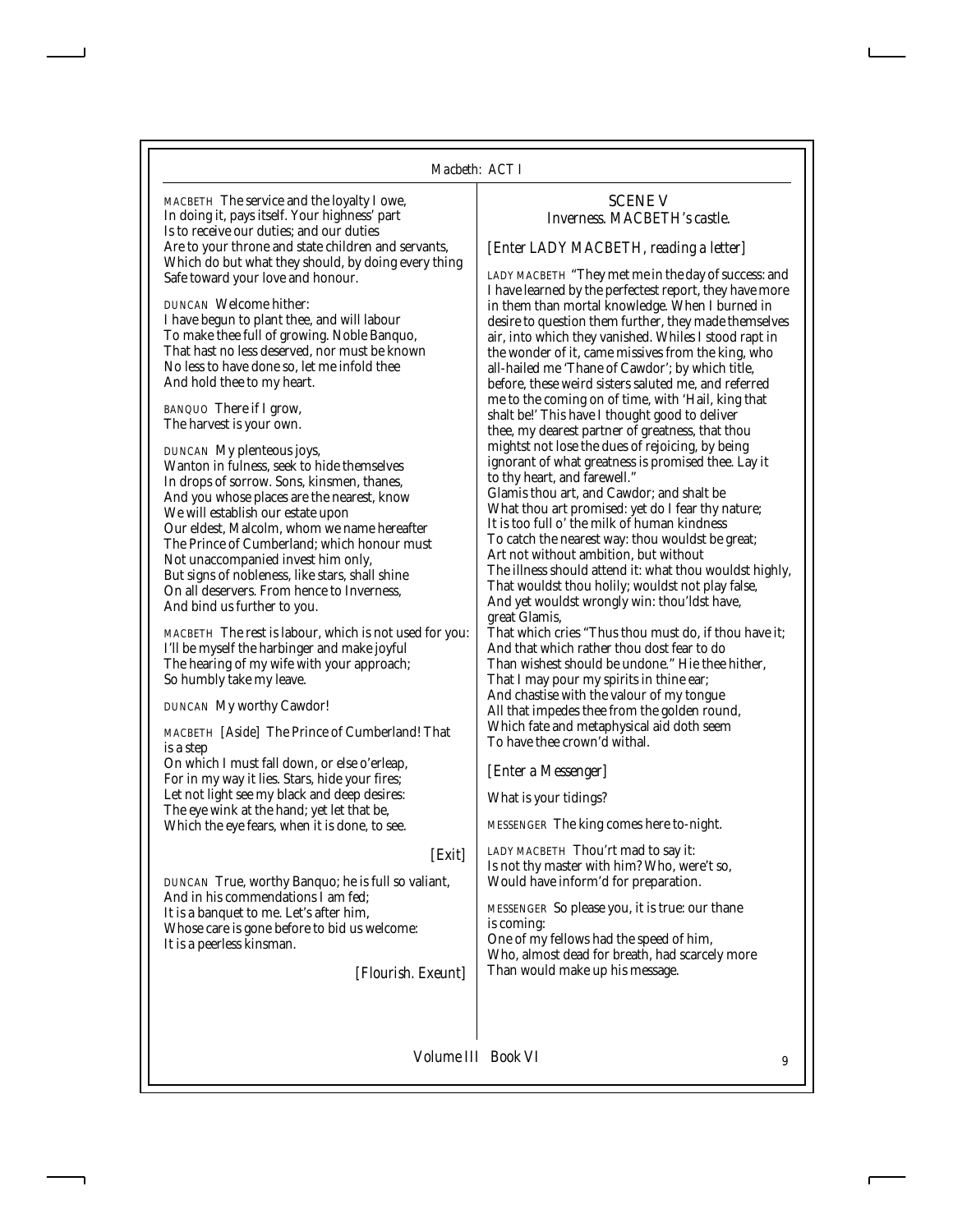*LADY MACBETH* Give him tending; He brings great news.

*[Exit Messenger]*

The raven himself is hoarse That croaks the fatal entrance of Duncan Under my battlements. Come, you spirits That tend on mortal thoughts, unsex me here, And fill me from the crown to the toe top-full Of direst cruelty! Make thick my blood; Stop up the access and passage to remorse, That no compunctious visitings of nature Shake my fell purpose, nor keep peace between The effect and it! Come to my woman's breasts, And take my milk for gall, you murdering ministers, Wherever in your sightless substances You wait on nature's mischief! Come, thick night, And pall thee in the dunnest smoke of hell, That my keen knife see not the wound it makes, Nor heaven peep through the blanket of the dark, To cry "Hold, hold!"

## *[Enter MACBETH]*

Great Glamis! Worthy Cawdor! Greater than both, by the all-hail hereafter! Thy letters have transported me beyond This ignorant present, and I feel now The future in the instant.

*MACBETH* My dearest love, Duncan comes here to-night.

*LADY MACBETH* And when goes hence?

*MACBETH* To-morrow, as he purposes.

*LADY MACBETH* O, never Shall sun that morrow see! Your face, my thane, is as a book where men May read strange matters. To beguile the time, Look like the time; bear welcome in your eye, Your hand, your tongue: look like the innocent flower, But be the serpent under't. He that's coming Must be provided for: and you shall put This night's great business into my dispatch; Which shall to all our nights and days to come Give solely sovereign sway and masterdom.

*MACBETH* We will speak further.

*LADY MACBETH* Only look up clear; To alter favour ever is to fear: Leave all the rest to me.

#### SCENE VI *Before MACBETH's castle.*

*[Hautboys and torches. Enter DUNCAN, MAL-COLM, DONALBAIN, BANQUO, LENNOX, MACDUFF, ROSS, ANGUS, and Attendants]*

*DUNCAN* This castle hath a pleasant seat; the air Nimbly and sweetly recommends itself Unto our gentle senses.

*BANQUO* This guest of summer, The temple-haunting martlet, does approve, By his loved mansionry, that the heaven's breath Smells wooingly here: no jutty, frieze, Buttress, nor coign of vantage, but this bird Hath made his pendent bed and procreant cradle: Where they most breed and haunt, I have observed, The air is delicate.

## *[Enter LADY MACBETH]*

*DUNCAN* See, see, our honour'd hostess! The love that follows us sometime is our trouble, Which still we thank as love. Herein I teach you How you shall bid God 'ild us for your pains, And thank us for your trouble.

*LADY MACBETH* All our service In every point twice done and then done double Were poor and single business to contend Against those honours deep and broad wherewith Your majesty loads our house: for those of old, And the late dignities heap'd up to them, We rest your hermits.

*DUNCAN* Where's the thane of Cawdor? We coursed him at the heels, and had a purpose To be his purveyor: but he rides well; And his great love, sharp as his spur, hath holp him To his home before us. Fair and noble hostess, We are your guest to-night.

*LADY MACBETH* Your servants ever Have theirs, themselves and what is theirs, in compt, To make their audit at your highness' pleasure, Still to return your own.

*DUNCAN* Give me your hand; Conduct me to mine host: we love him highly, And shall continue our graces towards him. By your leave, hostess.

*[Exeunt]*

*[Exeunt]*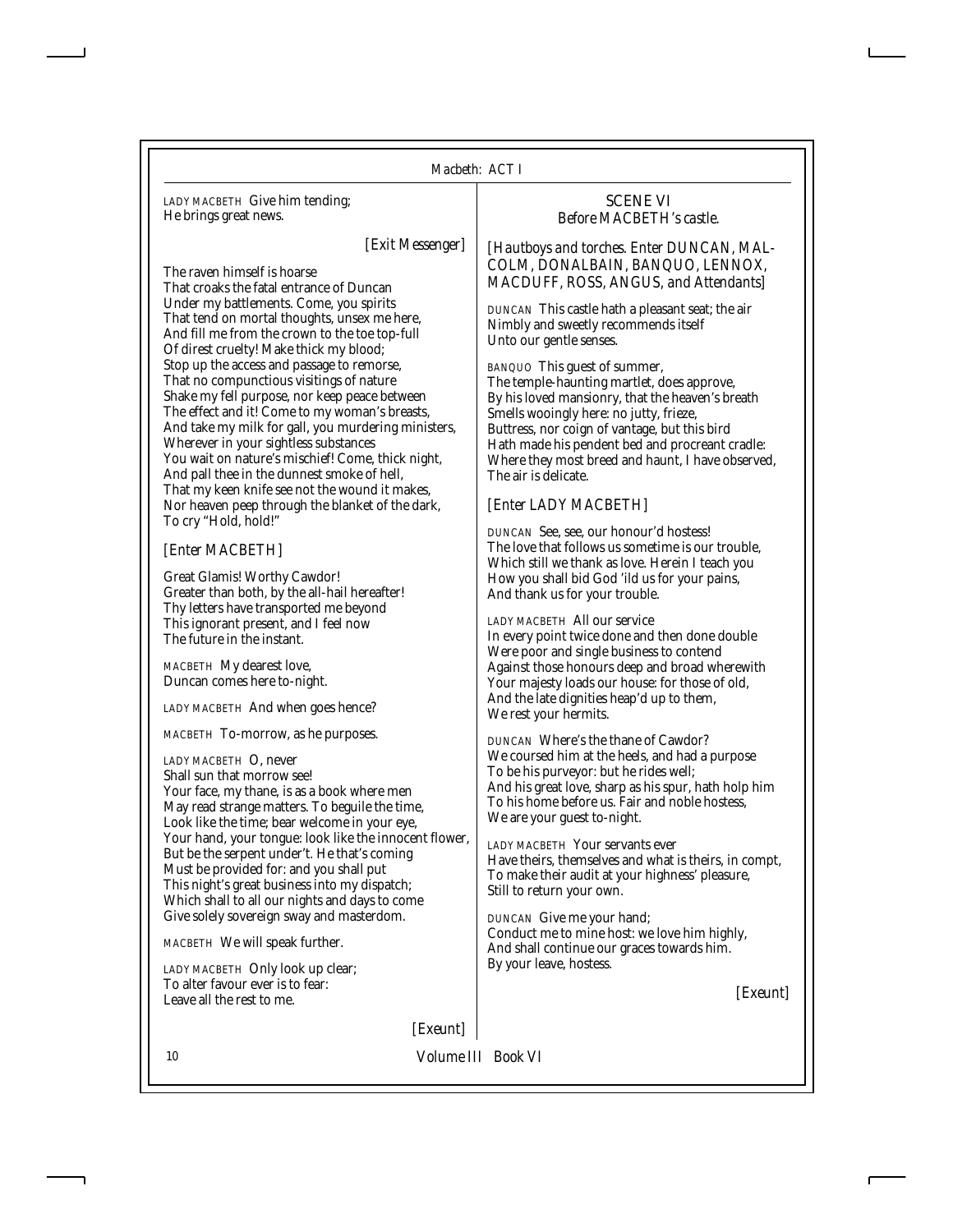## SCENE VII *MACBETH's castle.*

*[Hautboys and torches. Enter a Sewer, and divers Servants with dishes and service, and pass over the stage. Then enter MACBETH]*

*MACBETH* If it were done when 'tis done, then 'twere well

It were done quickly: if the assassination Could trammel up the consequence, and catch With his surcease success; that but this blow Might be the be-all and the end-all here, But here, upon this bank and shoal of time, We'ld jump the life to come. But in these cases We still have judgement here; that we but teach Bloody instructions, which, being taught, return To plague the inventor: this even-handed justice Commends the ingredients of our poison'd chalice To our own lips. He's here in double trust; First, as I am his kinsman and his subject, Strong both against the deed; then, as his host, Who should against his murderer shut the door, Not bear the knife myself. Besides, this Duncan Hath borne his faculties so meek, hath been So clear in his great office, that his virtues Will plead like angels, trumpet-tongued, against The deep damnation of his taking-off; And pity, like a naked new-born babe, Striding the blast, or heaven's cherubim, horsed Upon the sightless couriers of the air, Shall blow the horrid deed in every eye, That tears shall drown the wind. I have no spur To prick the sides of my intent, but only Vaulting ambition, which o'erleaps itself And falls on the other.

#### *[Enter LADY MACBETH]*

How now! What news?

*LADY MACBETH* He has almost supp'd: why have you left the chamber?

*MACBETH* Hath he ask'd for me?

*LADY MACBETH* Know you not he has?

*MACBETH* We will proceed no further in this business: He hath honour'd me of late; and I have bought Golden opinions from all sorts of people, Which would be worn now in their newest gloss, Not cast aside so soon.

*LADY MACBETH* Was the hope drunk Wherein you dress'd yourself? Hath it slept since? And wakes it now, to look so green and pale At what it did so freely? From this time Such I account thy love. Art thou afeard To be the same in thine own act and valour As thou art in desire? Wouldst thou have that Which thou esteem'st the ornament of life, And live a coward in thine own esteem, Letting "I dare not" wait upon "I would," Like the poor cat i' the adage?

*MACBETH* Prithee, peace: I dare do all that may become a man; Who dares do more is none.

*LADY MACBETH* What beast was't, then, That made you break this enterprise to me? When you durst do it, then you were a man; And, to be more than what you were, you would Be so much more the man. Nor time nor place Did then adhere, and yet you would make both: They have made themselves, and that their fitness now Does unmake you. I have given suck, and know How tender 'tis to love the babe that milks me: I would, while it was smiling in my face, Have pluck'd my nipple from his boneless gums, And dash'd the brains out, had I so sworn as you Have done to this.

*MACBETH* If we should fail?

#### *LADY MACBETH* We fail!

But screw your courage to the sticking-place, And we'll not fail. When Duncan is asleep— Whereto the rather shall his day's hard journey Soundly invite him—his two chamberlains Will I with wine and wassail so convince That memory, the warder of the brain, Shall be a fume, and the receipt of reason A limbeck only: when in swinish sleep Their drenched natures lie as in a death, What cannot you and I perform upon The unguarded Duncan? What not put upon His spongy officers, who shall bear the guilt Of our great quell?

*MACBETH* Bring forth men-children only; For thy undaunted mettle should compose Nothing but males. Will it not be received, When we have mark'd with blood those sleepy two Of his own chamber and used their very daggers, That they have done't?

*LADY MACBETH* Who dares receive it other, As we shall make our griefs and clamour roar Upon his death?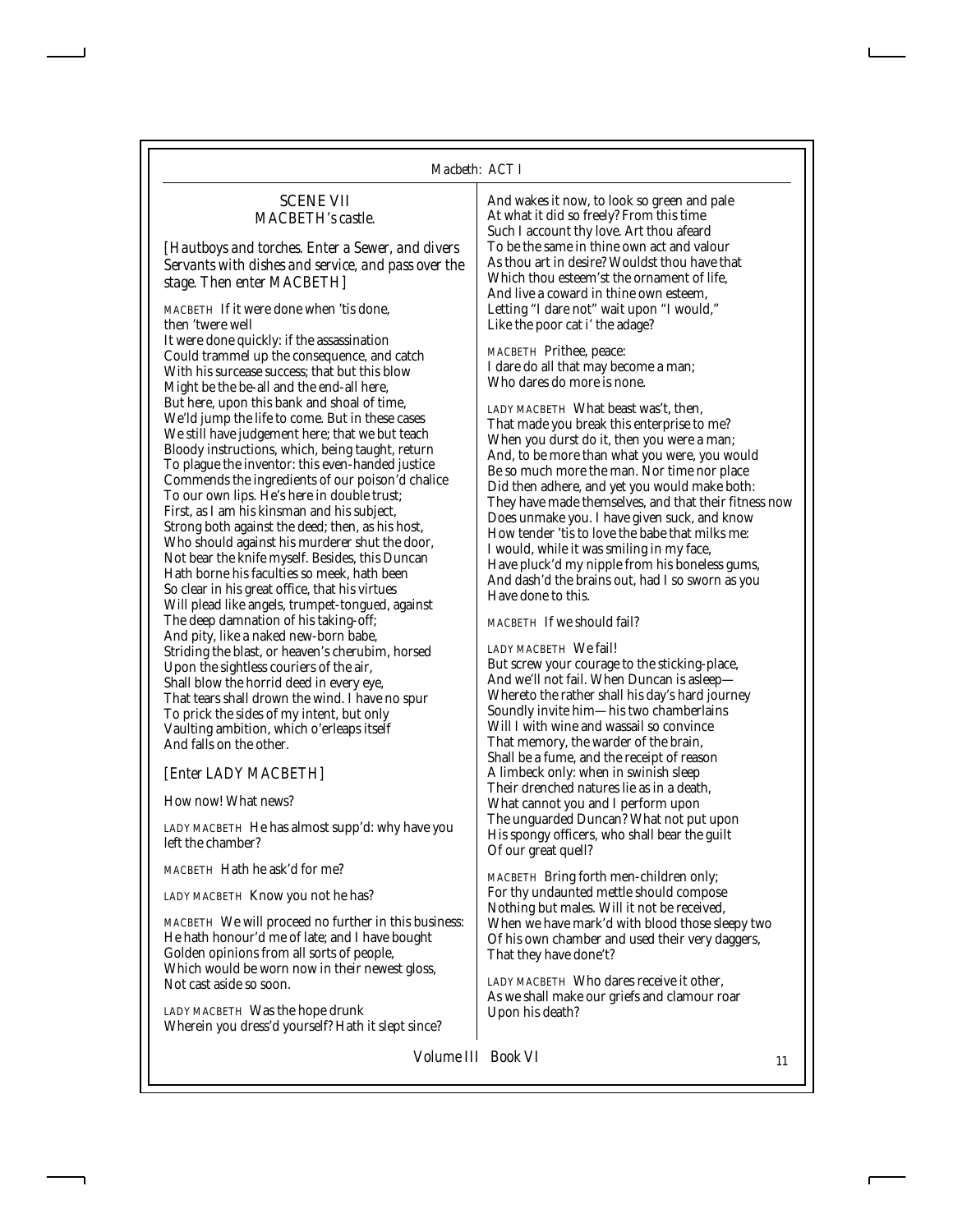*MACBETH* I am settled, and bend up Each corporal agent to this terrible feat. Away, and mock the time with fairest show: False face must hide what the false heart doth know.

*[Exeunt]*



## ACT II

#### SCENE I *Court of Macbeth's castle.*

*[Enter BANQUO, and FLEANCE bearing a torch before him]*

*BANQUO* How goes the night, boy?

*FLEANCE* The moon is down; I have not heard the clock.

*BANQUO* And she goes down at twelve.

*FLEANCE* I take't, 'tis later, sir.

*BANQUO* Hold, take my sword. There's husbandry in heaven;

Their candles are all out. Take thee that too. A heavy summons lies like lead upon me, And yet I would not sleep: merciful powers, Restrain in me the cursed thoughts that nature Gives way to in repose!

*[Enter MACBETH, and a Servant with a torch]*

Give me my sword. Who's there?

*MACBETH* A friend.

*BANQUO* What, sir, not yet at rest? The king's a-bed: He hath been in unusual pleasure, and Sent forth great largess to your offices. This diamond he greets your wife withal, By the name of most kind hostess; and shut up In measureless content.

*MACBETH* Being unprepared, Our will became the servant to defect; Which else should free have wrought.

*BANQUO* All's well. I dreamt last night of the three weird sisters: To you they have show'd some truth.

*MACBETH* I think not of them: Yet, when we can entreat an hour to serve, We would spend it in some words upon that business, If you would grant the time.

*BANQUO* At your kind'st leisure.

*MACBETH* If you shall cleave to my consent, when 'tis, It shall make honour for you.

*BANQUO* So I lose none In seeking to augment it, but still keep My bosom franchised and allegiance clear, I shall be counsell'd.

*MACBETH* Good repose the while!

*BANQUO* Thanks, sir: the like to you!

*[Exeunt BANQUO and FLEANCE]*

*MACBETH* Go bid thy mistress, when my drink is ready, She strike upon the bell. Get thee to bed.

#### *[Exit Servant]*

Is this a dagger which I see before me, The handle toward my hand? Come, let me clutch thee. I have thee not, and yet I see thee still. Art thou not, fatal vision, sensible To feeling as to sight? Or art thou but A dagger of the mind, a false creation, Proceeding from the heat-oppressed brain? I see thee yet, in form as palpable As this which now I draw. Thou marshall'st me the way that I was going;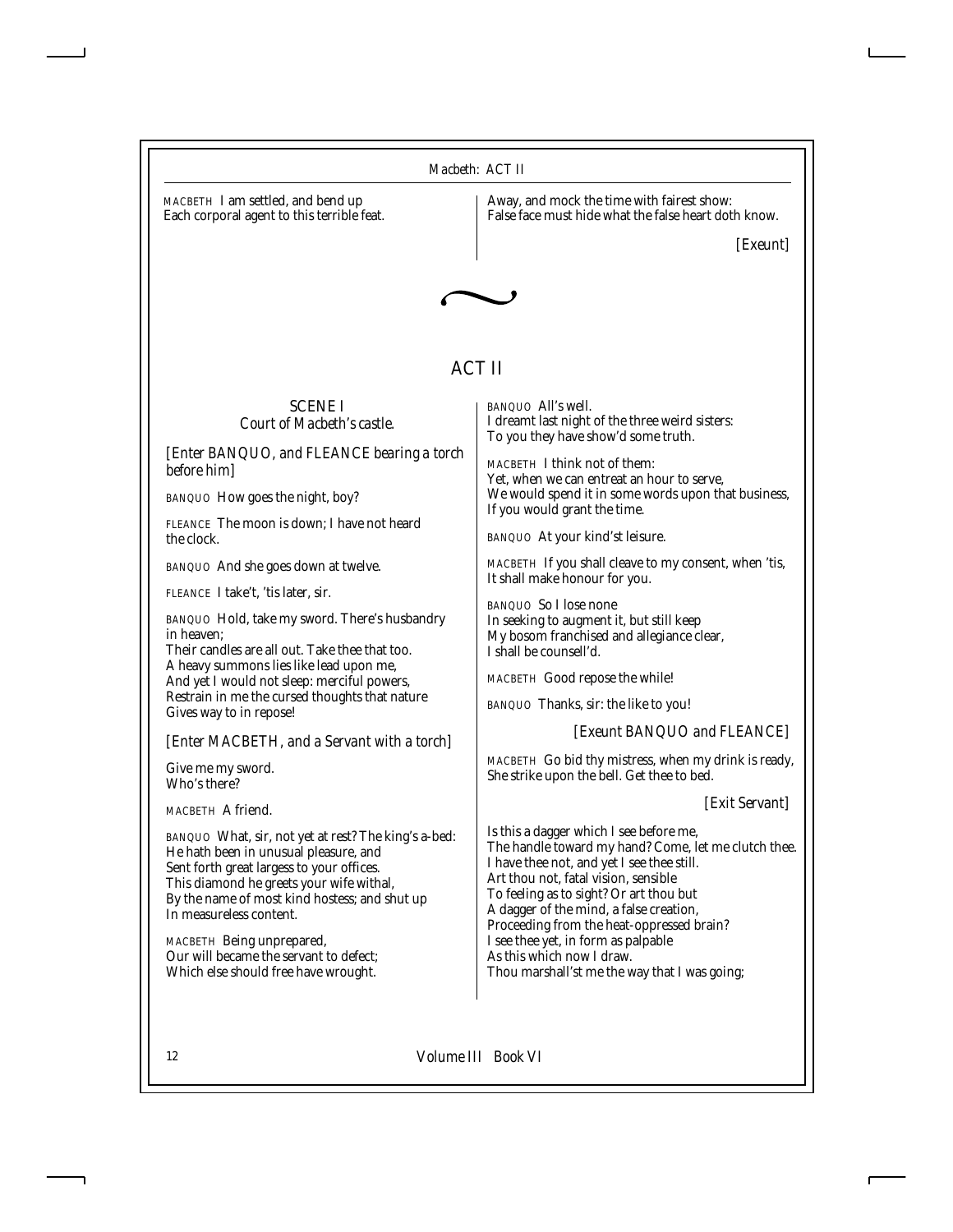#### *Macbeth: ACT II*

And such an instrument I was to use. Mine eyes are made the fools o' the other senses, Or else worth all the rest; I see thee still, And on thy blade and dudgeon gouts of blood, Which was not so before. There's no such thing: It is the bloody business which informs Thus to mine eyes. Now o'er the one half-world Nature seems dead, and wicked dreams abuse The curtain'd sleep; witchcraft celebrates Pale Hecate's offerings, and wither'd murder, Alarum'd by his sentinel, the wolf, Whose howl's his watch, thus with his stealthy pace. With Tarquin's ravishing strides, towards his design Moves like a ghost. Thou sure and firm-set earth, Hear not my steps, which way they walk, for fear Thy very stones prate of my whereabout, And take the present horror from the time, Which now suits with it. Whiles I threat, he lives: Words to the heat of deeds too cold breath gives.

#### *[A bell rings]*

I go, and it is done; the bell invites me. Hear it not, Duncan; for it is a knell That summons thee to heaven or to hell.

*[Exit]*

#### SCENE II *The same.*

#### *[Enter LADY MACBETH]*

*LADY MACBETH* That which hath made them drunk hath made me bold;

What hath quench'd them hath given me fire. Hark! Peace!

It was the owl that shriek'd, the fatal bellman, Which gives the stern'st good-night. He is about it: The doors are open; and the surfeited grooms Do mock their charge with snores: I have drugg'd their possets,

That death and nature do contend about them, Whether they live or die.

*MACBETH [Within]* Who's there? What, ho!

*LADY MACBETH* Alack, I am afraid they have awaked, And 'tis not done. The attempt and not the deed Confounds us. Hark! I laid their daggers ready; He could not miss 'em. Had he not resembled My father as he slept, I had done't.

*[Enter MACBETH]*

My husband!

*MACBETH* I have done the deed. Didst thou not hear a noise?

*LADY MACBETH* I heard the owl scream and the crickets cry. Did not you speak?

*MACBETH* When?

*LADY MACBETH* Now.

*MACBETH* As I descended?

*LADY MACBETH* Ay.

*MACBETH* Hark! Who lies i' the second chamber?

*LADY MACBETH* Donalbain.

*MACBETH* This is a sorry sight.

*[Looking on his hands]*

*LADY MACBETH* A foolish thought, to say a sorry sight.

*MACBETH* There's one did laugh in's sleep, and one cried "Murder!"

That they did wake each other: I stood and heard them: But they did say their prayers, and address'd them Again to sleep.

*LADY MACBETH* There are two lodged together.

*MACBETH* One cried "God bless us!" and "Amen" the other;

As they had seen me with these hangman's hands. Listening their fear, I could not say "Amen," When they did say "God bless us!"

*LADY MACBETH* Consider it not so deeply.

*MACBETH* But wherefore could not I pronounce "Amen"? I had most need of blessing, and "Amen" Stuck in my throat.

*LADY MACBETH* These deeds must not be thought After these ways; so, it will make us mad.

*MACBETH* Methought I heard a voice cry "Sleep no more! Macbeth does murder sleep," the innocent sleep, Sleep that knits up the ravell'd sleeve of care, The death of each day's life, sore labour's bath, Balm of hurt minds, great nature's second course, Chief nourisher in life's feast,—

*LADY MACBETH* What do you mean?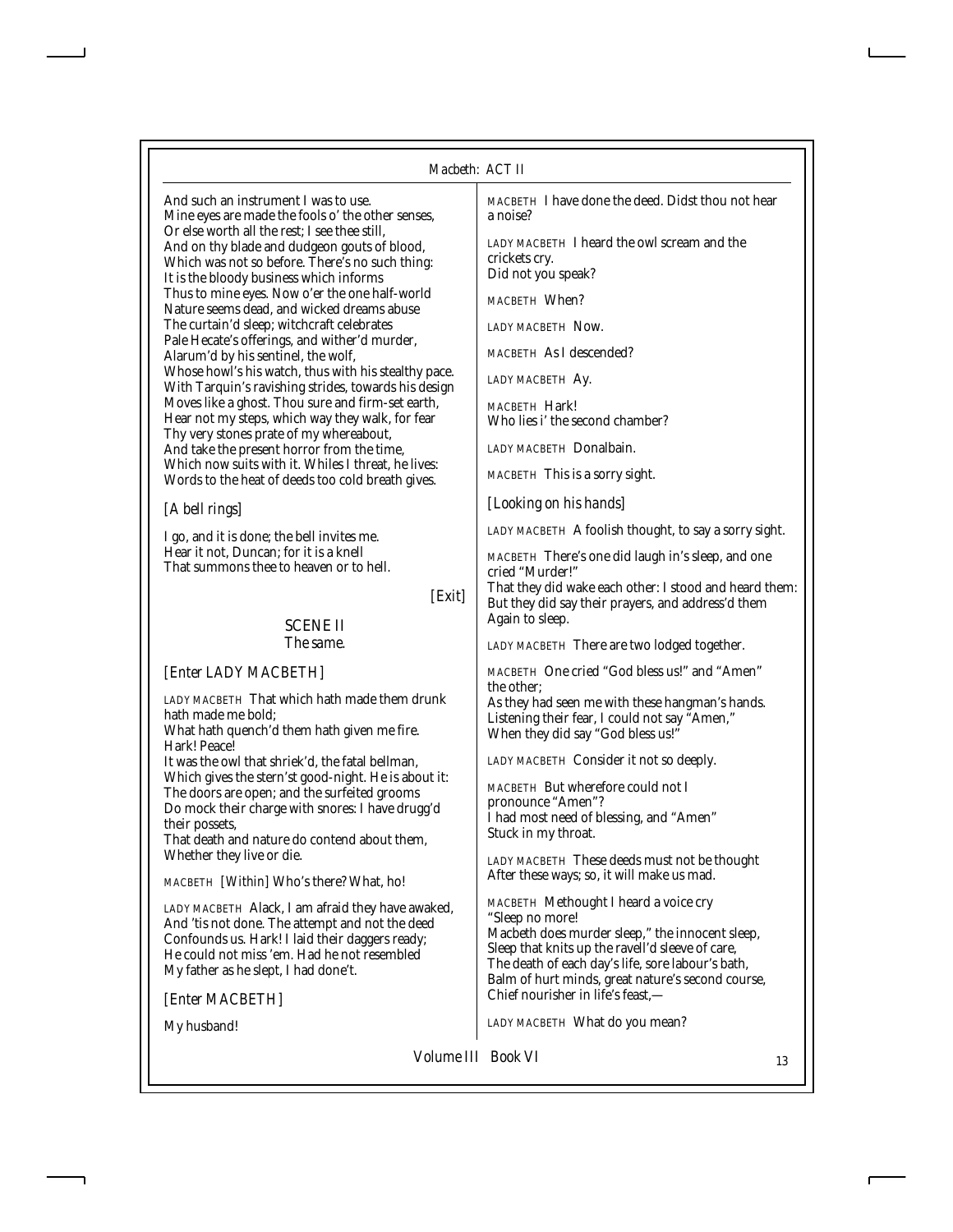*MACBETH* Still it cried "Sleep no more!" to all the house:

"Glamis hath murder'd sleep, and therefore Cawdor Shall sleep no more; Macbeth shall sleep no more."

*LADY MACBETH* Who was it that thus cried? Why, worthy thane,

You do unbend your noble strength, to think So brainsickly of things. Go get some water, And wash this filthy witness from your hand. Why did you bring these daggers from the place? They must lie there: go carry them; and smear The sleepy grooms with blood.

*MACBETH* I'll go no more: I am afraid to think what I have done; Look on't again I dare not.

*LADY MACBETH* Infirm of purpose! Give me the daggers: the sleeping and the dead Are but as pictures: 'tis the eye of childhood That fears a painted devil. If he do bleed, I'll gild the faces of the grooms withal; For it must seem their guilt.

## *[Exit. Knocking within]*

*MACBETH* Whence is that knocking? How is't with me, when every noise appals me? What hands are here? Ha! They pluck out mine eyes. Will all great Neptune's ocean wash this blood Clean from my hand? No, this my hand will rather The multitudinous seas in incarnadine, Making the green one red.

## *[Re-enter LADY MACBETH]*

*LADY MACBETH* My hands are of your colour; but I shame To wear a heart so white.

## *[Knocking within]*

I hear a knocking At the south entry: retire we to our chamber; A little water clears us of this deed: How easy is it, then! Your constancy Hath left you unattended.

## *[Knocking within]*

Hark! More knocking. Get on your nightgown, lest occasion call us, And show us to be watchers. Be not lost So poorly in your thoughts.

*MACBETH* To know my deed, 'twere best not know myself.

## *[Knocking within]*

Wake Duncan with thy knocking! I would thou couldst!

*[Exeunt]*

## SCENE III *The same.*

## *[Knocking within. Enter a Porter]*

*PORTER* Here's a knocking indeed! If a man were porter of hell-gate, he should have old turning the key.

## *[Knocking within]*

Knock, knock, knock! Who's there, i' the name of Beelzebub? Here's a farmer, that hanged himself on the expectation of plenty: come in time; have napkins enow about you; here you'll sweat for't.

## *[Knocking within]*

Knock, knock! Who's there, in the other devil's name? Faith, here's an equivocator, that could swear in both the scales against either scale; who committed treason enough for God's sake, yet could not equivocate to heaven: O, come in, equivocator.

## *[Knocking within]*

Knock, knock, knock! Who's there? Faith, here's an English tailor come hither, for stealing out of a French hose: come in, tailor; here you may roast your goose.

## *[Knocking within]*

Knock, knock; never at quiet! What are you? But this place is too cold for hell. I'll devil-porter it no further: I had thought to have let in some of all professions that go the primrose way to the everlasting bonfire.

## *[Knocking within]*

Anon, anon! I pray you, remember the porter.

*[Opens the gate]*

*[Enter MACDUFF and LENNOX]*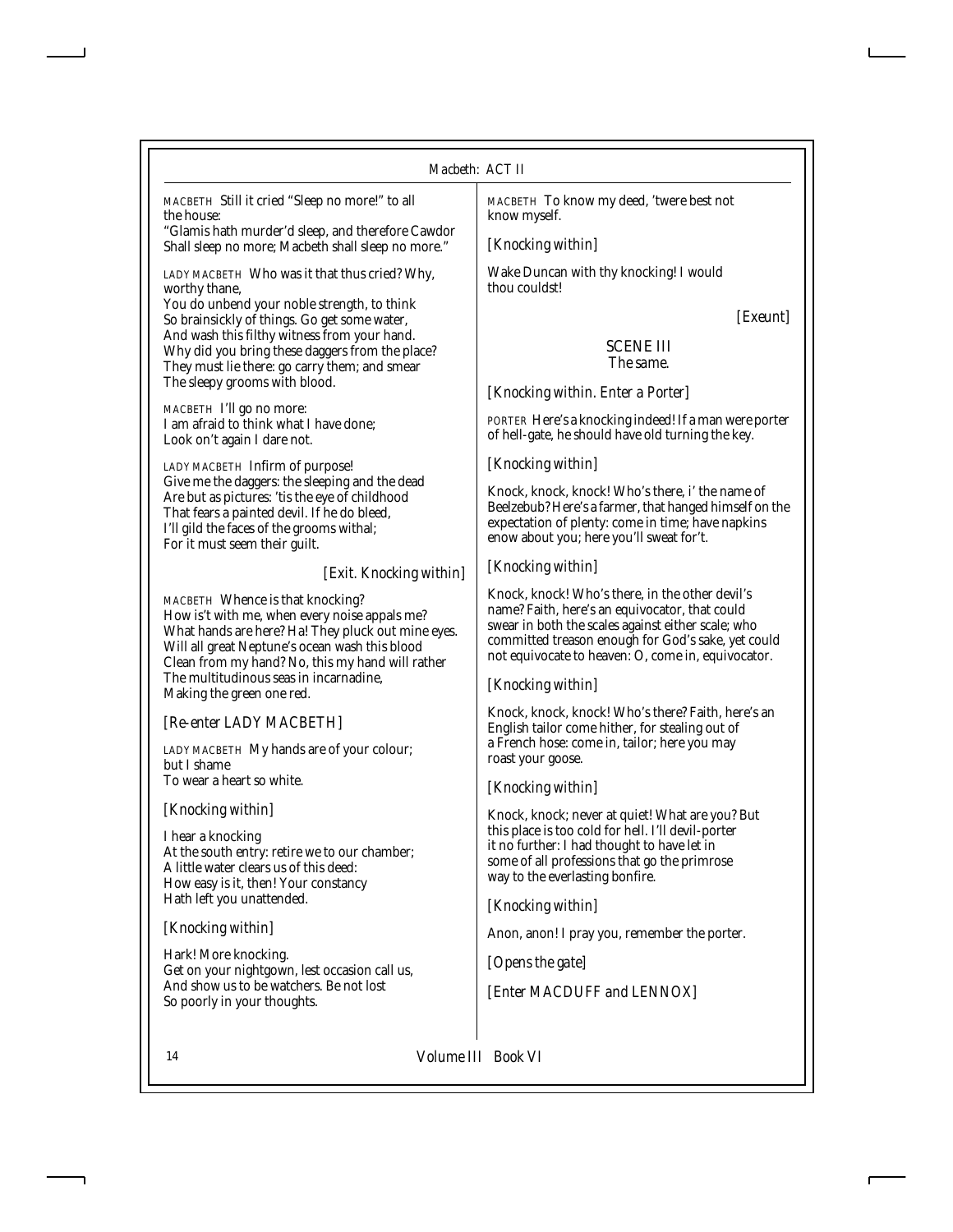| Macbeth: ACT II                                                                                                                                                                                                                                                                                 |                                                                                                                                                                                                                                                                                                     |  |
|-------------------------------------------------------------------------------------------------------------------------------------------------------------------------------------------------------------------------------------------------------------------------------------------------|-----------------------------------------------------------------------------------------------------------------------------------------------------------------------------------------------------------------------------------------------------------------------------------------------------|--|
| MACDUFF Was it so late, friend, ere you went to bed,<br>That you do lie so late?                                                                                                                                                                                                                | MACBETH He does: he did appoint so.                                                                                                                                                                                                                                                                 |  |
| PORTER 'Faith sir, we were carousing till the second<br>cock: and drink, sir, is a great provoker of three things.                                                                                                                                                                              | LENNOX The night has been unruly: where we lay,<br>Our chimneys were blown down; and, as they say,<br>Lamentings heard i' the air; strange screams of death,<br>And prophesying with accents terrible<br>Of dire combustion and confused events<br>New hatch'd to the woeful time: the obscure bird |  |
| MACDUFF What three things does drink<br>especially provoke?                                                                                                                                                                                                                                     |                                                                                                                                                                                                                                                                                                     |  |
| PORTER Marry, sir, nose-painting, sleep, and<br>urine. Lechery, sir, it provokes, and unprovokes;                                                                                                                                                                                               | Clamour'd the livelong night: some say, the earth<br>Was feverous and did shake.                                                                                                                                                                                                                    |  |
| it provokes the desire, but it takes away the<br>performance: therefore, much drink                                                                                                                                                                                                             | MACBETH 'Twas a rough night.                                                                                                                                                                                                                                                                        |  |
| may be said to be an equivocator with lechery:<br>it makes him, and it mars him; it sets him on, and it<br>takes him off; it persuades him,<br>and disheartens him; makes him stand to, and<br>not stand to; in conclusion, equivocates him<br>in a sleep, and, giving him the lie, leaves him. | LENNOX My young remembrance cannot parallel<br>A fellow to it.                                                                                                                                                                                                                                      |  |
|                                                                                                                                                                                                                                                                                                 | [Re-enter MACDUFF]                                                                                                                                                                                                                                                                                  |  |
|                                                                                                                                                                                                                                                                                                 | MACDUFF O horror, horror, horror! Tongue nor heart<br>Cannot conceive nor name thee!                                                                                                                                                                                                                |  |
| MACDUFF I believe drink gave thee the lie last night.                                                                                                                                                                                                                                           | MACBETH and LENNOX What's the matter.                                                                                                                                                                                                                                                               |  |
| PORTER That it did, sir, i' the very throat on<br>me: but I requited him for his lie; and, I think, being<br>too strong for him, though he took<br>up my legs sometime, yet I made a shift to<br>cast him.                                                                                      | MACDUFF Confusion now hath made his masterpiece!<br>Most sacrilegious murder hath broke ope<br>The Lord's anointed temple, and stole thence<br>The life o' the building!                                                                                                                            |  |
| MACDUFF Is thy master stirring?                                                                                                                                                                                                                                                                 | MACBETH What is 't you say? The life?                                                                                                                                                                                                                                                               |  |
| [Enter MACBETH]                                                                                                                                                                                                                                                                                 | LENNOX Mean you his majesty?                                                                                                                                                                                                                                                                        |  |
| Our knocking has awaked him; here he comes.                                                                                                                                                                                                                                                     | MACDUFF Approach the chamber, and destroy<br>your sight                                                                                                                                                                                                                                             |  |
| LENNOX Good morrow, noble sir.                                                                                                                                                                                                                                                                  | With a new Gorgon: do not bid me speak;<br>See, and then speak yourselves.                                                                                                                                                                                                                          |  |
| MACBETH Good morrow, both.                                                                                                                                                                                                                                                                      |                                                                                                                                                                                                                                                                                                     |  |
| MACDUFF Is the king stirring, worthy thane?                                                                                                                                                                                                                                                     | [Exeunt MACBETH and LENNOX]                                                                                                                                                                                                                                                                         |  |
| MACBETH Not yet.                                                                                                                                                                                                                                                                                | Awake, awake!<br>Ring the alarum-bell. Murder and treason!                                                                                                                                                                                                                                          |  |
| MACDUFF He did command me to call timely on him:<br>I have almost slipp'd the hour.                                                                                                                                                                                                             | Banquo and Donalbain! Malcolm! Awake!<br>Shake off this downy sleep, death's counterfeit,<br>And look on death itself! Up, up, and see                                                                                                                                                              |  |
| MACBETH I'll bring you to him.                                                                                                                                                                                                                                                                  | The great doom's image! Malcolm! Banquo!                                                                                                                                                                                                                                                            |  |
| MACDUFF I know this is a joyful trouble to you;<br>But yet 'tis one.                                                                                                                                                                                                                            | As from your graves rise up, and walk like sprites,<br>To countenance this horror! Ring the bell.                                                                                                                                                                                                   |  |
| MACBETH The labour we delight in physics pain.<br>This is the door.                                                                                                                                                                                                                             | [Bell rings]<br>[Enter LADY MACBETH]                                                                                                                                                                                                                                                                |  |
| MACDUFF I'll make so bold to call,<br>For 'tis my limited service.<br>[Exit]                                                                                                                                                                                                                    | LADY MACBETH What's the business,<br>That such a hideous trumpet calls to parley<br>The sleepers of the house? Speak, speak!                                                                                                                                                                        |  |
| LENNOX Goes the king hence to-day?                                                                                                                                                                                                                                                              |                                                                                                                                                                                                                                                                                                     |  |
|                                                                                                                                                                                                                                                                                                 |                                                                                                                                                                                                                                                                                                     |  |

I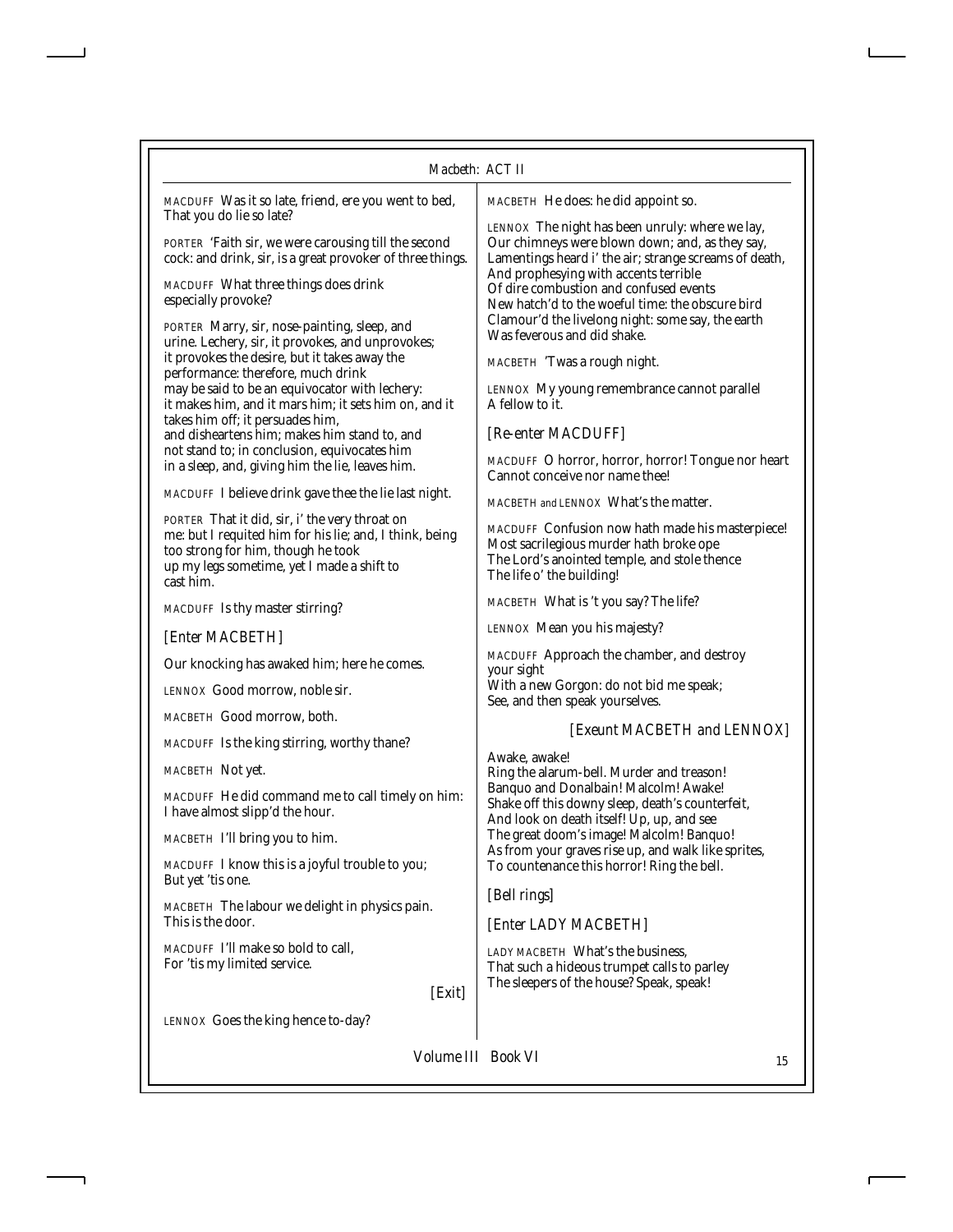| MACDUFF O gentle lady,<br>'Tis not for you to hear what I can speak:<br>The repetition, in a woman's ear,<br>Would murder as it fell. | And his gash'd stabs look'd like a breach in nature<br>For ruin's wasteful entrance: there, the murderers,<br>Steep'd in the colours of their trade, their daggers<br>Unmannerly breech'd with gore: who could refrain,<br>That had a heart to love, and in that heart |
|---------------------------------------------------------------------------------------------------------------------------------------|------------------------------------------------------------------------------------------------------------------------------------------------------------------------------------------------------------------------------------------------------------------------|
| [Enter BANQUO]                                                                                                                        | Courage to make 's love known?                                                                                                                                                                                                                                         |
| O Banquo, Banquo,<br>Our royal master 's murder'd!                                                                                    | LADY MACBETH Help me hence, ho!                                                                                                                                                                                                                                        |
| LADY MACBETH Woe, alas!                                                                                                               | MACDUFF Look to the lady.                                                                                                                                                                                                                                              |
| What, in our house?                                                                                                                   | MALCOLM [Aside to DONALBAIN] Why do we hold<br>our tongues,                                                                                                                                                                                                            |
| BANQUO Too cruel any where.                                                                                                           | That most may claim this argument for ours?                                                                                                                                                                                                                            |
| Dear Duff, I prithee, contradict thyself,<br>And say it is not so.                                                                    | DONALBAIN [Aside to MALCOLM] What should be                                                                                                                                                                                                                            |
| [Re-enter MACBETH and LENNOX, with ROSS]                                                                                              | spoken here, where our fate,<br>Hid in an auger-hole, may rush, and seize us?                                                                                                                                                                                          |
| MACBETH Had I but died an hour before this chance,                                                                                    | Let's away;<br>Our tears are not yet brew'd.                                                                                                                                                                                                                           |
| I had lived a blessed time; for, from this instant,<br>There's nothing serious in mortality:                                          | MALCOLM [Aside to DONALBAIN] Nor our                                                                                                                                                                                                                                   |
| All is but toys: renown and grace is dead;                                                                                            | strong sorrow<br>Upon the foot of motion.                                                                                                                                                                                                                              |
| The wine of life is drawn, and the mere lees<br>Is left this vault to brag of.                                                        |                                                                                                                                                                                                                                                                        |
| [Enter MALCOLM and DONALBAIN]                                                                                                         | BANQUO Look to the lady:                                                                                                                                                                                                                                               |
| DONALBAIN What is amiss?                                                                                                              | [LADY MACBETH is carried out]                                                                                                                                                                                                                                          |
| MACBETH You are, and do not know't:                                                                                                   | And when we have our naked frailties hid,<br>That suffer in exposure, let us meet,                                                                                                                                                                                     |
| The spring, the head, the fountain of your blood<br>Is stopp'd; the very source of it is stopp'd.                                     | And question this most bloody piece of work,<br>To know it further. Fears and scruples shake us:                                                                                                                                                                       |
| MACDUFF Your royal father 's murder'd.                                                                                                | In the great hand of God I stand; and thence                                                                                                                                                                                                                           |
|                                                                                                                                       | Against the undivulged pretence I fight<br>Of treasonous malice.                                                                                                                                                                                                       |
| MALCOLM O, by whom?                                                                                                                   | <i>MACDUFF</i> And so do I.                                                                                                                                                                                                                                            |
| LENNOX Those of his chamber, as it seem'd,<br>had done 't:                                                                            | ALL So all.                                                                                                                                                                                                                                                            |
| Their hands and faces were all<br>badged with blood;                                                                                  | MACBETH Let's briefly put on manly readiness,                                                                                                                                                                                                                          |
| So were their daggers, which unwiped we found                                                                                         | And meet i' the hall together.                                                                                                                                                                                                                                         |
| Upon their pillows:<br>They stared, and were distracted; no man's life                                                                | ALL Well contented.                                                                                                                                                                                                                                                    |
| Was to be trusted with them.                                                                                                          | <i>Exeunt all but Malcolm and Donalbain.</i>                                                                                                                                                                                                                           |
| MACBETH O, yet I do repent me of my fury,<br>That I did kill them.                                                                    | MALCOLM What will you do? Let's not consort<br>with them:                                                                                                                                                                                                              |
| MACDUFF Wherefore did you so?                                                                                                         | To show an unfelt sorrow is an office<br>Which the false man does easy. I'll to England.                                                                                                                                                                               |
| MACBETH Who can be wise, amazed, temperate                                                                                            | DONALBAIN To Ireland, I; our separated fortune                                                                                                                                                                                                                         |
| and furious,<br>Loyal and neutral, in a moment? No man:                                                                               | Shall keep us both the safer: where we are,                                                                                                                                                                                                                            |
| The expedition of my violent love<br>Outrun the pauser, reason. Here lay Duncan,<br>His silver skin laced with his golden blood;      | There's daggers in men's smiles: the near in blood,<br>The nearer bloody.                                                                                                                                                                                              |
|                                                                                                                                       |                                                                                                                                                                                                                                                                        |

16 *Volume III Book VI*

j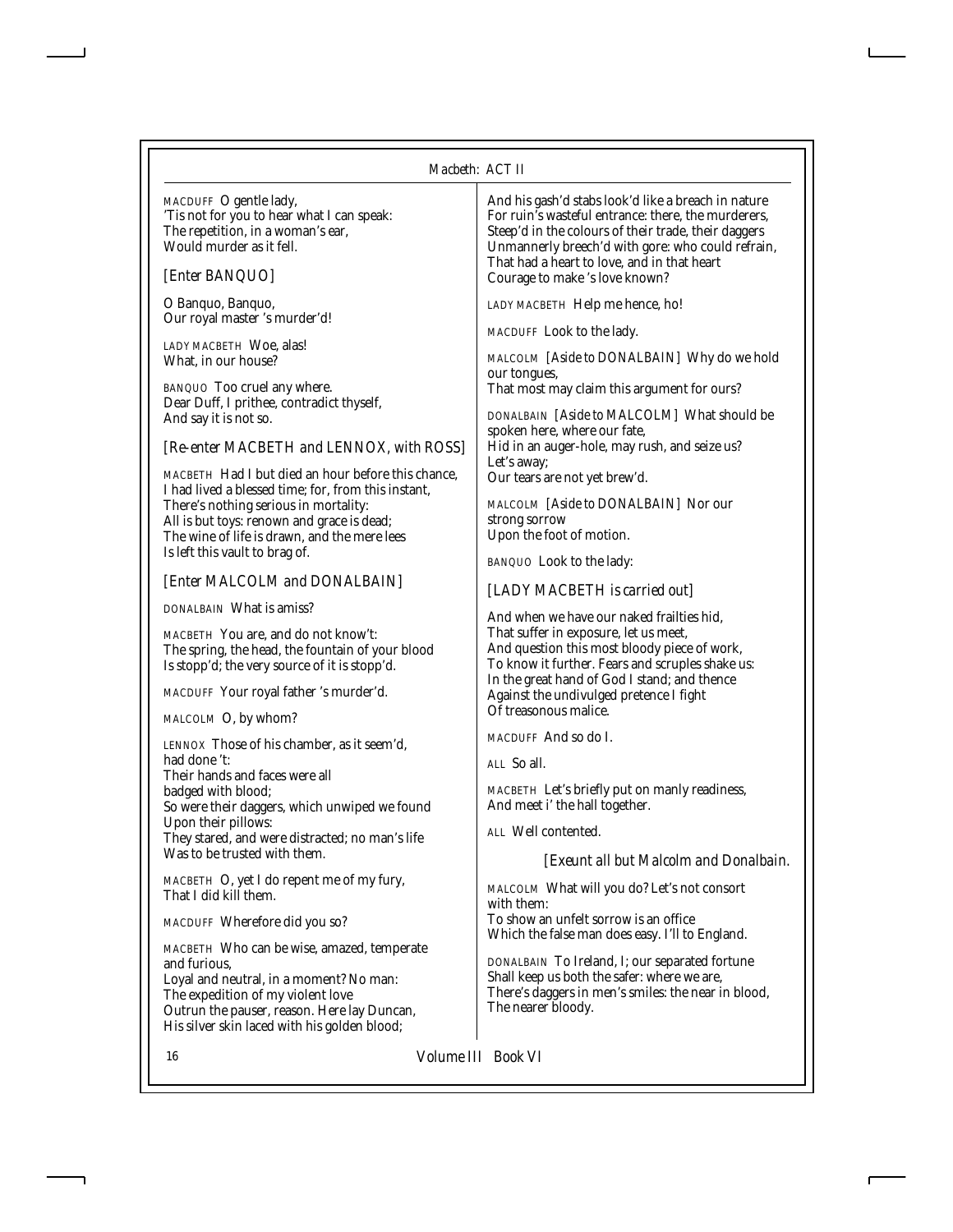*MALCOLM* This murderous shaft that's shot Hath not yet lighted, and our safest way Is to avoid the aim. Therefore, to horse; And let us not be dainty of leave-taking, But shift away: there's warrant in that theft Which steals itself, when there's no mercy left.

*[Exeunt]*

#### SCENE IV *Outside MACBETH's castle.*

## *[Enter ROSS and an old Man]*

*OLD MAN* Threescore and ten I can remember well: Within the volume of which time I have seen Hours dreadful and things strange; but this sore night Hath trifled former knowings.

*ROSS* Ah, good father,

Thou seest, the heavens, as troubled with man's act, Threaten his bloody stage: by the clock, 'tis day, And yet dark night strangles the travelling lamp: is't night's predominance, or the day's shame, That darkness does the face of earth entomb, When living light should kiss it?

*OLD MAN* 'Tis unnatural, Even like the deed that's done. On Tuesday last, A falcon, towering in her pride of place, Was by a mousing owl hawk'd at and kill'd.

*ROSS* And Duncan's horses—a thing most strange and certain—

Beauteous and swift, the minions of their race, Turn'd wild in nature, broke their stalls, flung out, Contending 'gainst obedience, as they would make War with mankind.

*OLD MAN* 'Tis said they eat each other.

*ROSS* They did so, to the amazement of mine eyes That look'd upon't. Here comes the good Macduff.

*[Enter MACDUFF]*

How goes the world, sir, now?

*MACDUFF* Why, see you not?

*ROSS* Is't known who did this more than bloody deed?

*MACDUFF* Those that Macbeth hath slain.

*ROSS* Alas, the day! What good could they pretend?

*MACDUFF* They were suborn'd: Malcolm and Donalbain, the king's two sons, Are stol'n away and fled; which puts upon them Suspicion of the deed.

*ROSS* 'Gainst nature still! Thriftless ambition, that wilt ravin up Thine own life's means! Then 'tis most like The sovereignty will fall upon Macbeth.

*MACDUFF* He is already named, and gone to Scone To be invested.

*ROSS* Where is Duncan's body?

*MACDUFF* Carried to Colmekill, The sacred storehouse of his predecessors, And guardian of their bones.

*ROSS* Will you to Scone?

*MACDUFF* No, cousin, I'll to Fife.

*ROSS* Well, I will thither.

*MACDUFF* Well, may you see things well done there: adieu! Lest our old robes sit easier than our new!

*ROSS* Farewell, father.

*OLD MAN* God's benison go with you; and with those That would make good of bad, and friends of foes!

*[Exeunt]*

ACT III

SCENE I *Forres. The palace.*

*[Enter BANQUO]*

*BANQUO* Thou hast it now: king, Cawdor, Glamis, all, As the weird women promised, and, I fear, Thou play'dst most foully for't: yet it was said It should not stand in thy posterity,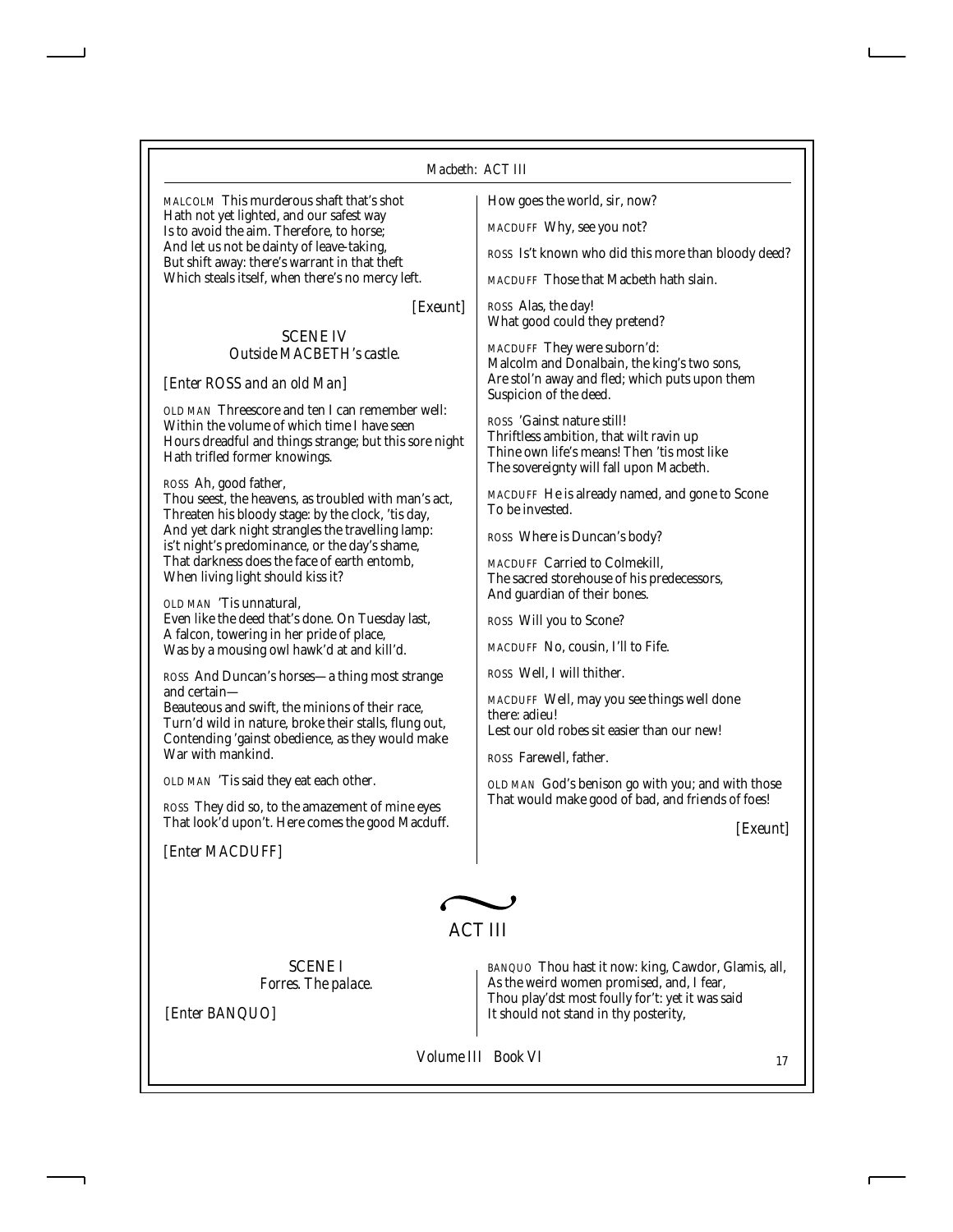#### *Macbeth: ACT III*

But that myself should be the root and father Of many kings. If there come truth from them— As upon thee, Macbeth, their speeches shine— Why, by the verities on thee made good, May they not be my oracles as well, And set me up in hope? But hush! No more.

*[Sennet sounded. Enter MACBETH, as king, LADY MACBETH, as queen, LENNOX, ROSS, Lords, Ladies, and Attendants]*

*MACBETH* Here's our chief guest.

*LADY MACBETH* If he had been forgotten, It had been as a gap in our great feast, And all-thing unbecoming.

*MACBETH* To-night we hold a solemn supper, sir, And I'll request your presence.

*BANQUO* Let your highness Command upon me; to the which my duties Are with a most indissoluble tie For ever knit.

*MACBETH* Ride you this afternoon?

*BANQUO* Ay, my good lord.

*MACBETH* We should have else desired your good advice,

Which still hath been both grave and prosperous, In this day's council; but we'll take to-morrow. Is't far you ride?

*BANQUO* As far, my lord, as will fill up the time 'Twixt this and supper: go not my horse the better, I must become a borrower of the night For a dark hour or twain.

*MACBETH* Fail not our feast.

*BANQUO* My lord, I will not.

*MACBETH* We hear, our bloody cousins are bestow'd In England and in Ireland, not confessing Their cruel parricide, filling their hearers With strange invention: but of that to-morrow, When therewithal we shall have cause of state Craving us jointly. Hie you to horse: adieu, Till you return at night. Goes Fleance with you?

*BANQUO* Ay, my good lord: our time does call upon 's.

*MACBETH* I wish your horses swift and sure of foot; And so I do commend you to their backs. Farewell.

*[Exit BANQUO]*

Let every man be master of his time Till seven at night: to make society The sweeter welcome, we will keep ourself Till supper-time alone: while then, God be with you!

*[Exeunt all but MACBETH, and an attendant]*

Sirrah, a word with you: attend those men Our pleasure?

*ATTENDANT* They are, my lord, without the palace gate.

*MACBETH* Bring them before us.

*[Exit Attendant]*

To be thus is nothing; But to be safely thus.—Our fears in Banquo Stick deep; and in his royalty of nature Reigns that which would be fear'd: 'tis much he dares; And, to that dauntless temper of his mind, He hath a wisdom that doth guide his valour To act in safety. There is none but he Whose being I do fear: and, under him, My Genius is rebuked; as, it is said, Mark Antony's was by Caesar. He chid the sisters When first they put the name of king upon me, And bade them speak to him: then prophet-like They hail'd him father to a line of kings: Upon my head they placed a fruitless crown, And put a barren sceptre in my gripe, Thence to be wrench'd with an unlineal hand, No son of mine succeeding. If 't be so, For Banquo's issue have I filed my mind; For them the gracious Duncan have I murder'd; Put rancours in the vessel of my peace Only for them; and mine eternal jewel Given to the common enemy of man, To make them kings, the seed of Banquo kings! Rather than so, come fate into the list. And champion me to the utterance! Who's there!

#### *[Re-enter Attendant, with two Murderers]*

Now go to the door, and stay there till we call.

*[Exit Attendant]*

Was it not yesterday we spoke together?

*FIRST MURDERER* It was, so please your highness.

*MACBETH* Well then, now Have you consider'd of my speeches? Know That it was he in the times past which held you So under fortune, which you thought had been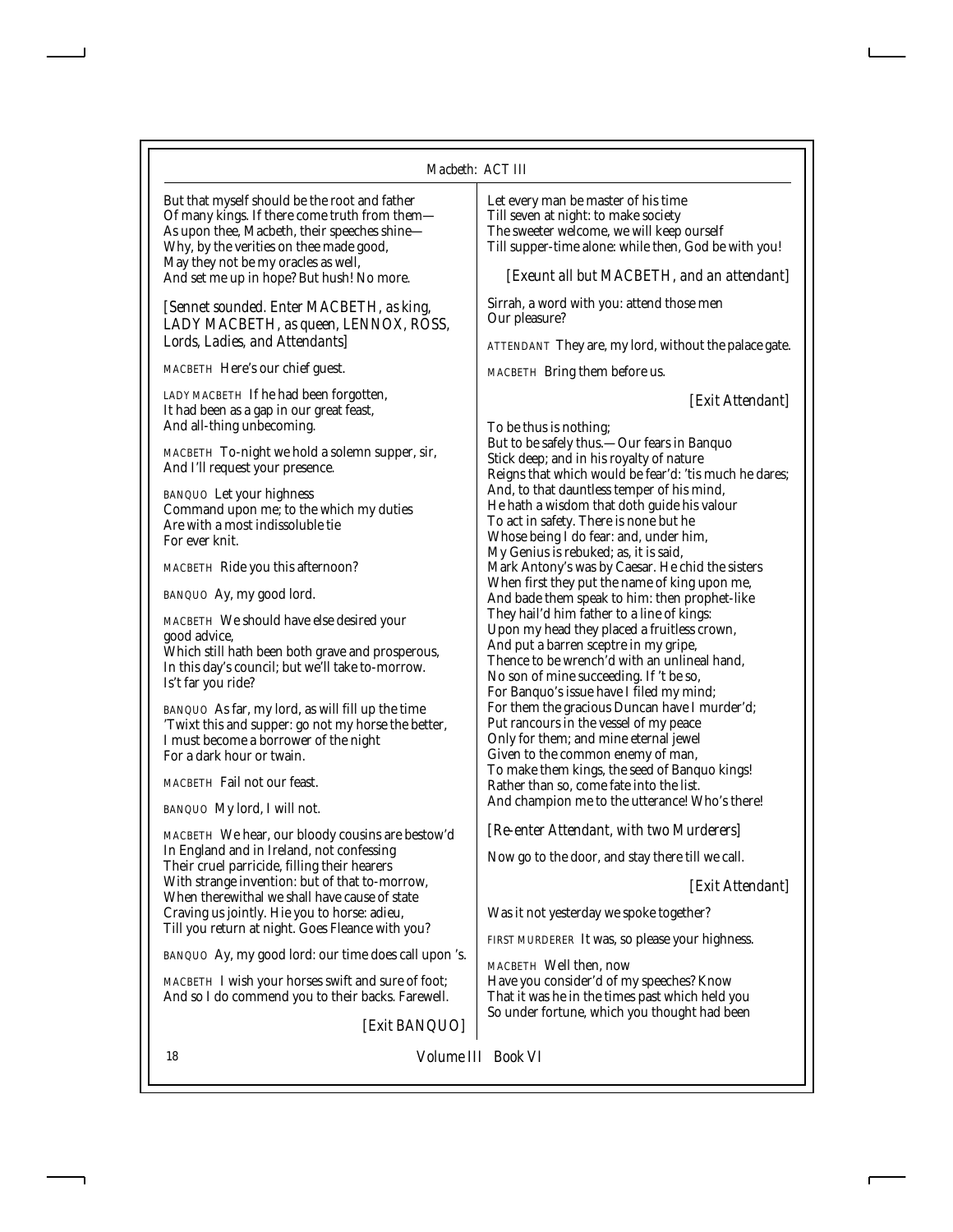| Our innocent self: this I made good to you<br>In our last conference, pass'd in probation with you,<br>How you were borne in hand, how cross'd,<br>the instruments,<br>Who wrought with them, and all things else that might<br>To half a soul and to a notion crazed<br>Say "Thus did Banquo."<br><b>FIRST MURDERER</b> You made it known to us.<br>MACBETH I did so, and went further, which is now<br>Our point of second meeting. Do you find<br>Your patience so predominant in your nature<br>That you can let this go? Are you so gospell'd<br>To pray for this good man and for his issue,<br>Whose heavy hand hath bow'd you to the grave<br>And beggar'd yours for ever?<br><i>FIRST MURDERER</i> We are men, my liege.<br><i>MACBETH</i> Ay, in the catalogue ye go for men;<br>As hounds and greyhounds, mongrels, spaniels, curs,<br>Shoughs, water-rugs and demi-wolves, are clept<br>All by the name of dogs: the valued file<br>Distinguishes the swift, the slow, the subtle,<br>The housekeeper, the hunter, every one<br>According to the gift which bounteous nature<br>Hath in him closed; whereby he does receive<br>Particular addition. from the bill<br>That writes them all alike: and so of men.<br>Now, if you have a station in the file,<br>Not i' the worst rank of manhood, say 't;<br>And I will put that business in your bosoms,<br>Whose execution takes your enemy off,<br>Grapples you to the heart and love of us,<br>Who wear our health but sickly in his life,<br>Which in his death were perfect.<br><i>SECOND MURDERER</i> 1 am one, my liege,<br>Whom the vile blows and buffets of the world<br>Have so incensed that I am reckless what<br>I do to spite the world.<br><b>FIRST MURDERER And I another</b> | With barefaced power sweep him from my sight<br>And bid my will avouch it, yet I must not,<br>For certain friends that are both his and mine,<br>Whose loves I may not drop, but wail his fall<br>Who I myself struck down; and thence it is,<br>That I to your assistance do make love,<br>Masking the business from the common eye<br>For sundry weighty reasons.<br><i>SECOND MURDERER</i> We shall, my lord,<br>Perform what you command us.<br><i>FIRST MURDERER</i> Though our lives—<br><i>MACBETH</i> Your spirits shine through you. Within this<br>hour at most<br>I will advise you where to plant yourselves;<br>Acquaint you with the perfect spy o' the time,<br>The moment on't; for't must be done to-night,<br>And something from the palace; always thought<br>That I require a clearness: and with him-<br>To leave no rubs nor botches in the work—<br>Fleance his son, that keeps him company,<br>Whose absence is no less material to me<br>Than is his father's, must embrace the fate<br>Of that dark hour. Resolve yourselves apart:<br>I'll come to you anon.<br>BOTH MURDERERS We are resolved, my lord.<br>MACBETH I'll call upon you straight: abide within.<br>[Exeunt Murderers]<br>It is concluded. Banquo, thy soul's flight,<br>If it find heaven, must find it out to-night.<br>[Exit]<br><b>SCENE II</b><br>The palace.<br>[Enter LADY MACBETH and a Servant]<br>LADY MACBETH Is Banquo gone from court? |
|-----------------------------------------------------------------------------------------------------------------------------------------------------------------------------------------------------------------------------------------------------------------------------------------------------------------------------------------------------------------------------------------------------------------------------------------------------------------------------------------------------------------------------------------------------------------------------------------------------------------------------------------------------------------------------------------------------------------------------------------------------------------------------------------------------------------------------------------------------------------------------------------------------------------------------------------------------------------------------------------------------------------------------------------------------------------------------------------------------------------------------------------------------------------------------------------------------------------------------------------------------------------------------------------------------------------------------------------------------------------------------------------------------------------------------------------------------------------------------------------------------------------------------------------------------------------------------------------------------------------------------------------------------------------------------------------------------------------------------------------------------------|----------------------------------------------------------------------------------------------------------------------------------------------------------------------------------------------------------------------------------------------------------------------------------------------------------------------------------------------------------------------------------------------------------------------------------------------------------------------------------------------------------------------------------------------------------------------------------------------------------------------------------------------------------------------------------------------------------------------------------------------------------------------------------------------------------------------------------------------------------------------------------------------------------------------------------------------------------------------------------------------------------------------------------------------------------------------------------------------------------------------------------------------------------------------------------------------------------------------------------------------------------------------------------------------------------------------------------------------------------------------------------------------------------------------------------------------|
| So weary with disasters, tugg'd with fortune,<br>That I would set my life on any chance,<br>To mend it. or be rid on't.                                                                                                                                                                                                                                                                                                                                                                                                                                                                                                                                                                                                                                                                                                                                                                                                                                                                                                                                                                                                                                                                                                                                                                                                                                                                                                                                                                                                                                                                                                                                                                                                                                   | SERVANT Ay, madam, but returns again to-night.                                                                                                                                                                                                                                                                                                                                                                                                                                                                                                                                                                                                                                                                                                                                                                                                                                                                                                                                                                                                                                                                                                                                                                                                                                                                                                                                                                                               |
| <i>MACBETH</i> Both of you<br>Know Banquo was your enemy.                                                                                                                                                                                                                                                                                                                                                                                                                                                                                                                                                                                                                                                                                                                                                                                                                                                                                                                                                                                                                                                                                                                                                                                                                                                                                                                                                                                                                                                                                                                                                                                                                                                                                                 | LADY MACBETH Say to the king, I would attend<br>his leisure<br>For a few words.                                                                                                                                                                                                                                                                                                                                                                                                                                                                                                                                                                                                                                                                                                                                                                                                                                                                                                                                                                                                                                                                                                                                                                                                                                                                                                                                                              |
| <b>BOTH MURDERERS</b> True, my lord.                                                                                                                                                                                                                                                                                                                                                                                                                                                                                                                                                                                                                                                                                                                                                                                                                                                                                                                                                                                                                                                                                                                                                                                                                                                                                                                                                                                                                                                                                                                                                                                                                                                                                                                      | SERVANT Madam, I will.                                                                                                                                                                                                                                                                                                                                                                                                                                                                                                                                                                                                                                                                                                                                                                                                                                                                                                                                                                                                                                                                                                                                                                                                                                                                                                                                                                                                                       |

*MACBETH* So is he mine; and in such bloody distance, That every minute of his being thrusts Against my near'st of life: and though I could

*LADY MACBETH* Nought's had, all's spent,

*Volume III Book VI* 19

*[Exit]*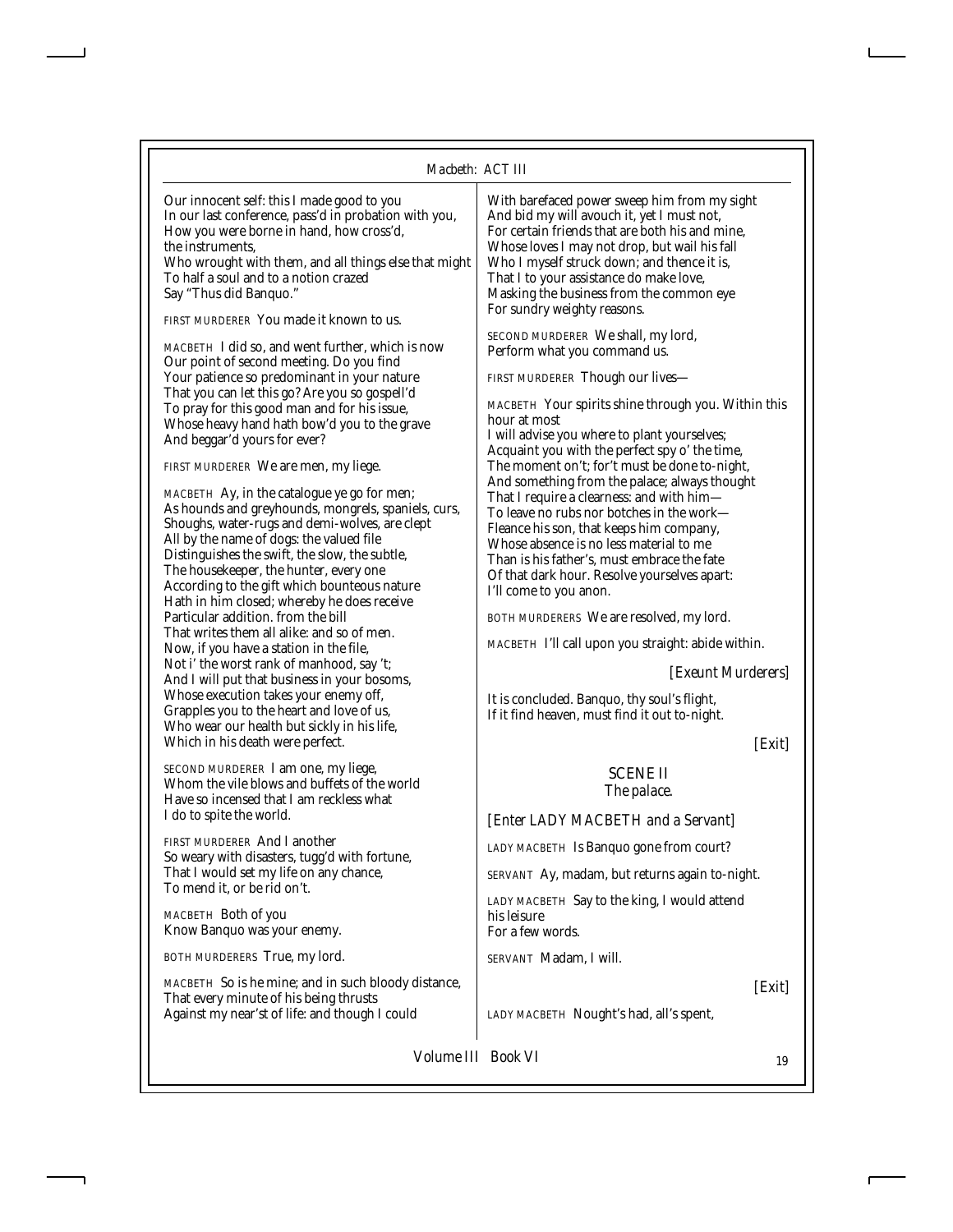Where our desire is got without content: 'Tis safer to be that which we destroy Than by destruction dwell in doubtful joy.

## *[Enter MACBETH]*

How now, my lord! Why do you keep alone, Of sorriest fancies your companions making, Using those thoughts which should indeed have died With them they think on? Things without all remedy Should be without regard: what's done is done.

*MACBETH* We have scotch'd the snake, not kill'd it: She'll close and be herself, whilst our poor malice Remains in danger of her former tooth. But let the frame of things disjoint, both the worlds suffer,

Ere we will eat our meal in fear and sleep In the affliction of these terrible dreams That shake us nightly: better be with the dead, Whom we, to gain our peace, have sent to peace, Than on the torture of the mind to lie In restless ecstasy. Duncan is in his grave; After life's fitful fever he sleeps well; Treason has done his worst: nor steel, nor poison, Malice domestic, foreign levy, nothing, Can touch him further.

*LADY MACBETH* Come on; Gentle my lord, sleek o'er your rugged looks; Be bright and jovial among your guests to-night.

*MACBETH* So shall I, love; and so, I pray, be you: Let your remembrance apply to Banquo; Present him eminence, both with eye and tongue: Unsafe the while, that we Must lave our honours in these flattering streams, And make our faces vizards to our hearts, Disguising what they are.

*LADY MACBETH* You must leave this.

*MACBETH* O, full of scorpions is my mind, dear wife! Thou know'st that Banquo, and his Fleance, lives.

*LADY MACBETH* But in them nature's copy's not eterne.

*MACBETH* There's comfort yet; they are assailable; Then be thou jocund: ere the bat hath flown His cloister'd flight, ere to black Hecate's summons The shard-borne beetle with his drowsy hums Hath rung night's yawning peal, there shall be done A deed of dreadful note.

*LADY MACBETH* What's to be done?

*MACBETH* Be innocent of the knowledge, dearest chuck,

Till thou applaud the deed. Come, seeling night, Scarf up the tender eye of pitiful day; And with thy bloody and invisible hand Cancel and tear to pieces that great bond Which keeps me pale! Light thickens; and the crow Makes wing to the rooky wood: Good things of day begin to droop and drowse; While night's black agents to their preys do rouse. Thou marvell'st at my words: but hold thee still; Things bad begun make strong themselves by ill. So, prithee, go with me.

*[Exeunt]*

## SCENE III *A park near the palace.*

*[Enter three Murderers]*

*FIRST MURDERER* But who did bid thee join with us?

*THIRD MURDERER* Macbeth.

*SECOND MURDERER* He needs not our mistrust, since he delivers Our offices and what we have to do To the direction just.

*FIRST MURDERER* Then stand with us. The west yet glimmers with some streaks of day: Now spurs the lated traveller apace To gain the timely inn; and near approaches The subject of our watch.

*THIRD MURDERER* Hark! I hear horses.

*BANQUO [Within]* Give us a light there, ho!

*SECOND MURDERER* Then 'tis he: the rest That are within the note of expectation Already are i' the court.

*FIRST MURDERER* His horses go about.

*THIRD MURDERER* Almost a mile: but he does usually, So all men do, from hence to the palace gate Make it their walk.

*SECOND MURDERER* A light, a light!

*[Enter BANQUO, and FLEANCE with a torch]*

*THIRD MURDERER* 'Tis he.

*FIRST MURDERER* Stand to't.

*BANQUO* It will be rain to-night.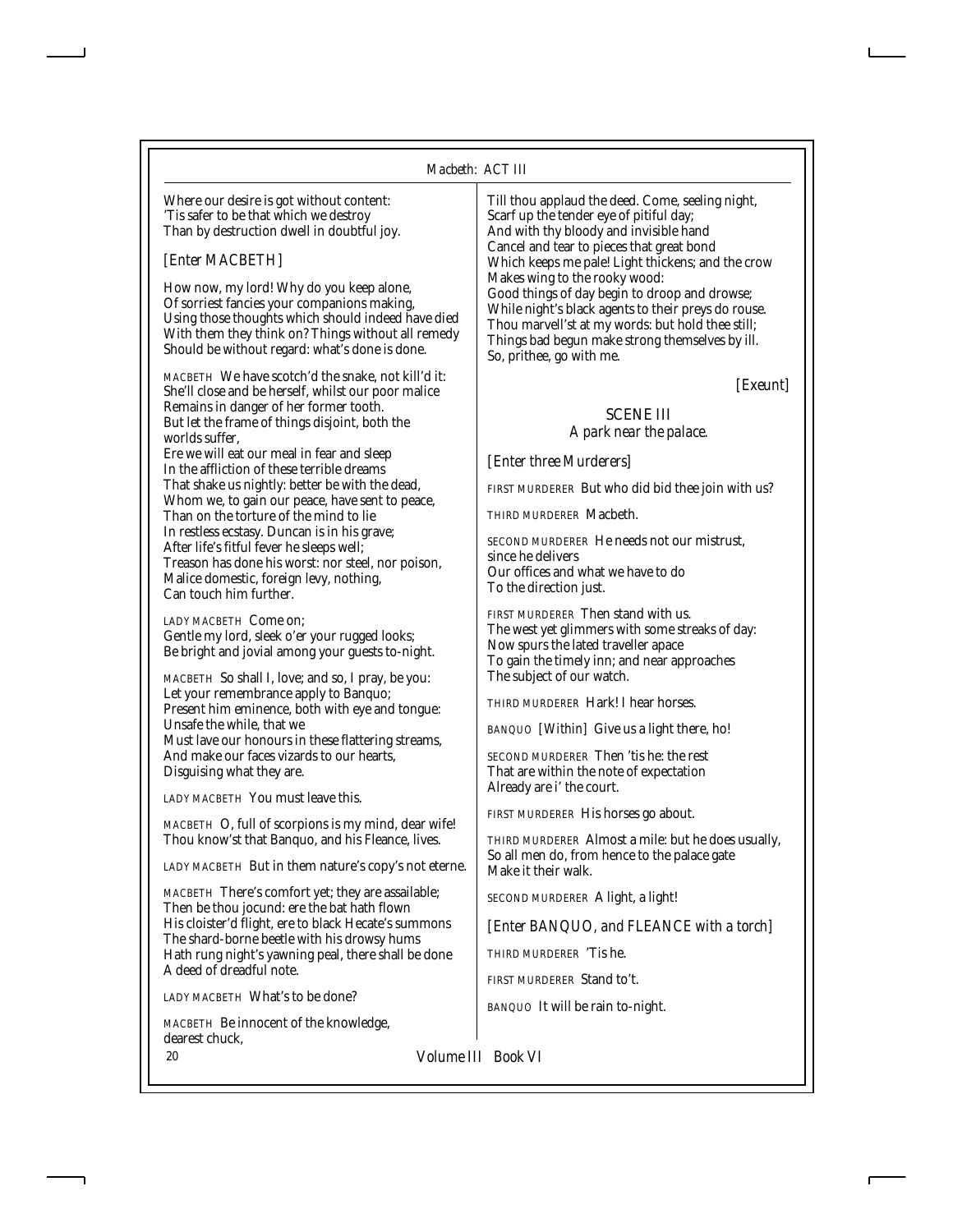| Macbeth: ACT III                                                                                                                                                    |                                                                                                                                                                                                      |  |
|---------------------------------------------------------------------------------------------------------------------------------------------------------------------|------------------------------------------------------------------------------------------------------------------------------------------------------------------------------------------------------|--|
| <b>FIRST MURDERER</b> Let it come down.                                                                                                                             | MACBETH 'Tis better thee without than he within.<br>Is he dispatch'd?                                                                                                                                |  |
| [They set upon BANQUO]                                                                                                                                              | FIRST MURDERER My lord, his throat is cut;                                                                                                                                                           |  |
| BANQUO O, treachery! Fly, good Fleance, fly, fly, fly!<br>Thou mayst revenge. O slave!                                                                              | that I did for him.                                                                                                                                                                                  |  |
| [Dies. FLEANCE escapes]                                                                                                                                             | MACBETH Thou art the best o' the cut-throats:<br>yet he's good<br>That did the like for Fleance: if thou didst it,<br>Thou art the nonpareil.                                                        |  |
| THIRD MURDERER Who did strike out the light?                                                                                                                        |                                                                                                                                                                                                      |  |
| FIRST MURDERER Was't not the way?                                                                                                                                   | <b>FIRST MURDERER Most royal sir,</b>                                                                                                                                                                |  |
| THIRD MURDERER There's but one down; the son is fled.                                                                                                               | Fleance is 'scaped.                                                                                                                                                                                  |  |
| SECOND MURDERER We have lost<br>Best half of our affair.                                                                                                            | MACBETH Then comes my fit again: I had else<br>been perfect,<br>Whole as the marble, founded as the rock,                                                                                            |  |
| FIRST MURDERER Well, let's away, and say how<br>much is done.                                                                                                       | As broad and general as the casing air:<br>But now I am cabin'd, cribb'd, confined, bound in                                                                                                         |  |
| [Exeunt]                                                                                                                                                            | To saucy doubts and fears. But Banquo's safe?                                                                                                                                                        |  |
| <b>SCENE IV</b><br>The same. Hall in the palace.                                                                                                                    | FIRST MURDERER Ay, my good lord: safe in<br>a ditch he bides,<br>With twenty trenched gashes on his head;<br>The least a death to nature.                                                            |  |
| [A banquet prepared. Enter MACBETH,<br>LADY MACBETH, ROSS, LENNOX, Lords,<br>and Attendants]                                                                        | <b>MACBETH</b> Thanks for that:<br>There the grown serpent lies; the worm that's fled<br>Hath nature that in time will venom breed.                                                                  |  |
| MACBETH You know your own degrees; sit down:<br>at first                                                                                                            | No teeth for the present. Get thee gone: to-morrow<br>We'll hear, ourselves, again.                                                                                                                  |  |
| And last the hearty welcome.                                                                                                                                        | [Exit Murderer]                                                                                                                                                                                      |  |
| LORDS Thanks to your majesty.                                                                                                                                       | LADY MACBETH My royal lord,                                                                                                                                                                          |  |
| MACBETH Ourself will mingle with society,<br>And play the humble host.<br>Our hostess keeps her state, but in best time<br>We will require her welcome.             | You do not give the cheer: the feast is sold<br>That is not often vouch'd, while 'tis a-making,<br>'Tis given with welcome: to feed were best at home;<br>From thence the sauce to meat is ceremony; |  |
| LADY MACBETH Pronounce it for me, sir,                                                                                                                              | Meeting were bare without it.                                                                                                                                                                        |  |
| to all our friends:<br>For my heart speaks they are welcome.                                                                                                        | <b>MACBETH</b> Sweet remembrancer!<br>Now, good digestion wait on appetite,<br>And health on both!                                                                                                   |  |
| [First Murderer appears at the door]                                                                                                                                | LENNOX May't please your highness sit.                                                                                                                                                               |  |
| MACBETH See, they encounter thee with their<br>hearts' thanks.<br>Both sides are even: here I'll sit i' the midst:<br>Be large in mirth; anon we'll drink a measure | [The GHOST OF BANQUO enters, and sits in<br>MACBETH's place]                                                                                                                                         |  |
| The table round.                                                                                                                                                    | MACBETH Here had we now our country's<br>honour roof'd,                                                                                                                                              |  |
| [Approaching the door]                                                                                                                                              | Were the graced person of our Banquo present;<br>Who may I rather challenge for unkindness                                                                                                           |  |
| There's blood on thy face.                                                                                                                                          | Than pity for mischance!                                                                                                                                                                             |  |
| FIRST MURDERER 'Tis Banquo's then.                                                                                                                                  | ROSS His absence, sir,                                                                                                                                                                               |  |
| Volume III Book VI<br>21                                                                                                                                            |                                                                                                                                                                                                      |  |

 $\overline{1}$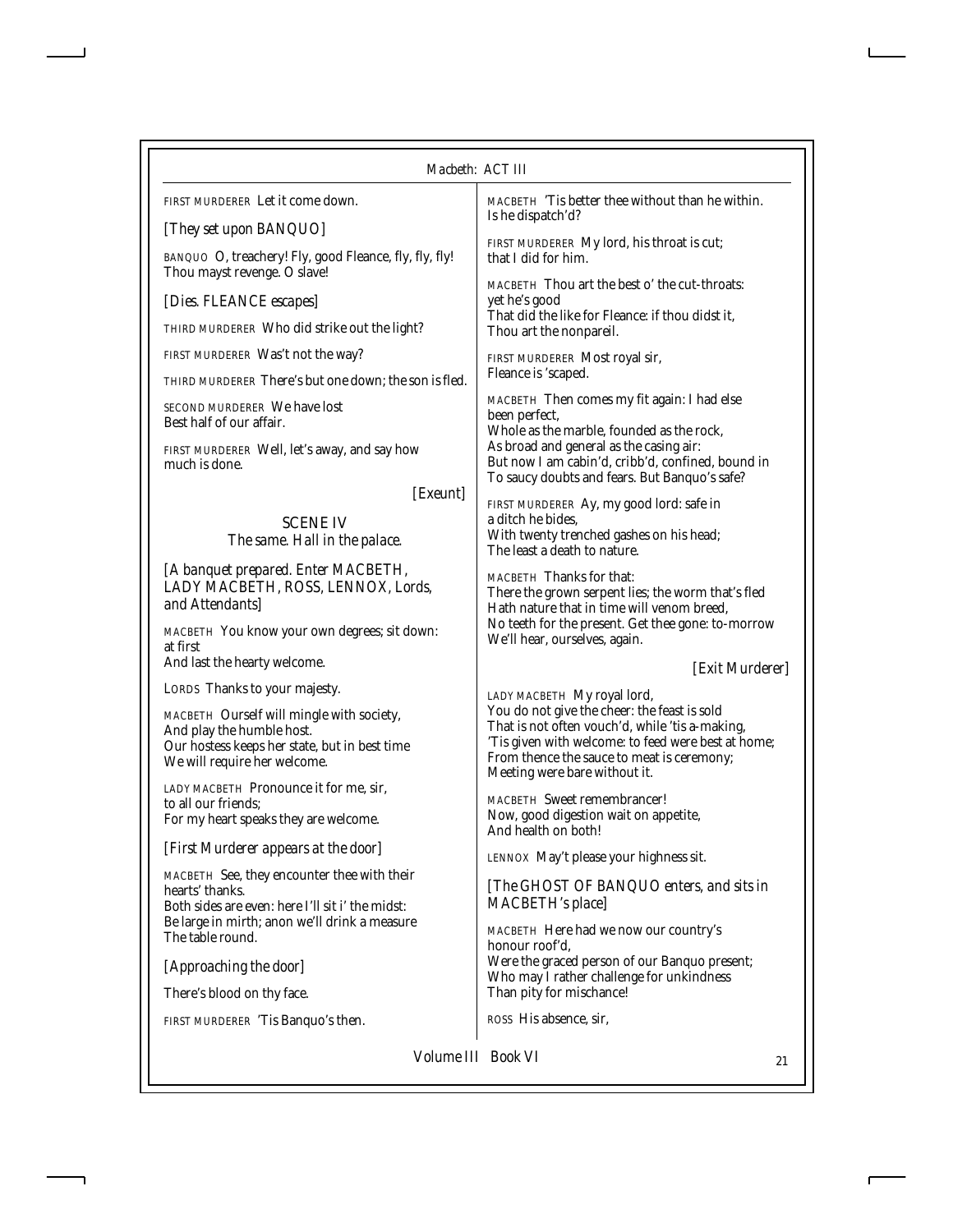## *Macbeth: ACT III*

÷.

| Lays blame upon his promise. Please't your highness<br>To grace us with your royal company.  | Ere human statute purged the gentle weal;<br>Ay, and since too, murders have been perform'd                                                               |
|----------------------------------------------------------------------------------------------|-----------------------------------------------------------------------------------------------------------------------------------------------------------|
| MACBETH The table's full.                                                                    | Too terrible for the ear: the times have been,<br>That, when the brains were out, the man would die,                                                      |
| LENNOX Here is a place reserved, sir.                                                        | And there an end; but now they rise again,<br>With twenty mortal murders on their crowns,<br>And push us from our stools: this is more strange            |
| MACBETH Where?                                                                               |                                                                                                                                                           |
| LENNOX Here, my good lord. What is't that moves<br>your highness?                            | Than such a murder is.<br>LADY MACBETH My worthy lord,<br>Your noble friends do lack you.                                                                 |
| MACBETH Which of you have done this?                                                         | MACBETH I do forget.                                                                                                                                      |
| LORDS What, my good lord?                                                                    | Do not muse at me, my most worthy friends,                                                                                                                |
| MACBETH Thou canst not say I did it: never shake<br>Thy gory locks at me.                    | I have a strange infirmity, which is nothing<br>To those that know me. Come, love and health to all;<br>Then I'll sit down. Give me some wine; fill full. |
| ROSS Gentlemen, rise: his highness is not well.                                              | I drink to the general joy o' the whole table,<br>And to our dear friend Banquo, whom we miss;                                                            |
| LADY MACBETH Sit, worthy friends: my lord is<br>often thus,                                  | Would he were here! To all, and him, we thirst,<br>And all to all.                                                                                        |
| And hath been from his youth: pray you, keep seat;<br>The fit is momentary; upon a thought   | LORDS Our duties, and the pledge.                                                                                                                         |
| He will again be well: if much you note him,<br>You shall offend him and extend his passion: | [Re-enter GHOST OF BANQUO]                                                                                                                                |
| Feed, and regard him not. Are you a man?                                                     | MACBETH Avaunt! And quit my sight! Let the                                                                                                                |
| MACBETH Ay, and a bold one, that dare look on that<br>Which might appal the devil.           | earth hide thee!<br>Thy bones are marrowless, thy blood is cold;                                                                                          |
| LADY MACBETH O proper stuff!                                                                 | Thou hast no speculation in those eyes<br>Which thou dost glare with!                                                                                     |
| This is the very painting of your fear:<br>This is the air-drawn dagger which, you said,     | <i>LADY MACBETH</i> Think of this, good peers,                                                                                                            |
| Led you to Duncan. O, these flaws and starts,<br>Impostors to true fear, would well become   | But as a thing of custom: 'tis no other;<br>Only it spoils the pleasure of the time.                                                                      |
| A woman's story at a winter's fire,                                                          | <i>MACBETH</i> What man dare, I dare:                                                                                                                     |
| Authorized by her grandam. Shame itself!<br>Why do you make such faces? When all's done,     | Approach thou like the rugged Russian bear,                                                                                                               |
| You look but on a stool.                                                                     | The arm'd rhinoceros, or the Hyrcan tiger;<br>Take any shape but that, and my firm nerves                                                                 |
| MACBETH Prithee, see there! Behold! Look! Lo!                                                | Shall never tremble: or be alive again,<br>And dare me to the desert with thy sword;                                                                      |
| how say you?<br>Why, what care I? If thou canst nod, speak too.                              | If trembling I inhabit then, protest me                                                                                                                   |
| If charnel-houses and our graves must send                                                   | The baby of a girl. Hence, horrible shadow!<br>Unreal mockery, hence!                                                                                     |
| Those that we bury back, our monuments<br>Shall be the maws of kites.                        | [GHOST OF BANQUO vanishes]                                                                                                                                |
| [GHOST OF BANQUO vanishes]                                                                   |                                                                                                                                                           |
| LADY MACBETH What, quite unmann'd in folly?                                                  | Why, so: being gone,<br>I am a man again. Pray you, sit still.                                                                                            |
| MACBETH If I stand here. I saw him.                                                          | LADY MACBETH You have displaced the mirth,                                                                                                                |
| LADY MACBETH Fie, for shame!                                                                 | broke the good meeting,<br>With most admired disorder.                                                                                                    |
| MACBETH Blood hath been shed ere now.<br>i' the olden time,                                  | MACBETH Can such things be,<br>And overcome us like a summer's cloud,                                                                                     |
|                                                                                              |                                                                                                                                                           |

22 *Volume III Book VI*

I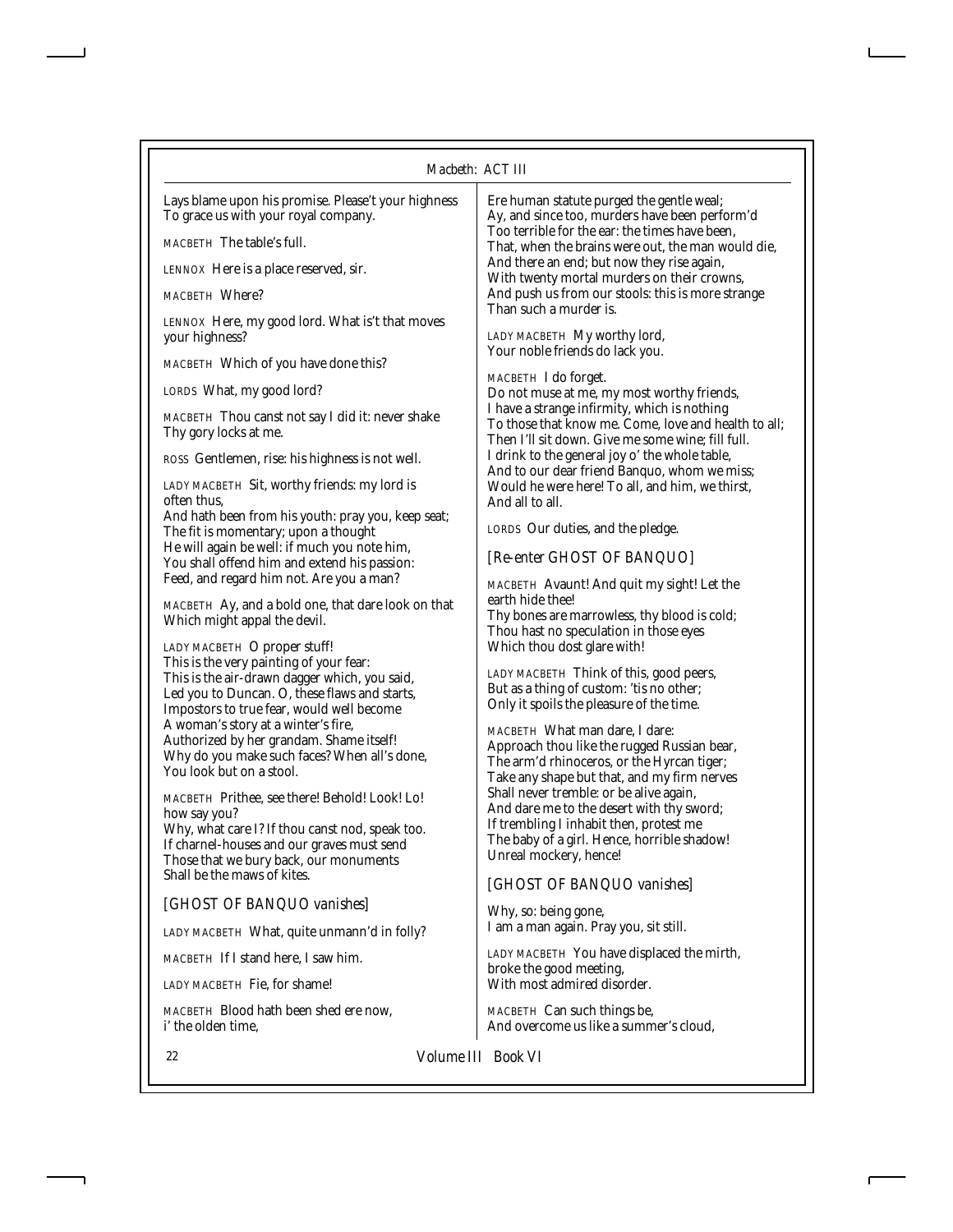Without our special wonder? You make me strange Even to the disposition that I owe, When now I think you can behold such sights, And keep the natural ruby of your cheeks, When mine is blanched with fear.

*ROSS* What sights, my lord?

*LADY MACBETH* I pray you, speak not; he grows worse and worse; Question enrages him. At once, good night: Stand not upon the order of your going, But go at once.

*LENNOX* Good night; and better health Attend his majesty!

*LADY MACBETH* A kind good night to all!

*[Exeunt all but MACBETH and LADY MACBETH]*

*MACBETH* It will have blood; they say, blood will have blood:

Stones have been known to move and trees to speak; Augurs and understood relations have By magot-pies and choughs and rooks brought forth The secret'st man of blood. What is the night?

*LADY MACBETH* Almost at odds with morning, which is which.

*MACBETH* How say'st thou, that Macduff denies his person At our great bidding?

*LADY MACBETH* Did you send to him, sir?

*MACBETH* I hear it by the way; but I will send: There's not a one of them but in his house I keep a servant fee'd. I will to-morrow, And betimes I will, to the weird sisters: More shall they speak; for now I am bent to know, By the worst means, the worst. For mine own good, All causes shall give way: I am in blood Stepp'd in so far that, should I wade no more, Returning were as tedious as go o'er: Strange things I have in head, that will to hand; Which must be acted ere they may be scann'd.

*LADY MACBETH* You lack the season of all natures, sleep.

*MACBETH* Come, we'll to sleep. My strange and self-abuse Is the initiate fear that wants hard use: We are yet but young in deed.

*[Exeunt]*

### SCENE V *A Heath.*

*[Thunder. Enter the three Witches meeting HECATE]*

*FIRST WITCH* Why, how now, Hecate! You look angerly.

*HECATE* Have I not reason, beldams as you are, Saucy and overbold? How did you dare To trade and traffic with Macbeth In riddles and affairs of death; And I, the mistress of your charms, The close contriver of all harms, Was never call'd to bear my part, Or show the glory of our art? And, which is worse, all you have done Hath been but for a wayward son, Spiteful and wrathful, who, as others do, Loves for his own ends, not for you. But make amends now: get you gone, And at the pit of Acheron Meet me i' the morning: thither he Will come to know his destiny: Your vessels and your spells provide, Your charms and every thing beside. I am for the air; this night I'll spend Unto a dismal and a fatal end: Great business must be wrought ere noon: Upon the corner of the moon There hangs a vaporous drop profound; I'll catch it ere it come to ground: And that distill'd by magic sleights Shall raise such artificial sprites As by the strength of their illusion Shall draw him on to his confusion: He shall spurn fate, scorn death, and bear He hopes 'bove wisdom, grace and fear: And you all know, security Is mortals' chiefest enemy.

*[Music and a song within: "Come away, come away," &c.]*

Hark! I am call'd; my little spirit, see, Sits in a foggy cloud, and stays for me.

*[Exit]*

*FIRST WITCH Come, let's make haste; she'll soon be back again.*

*[Exeunt]*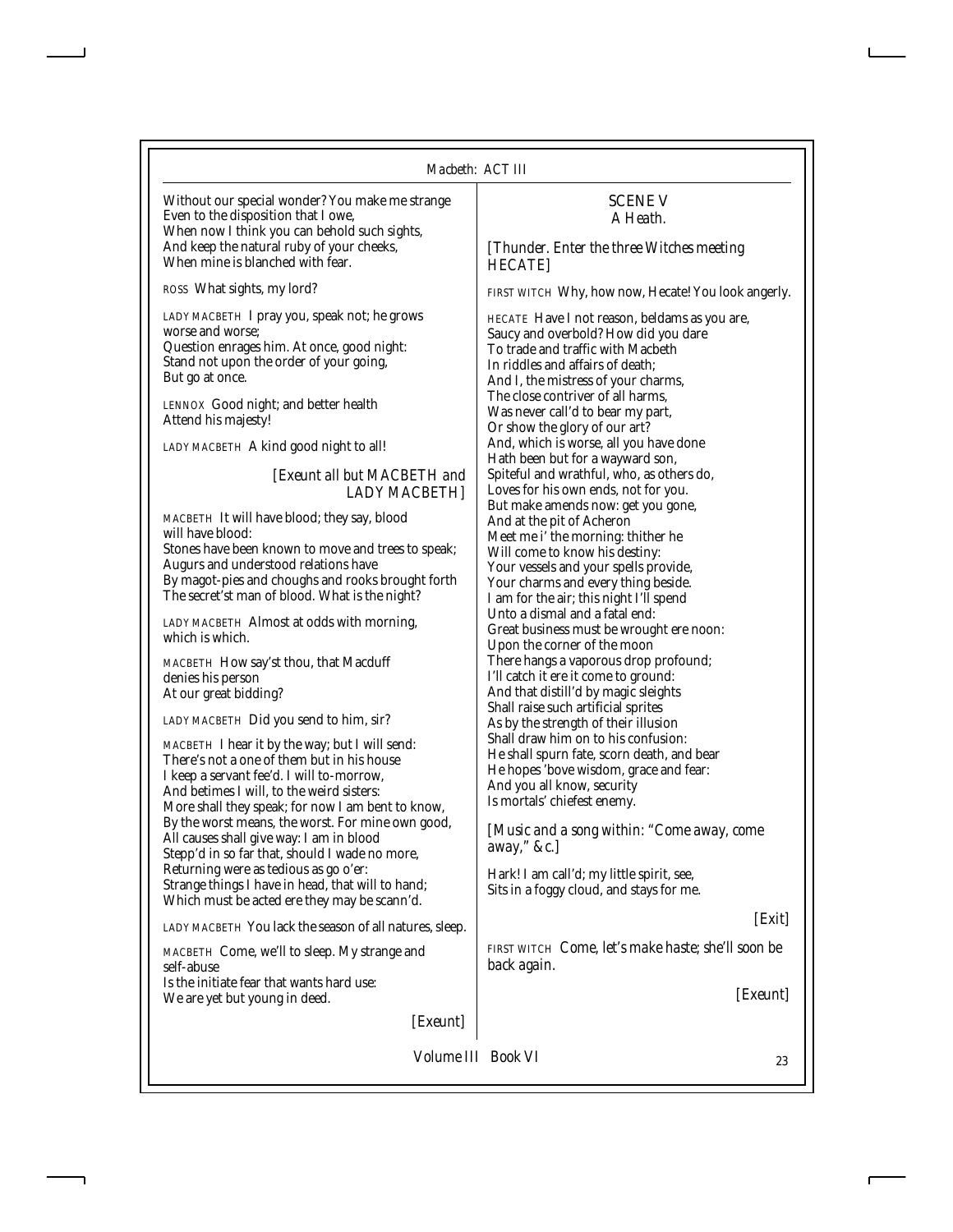## SCENE VI *Forres. The palace.*

## *[Enter LENNOX and another Lord]*

*LENNOX* My former speeches have but hit your thoughts,

Which can interpret further: only, I say, Things have been strangely borne. The gracious Duncan

Was pitied of Macbeth: marry, he was dead: And the right-valiant Banquo walk'd too late; Whom, you may say, if't please you, Fleance kill'd, For Fleance fled: men must not walk too late. Who cannot want the thought how monstrous It was for Malcolm and for Donalbain To kill their gracious father? Damned fact! How it did grieve Macbeth! Did he not straight In pious rage the two delinquents tear, That were the slaves of drink and thralls of sleep? Was not that nobly done? Ay, and wisely too; For 'twould have anger'd any heart alive To hear the men deny't. So that, I say, He has borne all things well: and I do think That had he Duncan's sons under his key— As, an't please heaven, he shall not—they should find

What 'twere to kill a father; so should Fleance. But, peace! For from broad words and 'cause he fail'd His presence at the tyrant's feast, I hear Macduff lives in disgrace: sir, can you tell Where he bestows himself?

*LORD* The son of Duncan, From whom this tyrant holds the due of birth Lives in the English court, and is received Of the most pious Edward with such grace That the malevolence of fortune nothing Takes from his high respect: thither Macduff Is gone to pray the holy king, upon his aid To wake Northumberland and warlike Siward: That, by the help of these—with Him above To ratify the work—we may again Give to our tables meat, sleep to our nights, Free from our feasts and banquets bloody knives, Do faithful homage and receive free honours: All which we pine for now: and this report Hath so exasperate the king that he Prepares for some attempt of war.

*LENNOX* Sent he to Macduff?

*LORD* He did: and with an absolute "Sir, not I," The cloudy messenger turns me his back, And hums, as who should say "You'll rue the time That clogs me with this answer."

*LENNOX* And that well might Advise him to a caution, to hold what distance His wisdom can provide. Some holy angel Fly to the court of England and unfold His message ere he come, that a swift blessing May soon return to this our suffering country Under a hand accursed!

*LORD* I'll send my prayers with him.

*[Exeunt]*



## ACT IV

SCENE 1 *A cavern. In the middle, a boiling cauldron. [Thunder. Enter the three Witches] FIRST WITCH* Thrice the brinded cat hath mew'd. *SECOND WITCH* Thrice and once the hedge-pig whined. *THIRD WITCH* Harpier cries 'Tis time, 'tis time. *FIRST WITCH* Round about the cauldron go;

In the poison'd entrails throw. Toad, that under cold stone Days and nights has thirty-one Swelter'd venom sleeping got, Boil thou first i' the charmed pot.

*ALL* Double, double toil and trouble; Fire burn, and cauldron bubble.

*SECOND WITCH* Fillet of a fenny snake, In the cauldron boil and bake;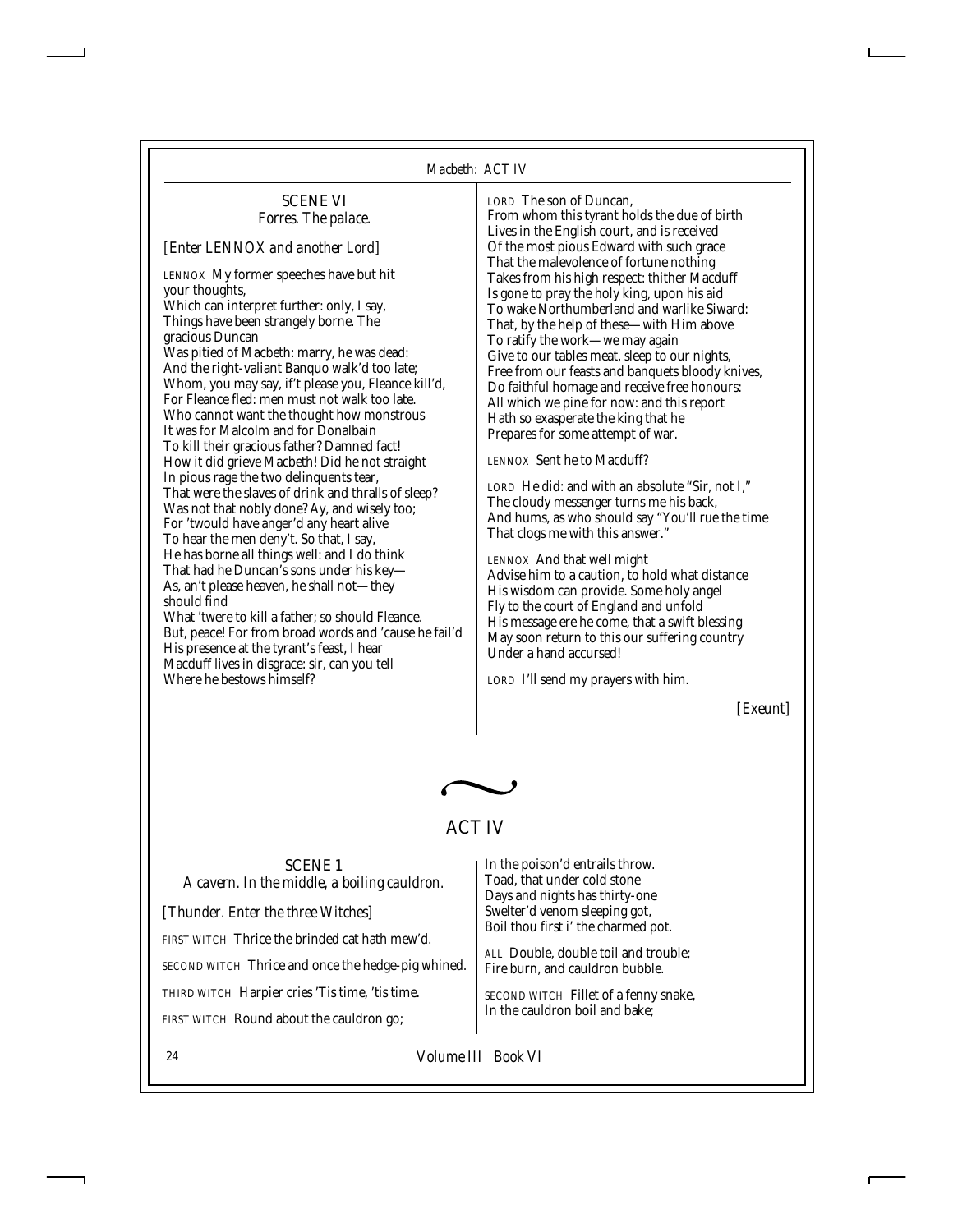#### *Macbeth: ACT IV*

Eye of newt and toe of frog, Wool of bat and tongue of dog, Adder's fork and blind-worm's sting, Lizard's leg and owlet's wing, For a charm of powerful trouble, Like a hell-broth boil and bubble.

*ALL* Double, double toil and trouble; Fire burn and cauldron bubble.

*THIRD WITCH* Scale of dragon, tooth of wolf, Witches' mummy, maw and gulf Of the ravin'd salt-sea shark, Root of hemlock digg'd i' the dark, Liver of blaspheming Jew, Gall of goat, and slips of yew Silver'd in the moon's eclipse, Nose of Turk and Tartar's lips, Finger of birth-strangled babe Ditch-deliver'd by a drab, Make the gruel thick and slab: Add thereto a tiger's chaudron, For the ingredients of our cauldron.

*ALL* Double, double toil and trouble; Fire burn and cauldron bubble.

*SECOND WITCH* Cool it with a baboon's blood, Then the charm is firm and good.

#### *[Enter HECATE to the other three Witches]*

*HECATE* O well done! I commend your pains; And every one shall share i' the gains; And now about the cauldron sing, Live elves and fairies in a ring, Enchanting all that you put in.

#### *[Music and a song: "Black spirits," &c.]*

#### *[HECATE retires]*

*SECOND WITCH* By the pricking of my thumbs, Something wicked this way comes. Open, locks, Whoever knocks!

#### *[Enter MACBETH]*

*MACBETH* How now, you secret, black, and midnight hags! What is't you do?

*ALL* A deed without a name.

*MACBETH* I conjure you, by that which you profess, Howe'er you come to know it, answer me:

Though you untie the winds and let them fight Against the churches; though the yesty waves Confound and swallow navigation up; Though bladed corn be lodged and trees blown down; Though castles topple on their warders' heads; Though palaces and pyramids do slope Their heads to their foundations; though the treasure Of nature's germens tumble all together, Even till destruction sicken; answer me To what I ask you.

*FIRST WITCH* Speak.

*SECOND WITCH* Demand.

*THIRD WITCH* We'll answer.

*FIRST WITCH* Say, if thou'dst rather hear it from our mouths, Or from our masters?

*MACBETH* Call 'em; let me see 'em.

*FIRST WITCH* Pour in sow's blood, that hath eaten Her nine farrow; grease that's sweaten From the murderer's gibbet throw Into the flame.

*ALL* Come, high or low; Thyself and office deftly show!

*[Thunder. First Apparition: an armed Head]*

*MACBETH* Tell me, thou unknown power,—

*FIRST WITCH* He knows thy thought: Hear his speech, but say thou nought.

*FIRST APPARITION* Macbeth! Macbeth! Macbeth! Beware Macduff; Beware the thane of Fife. Dismiss me. Enough.

#### *[Descends]*

*MACBETH* Whate'er thou art, for thy good caution, thanks; Thou hast harp'd my fear aright: but one word more,—

*FIRST WITCH* He will not be commanded: here's another, More potent than the first.

*[Thunder. Second Apparition: A bloody Child]*

*SECOND APPARITION* Macbeth! Macbeth! Macbeth!

*MACBETH* Had I three ears, i'ld hear thee.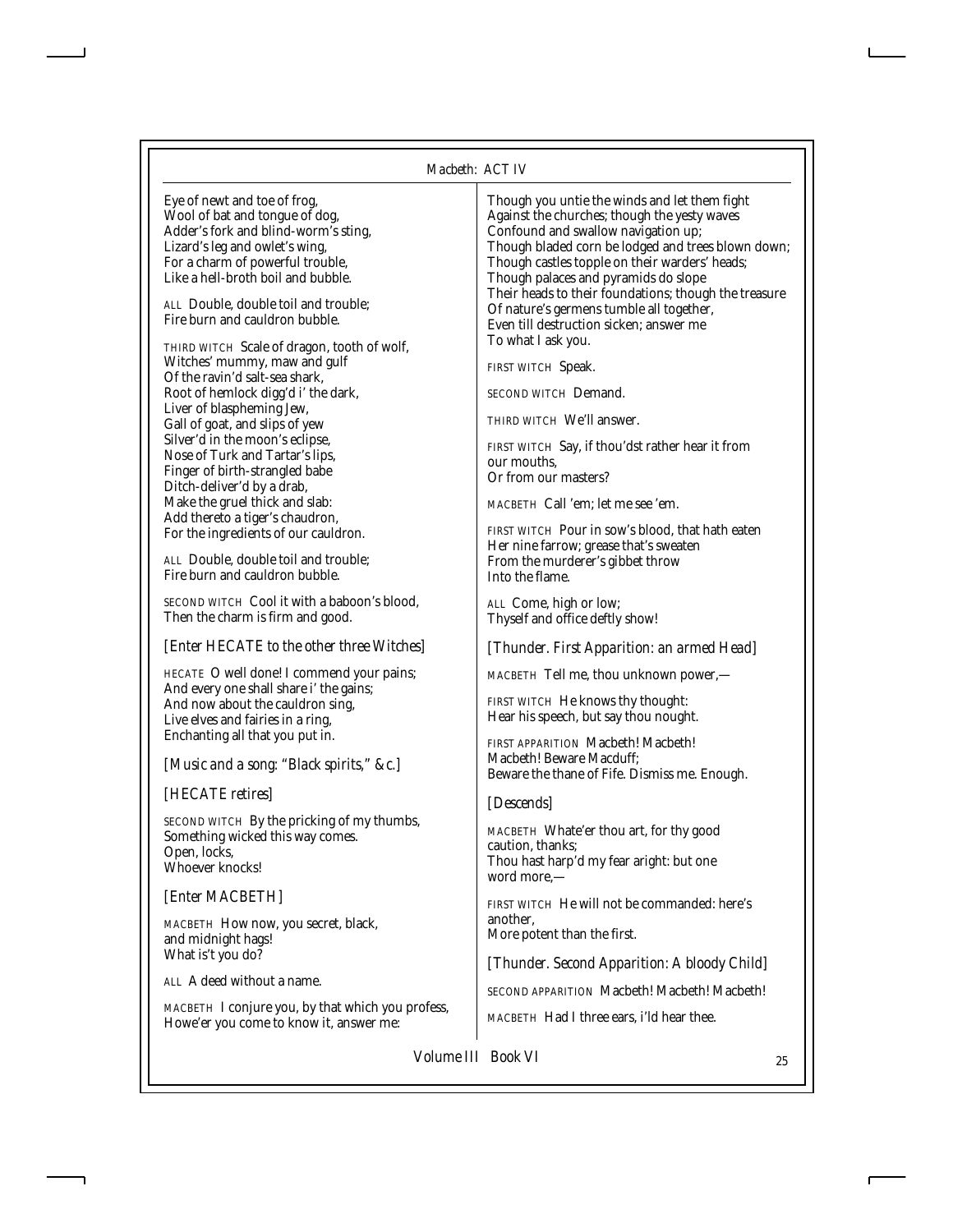| Macbeth: ACT IV                                                                                                                                                                                                                                                                                                |                                                                                                                                                                                                                                                                                                                                                                                                                                                                                                                                                                                                                                            |                                                                                                                           |
|----------------------------------------------------------------------------------------------------------------------------------------------------------------------------------------------------------------------------------------------------------------------------------------------------------------|--------------------------------------------------------------------------------------------------------------------------------------------------------------------------------------------------------------------------------------------------------------------------------------------------------------------------------------------------------------------------------------------------------------------------------------------------------------------------------------------------------------------------------------------------------------------------------------------------------------------------------------------|---------------------------------------------------------------------------------------------------------------------------|
| SECOND APPARITION Be bloody, bold, and resolute;<br>laugh to scorn<br>The power of man, for none of woman born<br>Shall harm Macbeth.                                                                                                                                                                          | ALL Show his eyes, and grieve his heart;<br>Come like shadows, so depart!<br>[A show of Eight Kings, the last with a glass in<br>his hand; GHOST OF BANQUO following]                                                                                                                                                                                                                                                                                                                                                                                                                                                                      |                                                                                                                           |
| [Descends]                                                                                                                                                                                                                                                                                                     |                                                                                                                                                                                                                                                                                                                                                                                                                                                                                                                                                                                                                                            |                                                                                                                           |
| MACBETH Then live, Macduff: what need I fear of thee?<br>But yet I'll make assurance double sure,<br>And take a bond of fate: thou shalt not live;<br>That I may tell pale-hearted fear it lies,<br>And sleep in spite of thunder.<br>[Thunder. Third Apparition: a Child crowned,<br>with a tree in his hand] | MACBETH Thou art too like the spirit of Banquo: down!<br>Thy crown does sear mine eye-balls. And thy hair,<br>Thou other gold-bound brow, is like the first.<br>A third is like the former. Filthy hags!<br>Why do you show me this? A fourth! Start, eyes!<br>What, will the line stretch out to the crack of doom?<br>Another yet! A seventh! I'll see no more:<br>And yet the eighth appears, who bears a glass<br>Which shows me many more; and some I see<br>That two-fold balls and treble scepters carry:<br>Horrible sight! Now, I see, 'tis true;<br>For the blood-bolter'd Banquo smiles upon me,<br>And points at them for his. |                                                                                                                           |
|                                                                                                                                                                                                                                                                                                                |                                                                                                                                                                                                                                                                                                                                                                                                                                                                                                                                                                                                                                            | What is this<br>That rises like the issue of a king,<br>And wears upon his baby-brow the round<br>And top of sovereignty? |
| ALL Listen, but speak not to't.                                                                                                                                                                                                                                                                                |                                                                                                                                                                                                                                                                                                                                                                                                                                                                                                                                                                                                                                            | [Apparitions vanish]                                                                                                      |
| THIRD APPARITION Be lion-mettled, proud; and take                                                                                                                                                                                                                                                              | What, is this so?                                                                                                                                                                                                                                                                                                                                                                                                                                                                                                                                                                                                                          |                                                                                                                           |
| no care<br>Who chafes, who frets, or where conspirers are:<br>Macbeth shall never vanquish'd be until<br>Great Birnam wood to high Dunsinane hill<br>Shall come against him.                                                                                                                                   | <i>FIRST WITCH</i> Ay, sir, all this is so: but why<br>Stands Macbeth thus amazedly?<br>Come, sisters, cheer we up his sprites,<br>And show the best of our delights:<br>I'll charm the air to give a sound,                                                                                                                                                                                                                                                                                                                                                                                                                               |                                                                                                                           |
| [Descends]                                                                                                                                                                                                                                                                                                     | While you perform your antic round:<br>That this great king may kindly say,                                                                                                                                                                                                                                                                                                                                                                                                                                                                                                                                                                |                                                                                                                           |
| <b>MACBETH</b> That will never be<br>Who can impress the forest, bid the tree<br>Unfix his earth-bound root? Sweet bodements! Good!<br>Rebellion's head, rise never till the wood                                                                                                                              | Our duties did his welcome pay.<br>[Music. The witches dance and then vanish,<br>with HECATE]                                                                                                                                                                                                                                                                                                                                                                                                                                                                                                                                              |                                                                                                                           |
| Of Birnam rise, and our high-placed Macbeth<br>Shall live the lease of nature, pay his breath<br>To time and mortal custom. Yet my heart<br>Throbs to know one thing: tell me, if your art<br>Can tell so much: shall Banquo's issue ever<br>Reign in this kingdom?                                            | MACBETH Where are they? Gone? Let this<br>pernicious hour<br>Stand aye accursed in the calendar!<br>Come in, without there!<br>[Enter LENNOX]                                                                                                                                                                                                                                                                                                                                                                                                                                                                                              |                                                                                                                           |
| ALL Seek to know no more.                                                                                                                                                                                                                                                                                      | LENNOX What's your grace's will?                                                                                                                                                                                                                                                                                                                                                                                                                                                                                                                                                                                                           |                                                                                                                           |
| MACBETH I will be satisfied: deny me this,<br>And an eternal curse fall on you! Let me know.                                                                                                                                                                                                                   | <i>MACBETH</i> Saw you the weird sisters?                                                                                                                                                                                                                                                                                                                                                                                                                                                                                                                                                                                                  |                                                                                                                           |
| Why sinks that cauldron? And what noise is this?                                                                                                                                                                                                                                                               | LENNOX No, my lord.                                                                                                                                                                                                                                                                                                                                                                                                                                                                                                                                                                                                                        |                                                                                                                           |
| [Hautboys]                                                                                                                                                                                                                                                                                                     | MACBETH Came they not by you?                                                                                                                                                                                                                                                                                                                                                                                                                                                                                                                                                                                                              |                                                                                                                           |
| FIRST WITCH Show!                                                                                                                                                                                                                                                                                              | LENNOX No, indeed, my lord.                                                                                                                                                                                                                                                                                                                                                                                                                                                                                                                                                                                                                |                                                                                                                           |
| SECOND WITCH Show!                                                                                                                                                                                                                                                                                             | MACBETH Infected be the air whereon they ride;                                                                                                                                                                                                                                                                                                                                                                                                                                                                                                                                                                                             |                                                                                                                           |
| <b>THIRD WITCH Show!</b>                                                                                                                                                                                                                                                                                       | And damn'd all those that trust them! I did hear<br>The galloning of horse: who was't came by?                                                                                                                                                                                                                                                                                                                                                                                                                                                                                                                                             |                                                                                                                           |

26 *Volume III Book VI*

The galloping of horse: who was't came by?

I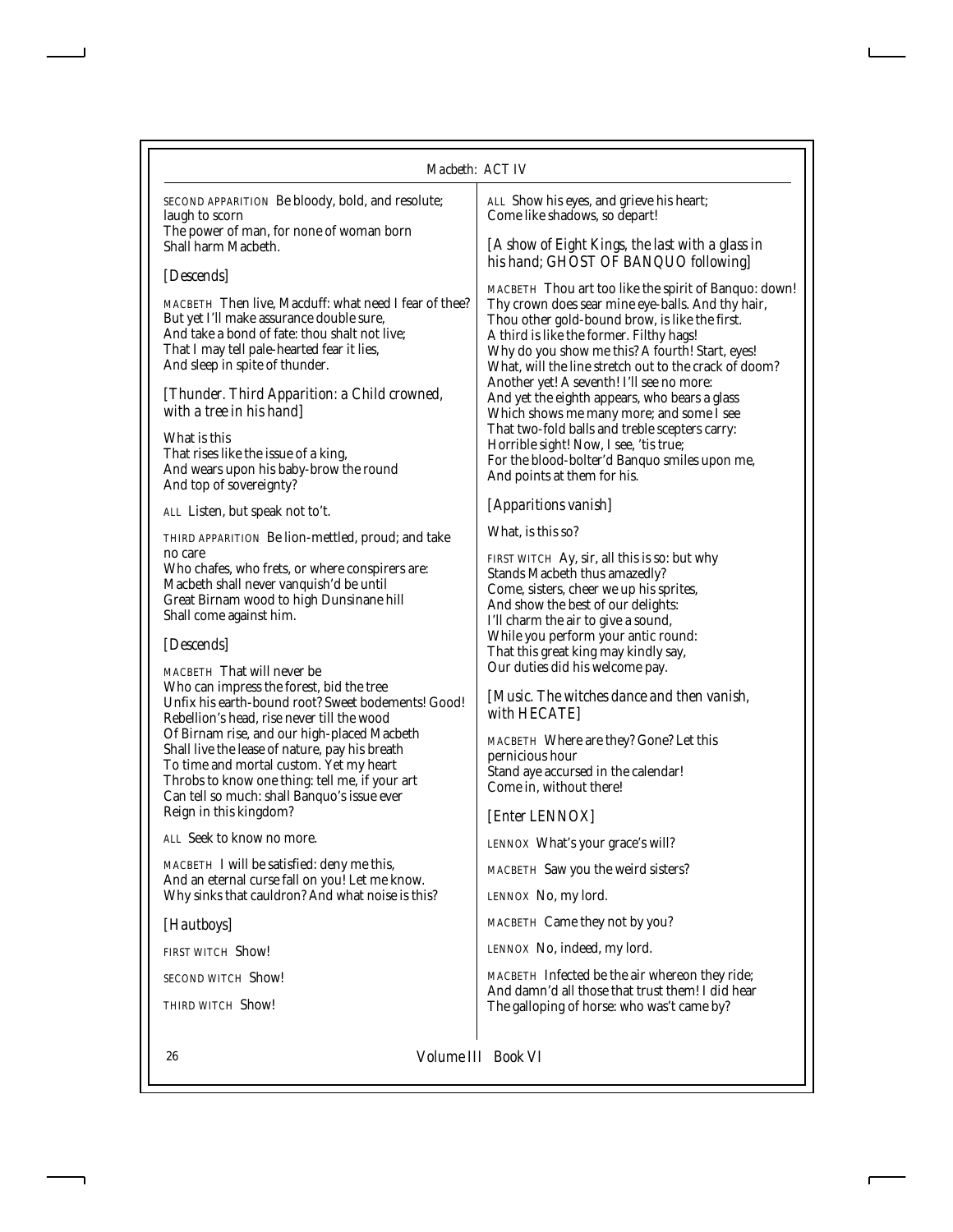## *Macbeth: ACT IV*

| масреш. АСТТV                                                                                                                                                                                                                                                                                                                                                                                                                                                                                                                                                                                                                                                                                                                                                                                                |                                                                                                                                                                                                                                                                                                                                                                                                                                                                                                                                                                                                                                                                                                                                                                                     |
|--------------------------------------------------------------------------------------------------------------------------------------------------------------------------------------------------------------------------------------------------------------------------------------------------------------------------------------------------------------------------------------------------------------------------------------------------------------------------------------------------------------------------------------------------------------------------------------------------------------------------------------------------------------------------------------------------------------------------------------------------------------------------------------------------------------|-------------------------------------------------------------------------------------------------------------------------------------------------------------------------------------------------------------------------------------------------------------------------------------------------------------------------------------------------------------------------------------------------------------------------------------------------------------------------------------------------------------------------------------------------------------------------------------------------------------------------------------------------------------------------------------------------------------------------------------------------------------------------------------|
| LENNOX 'Tis two or three, my lord, that bring<br>you word<br>Macduff is fled to England.<br>MACBETH Fled to England!<br><i>LENNOX</i> Ay, my good lord.<br><i>MACBETH</i> Time, thou anticipatest my dread exploits:<br>The flighty purpose never is o'ertook<br>Unless the deed go with it; from this moment<br>The very firstlings of my heart shall be<br>The firstlings of my hand. And even now,<br>To crown my thoughts with acts, be it thought<br>and done:<br>The castle of Macduff I will surprise;<br>Seize upon Fife; give to the edge o' the sword<br>His wife, his babes, and all unfortunate souls<br>That trace him in his line. No boasting like a fool;<br>This deed I'll do before this purpose cool.<br>But no more sights!-Where are these gentlemen?<br>Come, bring me where they are. | The fits o' the season. I dare not speak<br>much further:<br>But cruel are the times, when we are traitors<br>And do not know ourselves, when we hold rumour<br>From what we fear, yet know not what we fear,<br>But float upon a wild and violent sea<br>Each way and move. I take my leave of you:<br>Shall not be long but I'll be here again:<br>Things at the worst will cease, or else climb upward<br>To what they were before. My pretty cousin,<br>Blessing upon you!<br>LADY MACDUFF Father'd he is, and yet he's fatherless.<br><i>ROSS</i> I am so much a fool, should I stay longer,<br>It would be my disgrace and your discomfort:<br>I take my leave at once.<br>[Exit]<br>LADY MACDUFF Sirrah, your father's dead;<br>And what will you do now? How will you live? |
| [Exeunt]                                                                                                                                                                                                                                                                                                                                                                                                                                                                                                                                                                                                                                                                                                                                                                                                     | SON As birds do, mother.                                                                                                                                                                                                                                                                                                                                                                                                                                                                                                                                                                                                                                                                                                                                                            |
| <b>SCENE II</b><br>Fife. MACDUFF's castle.                                                                                                                                                                                                                                                                                                                                                                                                                                                                                                                                                                                                                                                                                                                                                                   | LADY MACDUFF What, with worms and flies?<br>SON With what I get, I mean; and so do they.                                                                                                                                                                                                                                                                                                                                                                                                                                                                                                                                                                                                                                                                                            |
| [Enter LADY MACDUFF, her Son, and ROSS]<br>LADY MACDUFF What had he done, to make him fly<br>the land?                                                                                                                                                                                                                                                                                                                                                                                                                                                                                                                                                                                                                                                                                                       | LADY MACDUFF Poor bird! Thou'ldst never fear<br>the net nor lime.<br>The pitfall nor the gin.                                                                                                                                                                                                                                                                                                                                                                                                                                                                                                                                                                                                                                                                                       |
| ROSS You must have patience, madam.<br>LADY MACDUFF He had none:<br>His flight was madness: when our actions do not,                                                                                                                                                                                                                                                                                                                                                                                                                                                                                                                                                                                                                                                                                         | SON Why should I, mother? Poor birds they are<br>not set for.<br>My father is not dead, for all your saying.<br>LADY MACDUFF Yes, he is dead; how wilt thou do for                                                                                                                                                                                                                                                                                                                                                                                                                                                                                                                                                                                                                  |
| Our fears do make us traitors.<br><i>ROSS</i> You know not<br>Whether it was his wisdom or his fear.                                                                                                                                                                                                                                                                                                                                                                                                                                                                                                                                                                                                                                                                                                         | a father?<br>SON Nay, how will you do for a husband?                                                                                                                                                                                                                                                                                                                                                                                                                                                                                                                                                                                                                                                                                                                                |
| <i>LADY MACDUFF</i> Wisdom! to leave his wife,<br>to leave his babes.<br>His mansion and his titles in a place<br>From whence himself does fly? He loves us not;<br>He wants the natural touch: for the poor wren,<br>The most diminutive of birds, will fight,<br>Her young ones in her nest, against the owl.<br>All is the fear and nothing is the love;<br>As little is the wisdom, where the flight<br>So runs against all reason.<br>ROSS My dearest coz,                                                                                                                                                                                                                                                                                                                                              | LADY MACDUFF Why, I can buy me twenty at any<br>market.<br>SON Then you'll buy 'em to sell again.<br>LADY MACDUFF Thou speak'st with all thy wit:<br>and yet, i' faith,<br>With wit enough for thee.<br>SON Was my father a traitor, mother?<br>LADY MACDUFF Ay, that he was.<br>SON What is a traitor?                                                                                                                                                                                                                                                                                                                                                                                                                                                                             |
| I pray you, school yourself: but for your husband,<br>He is noble, wise, judicious, and best knows                                                                                                                                                                                                                                                                                                                                                                                                                                                                                                                                                                                                                                                                                                           | LADY MACDUFF Why, one that swears and lies.                                                                                                                                                                                                                                                                                                                                                                                                                                                                                                                                                                                                                                                                                                                                         |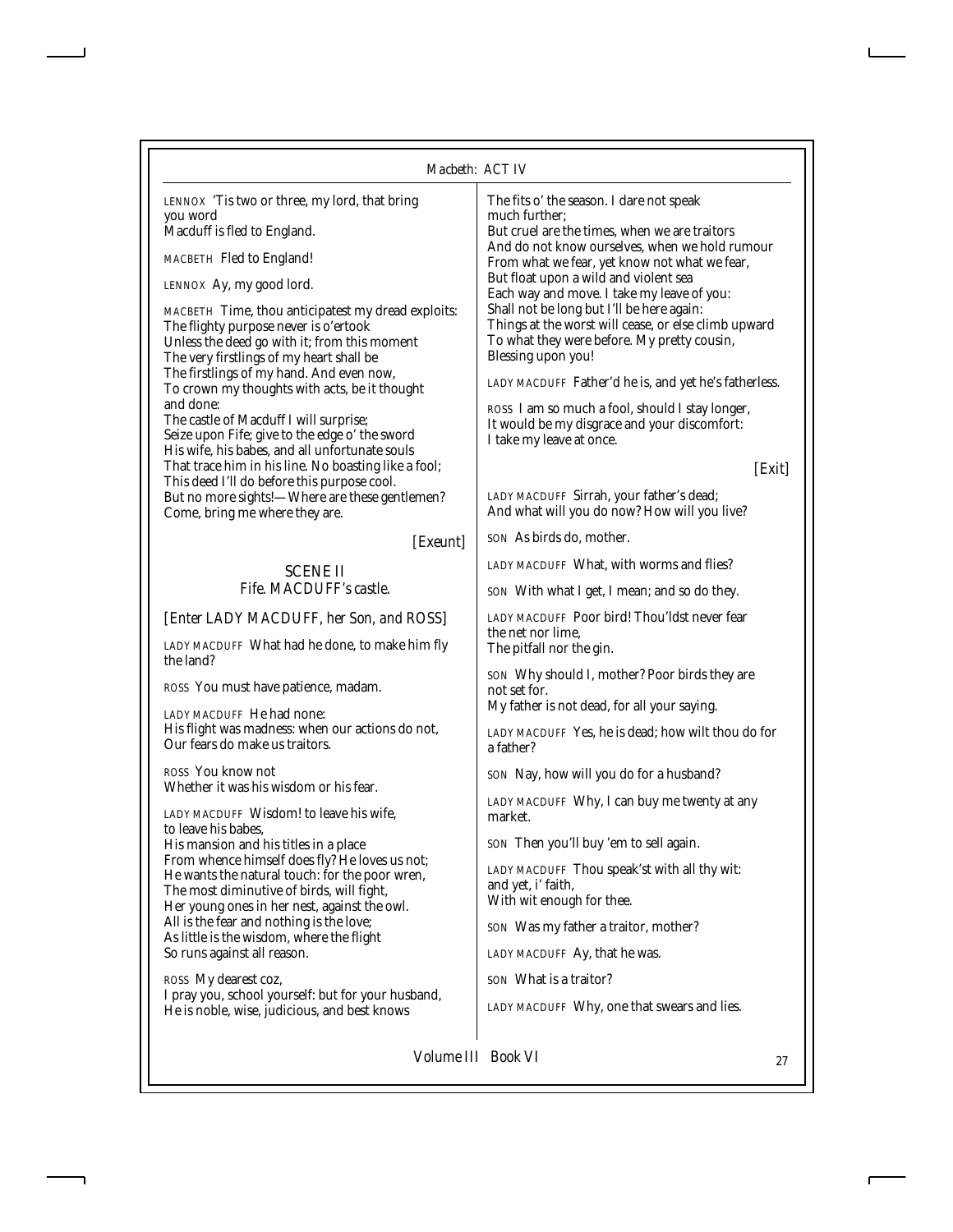*SON* And be all traitors that do so?

*LADY MACDUFF* Every one that does so is a traitor, and must be hanged.

*SON* And must they all be hanged that swear and lie?

*LADY MACDUFF* Every one.

*SON* Who must hang them?

*LADY MACDUFF* Why, the honest men.

*SON* Then the liars and swearers are fools, for there are liars and swearers enow to beat the honest men and hang up them.

*LADY MACDUFF* Now, God help thee, poor monkey! But how wilt thou do for a father?

*SON* If he were dead, you'ld weep for him: if you would not, it were a good sign that I should quickly have a new father.

*LADY MACDUFF* Poor prattler, how thou talk'st!

## *[Enter a Messenger]*

*MESSENGER* Bless you, fair dame! I am not to you known,

Though in your state of honour I am perfect. I doubt some danger does approach you nearly: If you will take a homely man's advice, Be not found here; hence, with your little ones. To fright you thus, methinks, I am too savage; To do worse to you were fell cruelty, Which is too nigh your person. Heaven preserve you! I dare abide no longer.

*[Exit]*

*LADY MACDUFF* Whither should I fly? I have done no harm. But I remember now I am in this earthly world; where to do harm Is often laudable, to do good sometime Accounted dangerous folly: why then, alas, Do I put up that womanly defence, To say I have done no harm?

*[Enter Murderers]*

What are these faces?

*FIRST MURDERER* Where is your husband?

*LADY MACDUFF* I hope, in no place so unsanctified Where such as thou mayst find him.

*FIRST MURDERER* He's a traitor.

*SON* Thou liest, thou shag-hair'd villain!

*FIRST MURDERER* What, you egg!

*[Stabbing him]*

Young fry of treachery!

*SON* He has kill'd me, mother: Run away, I pray you!

*[Dies]*

*[Exit LADY MACDUFF, crying "Murder!" Exeunt Murderers, following her]*

> SCENE III *England. Before the King's palace.*

*[Enter MALCOLM and MACDUFF]*

*MALCOLM* Let us seek out some desolate shade, and there Weep our sad bosoms empty.

*MACDUFF* Let us rather

Hold fast the mortal sword, and like good men Bestride our down-fall'n birthdom: each new morn New widows howl, new orphans cry, new sorrows Strike heaven on the face, that it resounds As if it felt with Scotland and yell'd out Like syllable of dolour.

*MALCOLM* What I believe I'll wail, What know believe, and what I can redress, As I shall find the time to friend, I will. What you have spoke, it may be so perchance. This tyrant, whose sole name blisters our tongues, Was once thought honest: you have loved him well. He hath not touch'd you yet. I am young; but something You may deserve of him through me, and wisdom To offer up a weak poor innocent lamb To appease an angry god.

*MACDUFF* I am not treacherous.

*MALCOLM* But Macbeth is. A good and virtuous nature may recoil In an imperial charge. But I shall crave your pardon; That which you are my thoughts cannot transpose: Angels are bright still, though the brightest fell; Though all things foul would wear the brows of grace, Yet grace must still look so.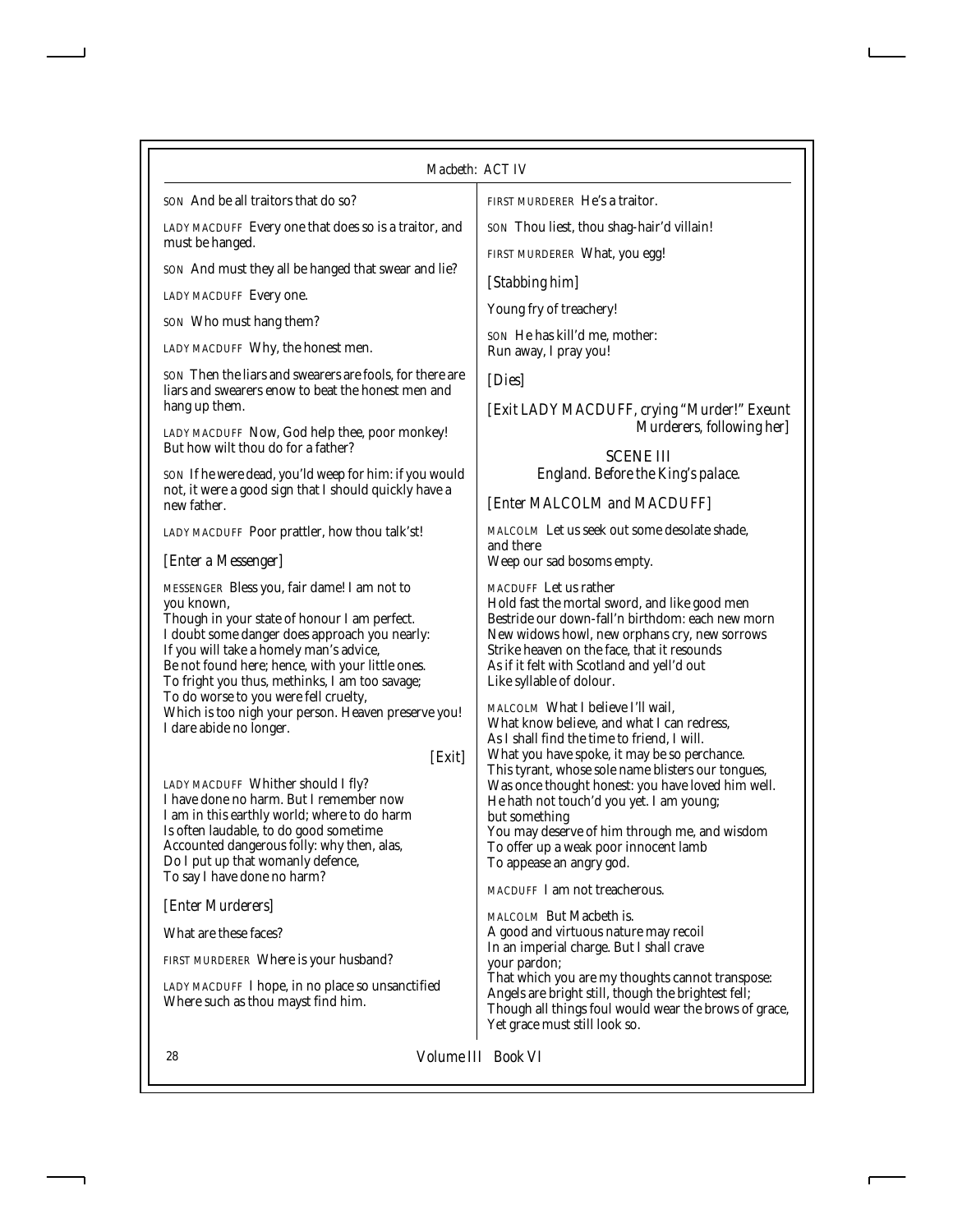*MACDUFF* I have lost my hopes.

*MALCOLM* Perchance even there where I did find my doubts.

Why in that rawness left you wife and child, Those precious motives, those strong knots of love, Without leave-taking? I pray you, Let not my jealousies be your dishonours, But mine own safeties. You may be rightly just, Whatever I shall think.

*MACDUFF* Bleed, bleed, poor country! Great tyranny! Lay thou thy basis sure, For goodness dare not cheque thee: wear thou thy wrongs;

The title is affeer'd! Fare thee well, lord: I would not be the villain that thou think'st For the whole space that's in the tyrant's grasp, And the rich East to boot.

*MALCOLM* Be not offended: I speak not as in absolute fear of you. I think our country sinks beneath the yoke; It weeps, it bleeds; and each new day a gash Is added to her wounds: I think withal There would be hands uplifted in my right; And here from gracious England have I offer Of goodly thousands: but, for all this, When I shall tread upon the tyrant's head, Or wear it on my sword, yet my poor country Shall have more vices than it had before, More suffer and more sundry ways than ever, By him that shall succeed.

*MACDUFF* What should he be?

*MALCOLM* It is myself I mean: in whom I know All the particulars of vice so grafted That, when they shall be open'd, black Macbeth Will seem as pure as snow, and the poor state Esteem him as a lamb, being compared With my confineless harms.

*MACDUFF* Not in the legions Of horrid hell can come a devil more damn'd In evils to top Macbeth.

*MALCOLM* I grant him bloody, Luxurious, avaricious, false, deceitful, Sudden, malicious, smacking of every sin That has a name: but there's no bottom, none, In my voluptuousness: your wives, your daughters, Your matrons and your maids, could not fill up The cistern of my lust, and my desire All continent impediments would o'erbear

That did oppose my will: better Macbeth Than such an one to reign.

*MACDUFF* Boundless intemperance In nature is a tyranny; it hath been The untimely emptying of the happy throne And fall of many kings. But fear not yet To take upon you what is yours: you may Convey your pleasures in a spacious plenty, And yet seem cold, the time you may so hoodwink. We have willing dames enough: there cannot be That vulture in you, to devour so many As will to greatness dedicate themselves, Finding it so inclined.

*MALCOLM* With this there grows In my most ill-composed affection such A stanchless avarice that, were I king, I should cut off the nobles for their lands, Desire his jewels and this other's house: And my more-having would be as a sauce To make me hunger more; that I should forge Quarrels unjust against the good and loyal, Destroying them for wealth.

#### *MACDUFF* This avarice

Sticks deeper, grows with more pernicious root Than summer-seeming lust, and it hath been The sword of our slain kings: yet do not fear; Scotland hath foisons to fill up your will. Of your mere own: all these are portable, With other graces weigh'd.

*MALCOLM* But I have none: the king-becoming graces, As justice, verity, temperance, stableness, Bounty, perseverance, mercy, lowliness, Devotion, patience, courage, fortitude, I have no relish of them, but abound In the division of each several crime, Acting it many ways. Nay, had I power, I should Pour the sweet milk of concord into hell, Uproar the universal peace, confound All unity on earth.

*MACDUFF* O Scotland, Scotland!

*MALCOLM* If such a one be fit to govern, speak: I am as I have spoken.

*MACDUFF* Fit to govern! No, not to live. O nation miserable, With an untitled tyrant bloody-scepter'd, When shalt thou see thy wholesome days again, Since that the truest issue of thy throne By his own interdiction stands accursed,

And does blaspheme his breed? Thy royal father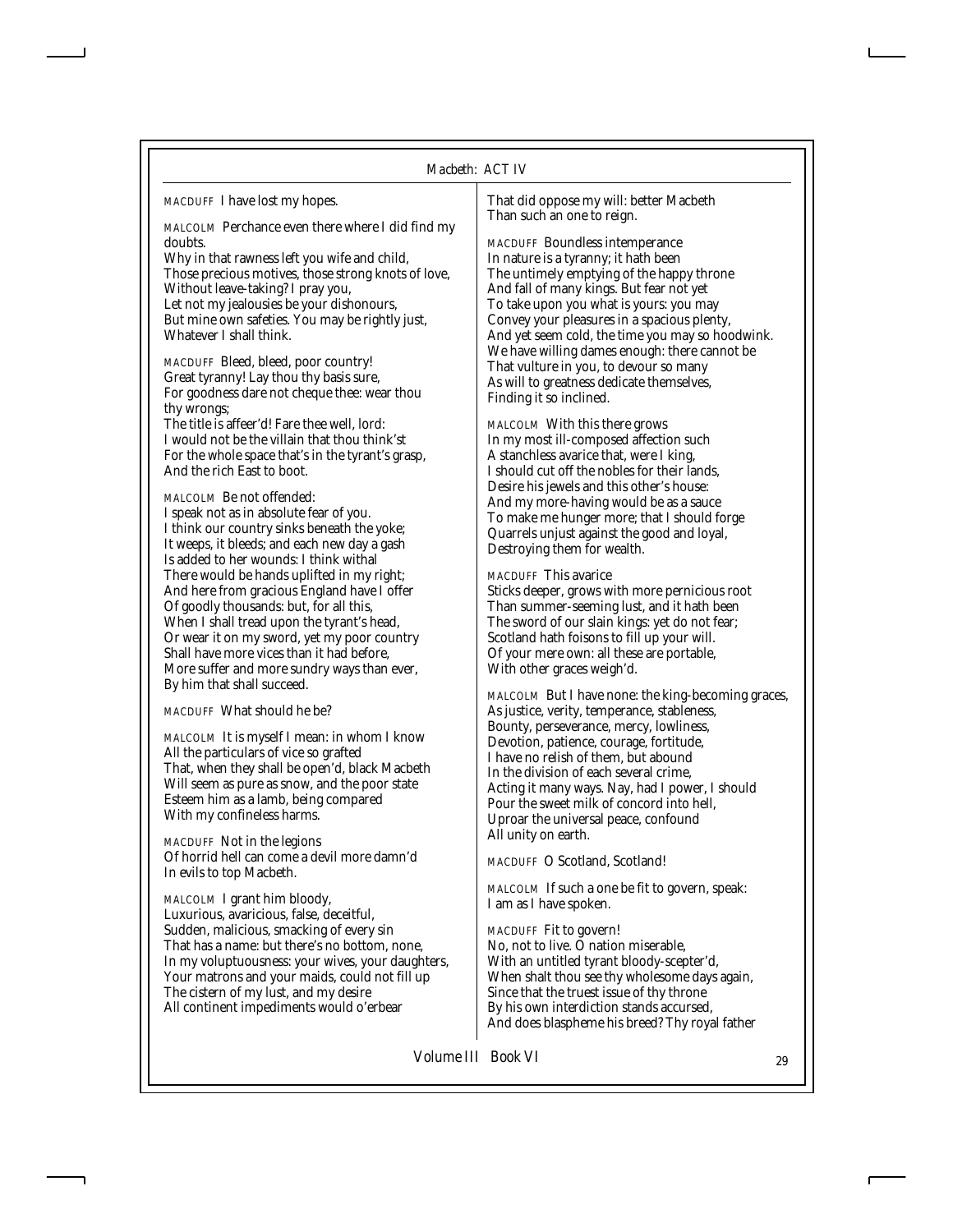Was a most sainted king: the queen that bore thee, Oftener upon her knees than on her feet, Died every day she lived. Fare thee well! These evils thou repeat'st upon thyself Have banish'd me from Scotland. O my breast, Thy hope ends here!

*MALCOLM* Macduff, this noble passion, Child of integrity, hath from my soul Wiped the black scruples, reconciled my thoughts To thy good truth and honour. Devilish Macbeth By many of these trains hath sought to win me Into his power, and modest wisdom plucks me From over-credulous haste: but God above Deal between thee and me! For even now I put myself to thy direction, and Unspeak mine own detraction, here abjure The taints and blames I laid upon myself, For strangers to my nature. I am yet Unknown to woman, never was forsworn, Scarcely have coveted what was mine own, At no time broke my faith, would not betray The devil to his fellow and delight No less in truth than life: my first false speaking Was this upon myself: what I am truly, Is thine and my poor country's to command: Whither indeed, before thy here-approach, Old Siward, with ten thousand warlike men, Already at a point, was setting forth. Now we'll together; and the chance of goodness Be like our warranted quarrel! Why are you silent?

*MACDUFF* Such welcome and unwelcome things at once 'Tis hard to reconcile.

## *[Enter a Doctor]*

*MALCOLM* Well; more anon.—Comes the king forth, I pray you?

*DOCTOR* Ay, sir; there are a crew of wretched souls That stay his cure: their malady convinces The great assay of art; but at his touch— Such sanctity hath heaven given his hand— They presently amend.

*MALCOLM* I thank you, doctor.

*[Exit Doctor]*

*MACDUFF* What's the disease he means?

*MALCOLM* 'Tis call'd the evil: A most miraculous work in this good king; Which often, since my here-remain in England, I have seen him do. How he solicits heaven,

Himself best knows: but strangely-visited people, All swoln and ulcerous, pitiful to the eye, The mere despair of surgery, he cures, Hanging a golden stamp about their necks, Put on with holy prayers: and 'tis spoken, To the succeeding royalty he leaves The healing benediction. With this strange virtue, He hath a heavenly gift of prophecy, And sundry blessings hang about his throne, That speak him full of grace.

#### *[Enter ROSS]*

*MACDUFF* See, who comes here?

*MALCOLM* My countryman; but yet I know him not.

*MACDUFF* My ever-gentle cousin, welcome hither.

*MALCOLM* I know him now. Good God, betimes remove The means that makes us strangers!

*ROSS* Sir, amen.

*MACDUFF* Stands Scotland where it did?

*ROSS* Alas, poor country! Almost afraid to know itself. It cannot Be call'd our mother, but our grave; where nothing, But who knows nothing, is once seen to smile; Where sighs and groans and shrieks that rend the air Are made, not mark'd; where violent sorrow seems A modern ecstasy; the dead man's knell Is there scarce ask'd for who; and good men's lives Expire before the flowers in their caps, Dying or ere they sicken.

*MACDUFF* O, relation Too nice, and yet too true!

*MALCOLM* What's the newest grief?

*ROSS* That of an hour's age doth hiss the speaker: Each minute teems a new one.

*MACDUFF* How does my wife?

*ROSS* Why, well.

*MACDUFF* And all my children?

*ROSS* Well too.

*MACDUFF* The tyrant has not batter'd at their peace?

*ROSS* No; they were well at peace when I did leave 'em.

*MACDUFF* But not a niggard of your speech: how goes't?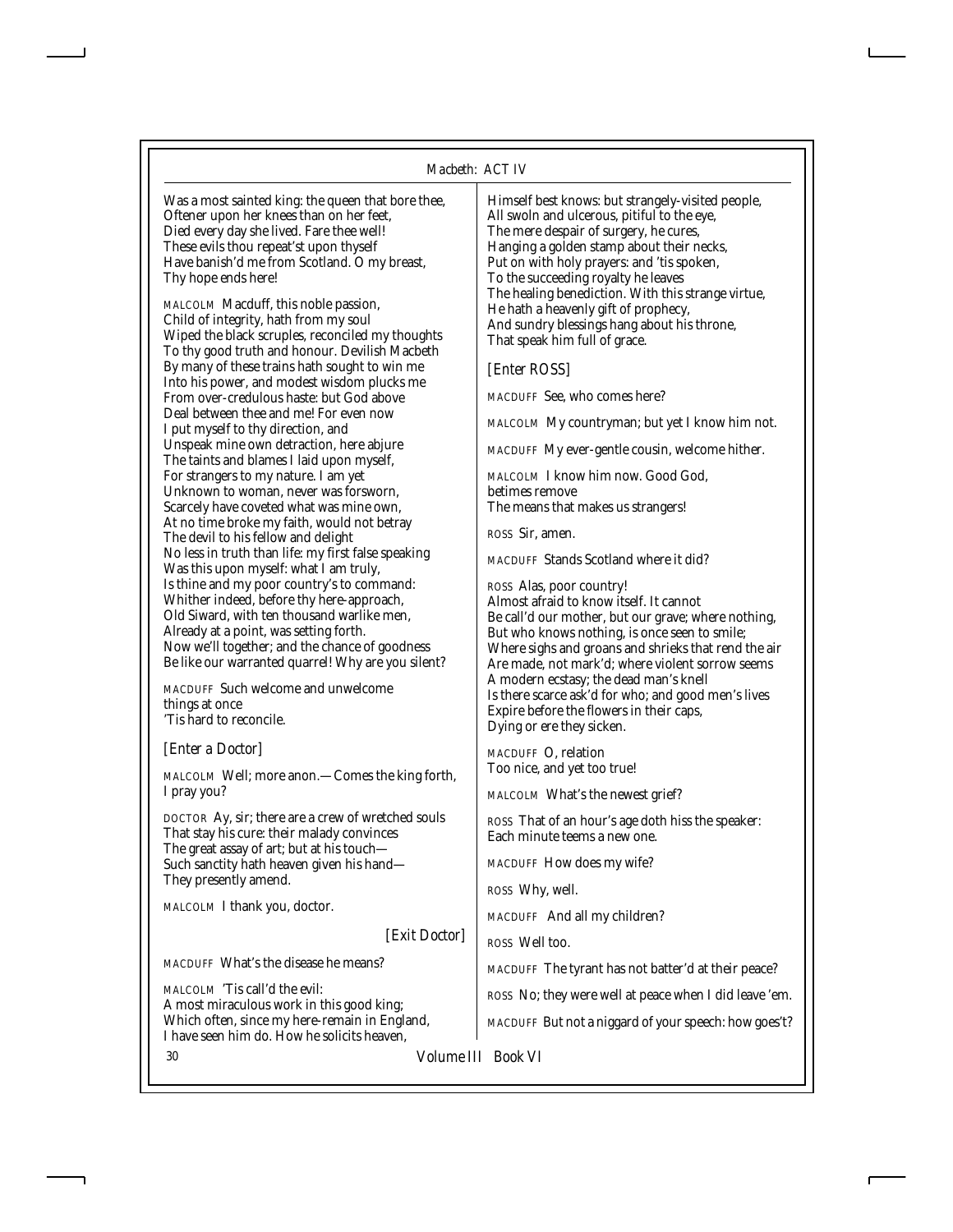*ROSS* When I came hither to transport the tidings, Which I have heavily borne, there ran a rumour Of many worthy fellows that were out; Which was to my belief witness'd the rather, For that I saw the tyrant's power a-foot: Now is the time of help; your eye in Scotland Would create soldiers, make our women fight, To doff their dire distresses.

*MALCOLM* Be't their comfort We are coming thither: gracious England hath Lent us good Siward and ten thousand men; An older and a better soldier none That Christendom gives out.

*ROSS* Would I could answer This comfort with the like! But I have words That would be howl'd out in the desert air, Where hearing should not latch them.

*MACDUFF* What concern they? The general cause? Or is it a fee-grief Due to some single breast?

*ROSS* No mind that's honest But in it shares some woe; though the main part Pertains to you alone.

*MACDUFF* If it be mine, Keep it not from me, quickly let me have it.

*ROSS* Let not your ears despise my tongue for ever, Which shall possess them with the heaviest sound That ever yet they heard.

*MACDUFF* Hum! I guess at it.

*ROSS* Your castle is surprised; your wife and babes Savagely slaughter'd: to relate the manner, Were, on the quarry of these murder'd deer, To add the death of you.

*MALCOLM* Merciful heaven! What, man! Ne'er pull your hat upon your brows; Give sorrow words: the grief that does not speak Whispers the o'er-fraught heart and bids it break.

*MACDUFF* My children too?

*ROSS* Wife, children, servants, all That could be found.

*MACDUFF* And I must be from thence! My wife kill'd too?

*ROSS* I have said.

*MALCOLM* Be comforted: Let's make us medicines of our great revenge, To cure this deadly grief.

*MACDUFF* He has no children. All my pretty ones? Did you say all? O hell-kite! All? What, all my pretty chickens and their dam At one fell swoop?

*MALCOLM* Dispute it like a man.

*MACDUFF* I shall do so; But I must also feel it as a man: I cannot but remember such things were, That were most precious to me. Did heaven look on, And would not take their part? Sinful Macduff, They were all struck for thee! Naught that I am, Not for their own demerits, but for mine, Fell slaughter on their souls. Heaven rest them now!

*MALCOLM* Be this the whetstone of your sword: let grief Convert to anger; blunt not the heart, enrage it.

*MACDUFF* O, I could play the woman with mine eyes And braggart with my tongue! But, gentle heavens, Cut short all intermission; front to front Bring thou this fiend of Scotland and myself; Within my sword's length set him; if he 'scape, Heaven forgive him too!

*MALCOLM* This tune goes manly. Come, go we to the king; our power is ready; Our lack is nothing but our leave; Macbeth Is ripe for shaking, and the powers above Put on their instruments. Receive what cheer you may: The night is long that never finds the day.

*[Exeunt]*

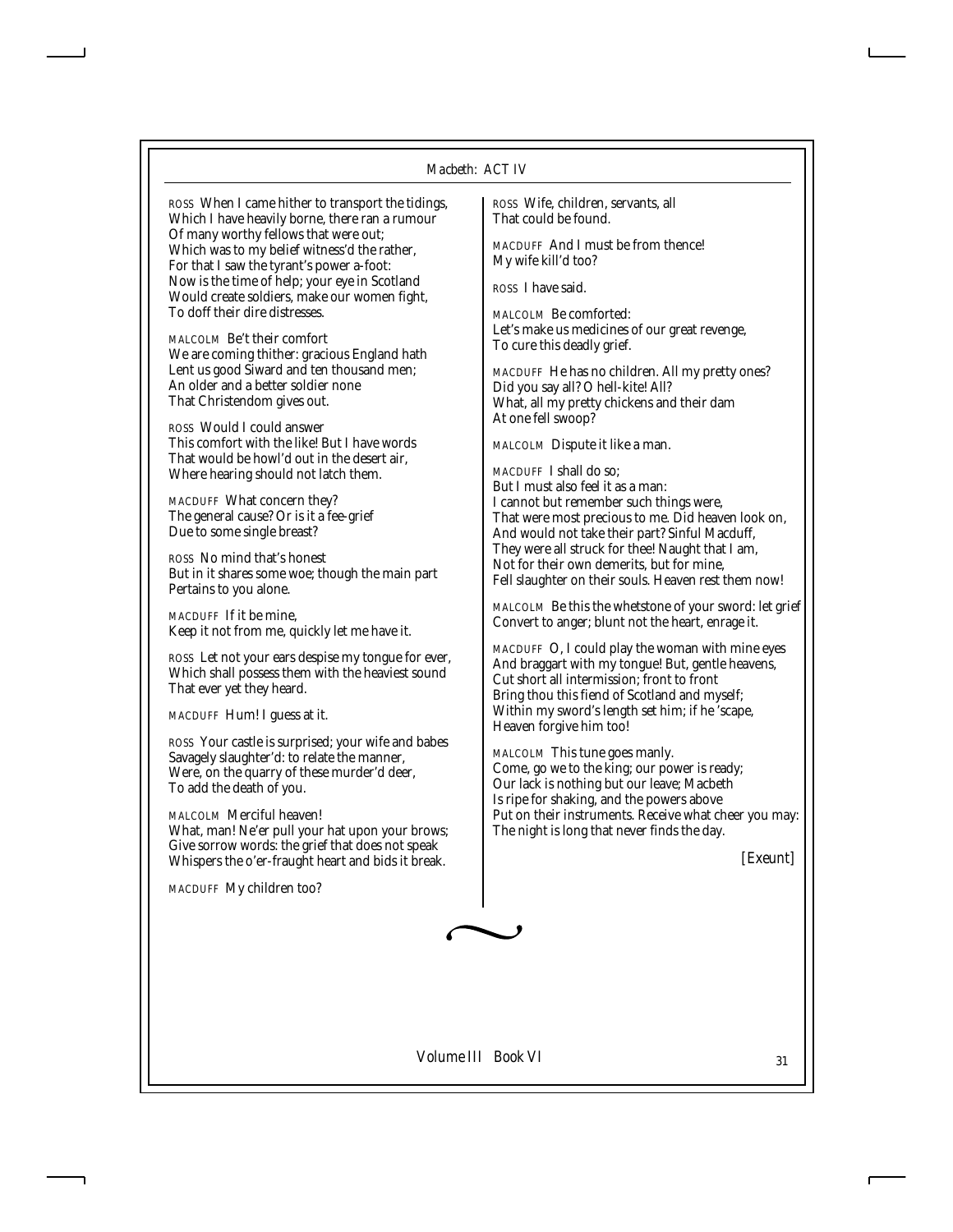## ACT V

## SCENE I *Dunsinane. Ante-room in the castle.*

## *[Enter a Doctor of Physic and a Waiting-Gentlewoman]*

*DOCTOR* I have two nights watched with you, but can perceive no truth in your report. When was it she last walked?

*GENTLEWOMAN* Since his majesty went into the field, I have seen her rise from her bed, throw her night-gown upon her, unlock her closet, take forth paper, fold it, write upon't, read it, afterwards seal it, and again return to bed; yet all this while in a most fast sleep.

*DOCTOR* A great perturbation in nature, to receive at once the benefit of sleep, and do the effects of watching! In this slumbery agitation, besides her walking and other actual performances, what, at any time, have you heard her say?

*GENTLEWOMAN* That, sir, which I will not report after her.

*DOCTOR* You may to me: and 'tis most meet you should.

*GENTLEWOMAN* Neither to you nor any one; having no witness to confirm my speech.

## *[Enter LADY MACBETH, with a taper]*

Lo you, here she comes! This is her very guise; and, upon my life, fast asleep. Observe her; stand close.

*DOCTOR* How came she by that light?

*GENTLEWOMAN* Why, it stood by her: she has light by her continually; 'tis her command.

*DOCTOR* You see, her eyes are open.

*GENTLEWOMAN* Ay, but their sense is shut.

*DOCTOR* What is it she does now? Look, how she rubs her hands.

*GENTLEWOMAN* It is an accustomed action with her, to seem thus washing her hands: I have known her continue in this a quarter of an hour.

*LADY MACBETH* Yet here's a spot.

*DOCTOR* Hark! She speaks: I will set down what comes from her, to satisfy my remembrance the more strongly.

*LADY MACBETH* Out, damned spot! Out, I say!—One: two: why, then, 'tis time to do't.—Hell is murky!—Fie, my lord, fie! A soldier, and afeard? What need we fear who knows it, when none can call our power to account?—Yet who would have thought the old man to have had so much blood in him.

*DOCTOR* Do you mark that?

*LADY MACBETH* The thane of Fife had a wife: where is she now?—What, will these hands ne'er be clean?—No more o' that, my lord, no more o' that: you mar all with this starting.

*DOCTOR* Go to, go to; you have known what you should not.

*GENTLEWOMAN* She has spoke what she should not, I am sure of that: heaven knows what she has known.

*LADY MACBETH* Here's the smell of the blood still: all the perfumes of Arabia will not sweeten this little hand. Oh, oh, oh!

*DOCTOR* What a sigh is there! The heart is sorely charged.

*GENTLEWOMAN* I would not have such a heart in my bosom for the dignity of the whole body.

*DOCTOR* Well, well, well,—

*GENTLEWOMAN* Pray God it be, sir.

*DOCTOR* This disease is beyond my practise: yet I have known those which have walked in their sleep who have died holily in their beds.

*LADY MACBETH* Wash your hands, put on your nightgown; look not so pale.—I tell you yet again, Banquo's buried; he cannot come out on's grave.

*DOCTOR* Even so?

*LADY MACBETH* To bed, to bed! There's knocking at the gate: come, come, come, come, give me your hand.  $\tilde{\text{W}}$ hat's done cannot be undone.—To bed, to bed, to bed!

*[Exit]*

*DOCTOR* Will she go now to bed?

*GENTLEWOMAN* Directly.

*DOCTOR* Foul whisperings are abroad: unnatural deeds Do breed unnatural troubles: infected minds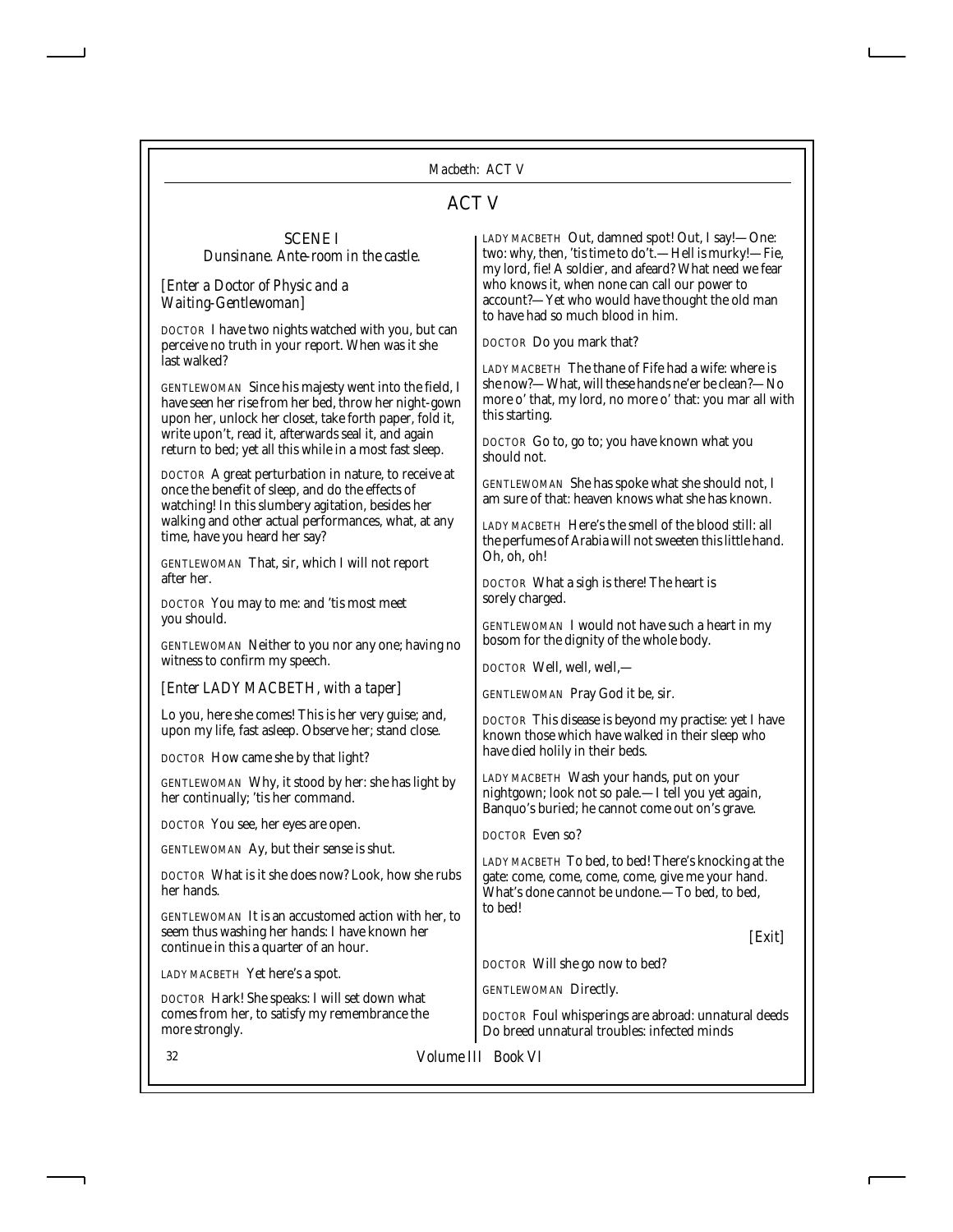#### *Macbeth: ACT V*

To their deaf pillows will discharge their secrets: More needs she the divine than the physician. God, God forgive us all! Look after her; Remove from her the means of all annoyance, And still keep eyes upon her. So, good night: My mind she has mated, and amazed my sight. I think, but dare not speak.

*GENTLEWOMAN* Good night, good doctor.

*[Exeunt]*

#### SCENE II *The country near Dunsinane.*

*[Drum and colours. Enter MENTEITH, CAITH-NESS, ANGUS, LENNOX, and Soldiers]*

*MENTEITH* The English power is near, led on by Malcolm, His uncle Siward and the good Macduff: Revenges burn in them; for their dear causes Would to the bleeding and the grim alarm Excite the mortified man.

*ANGUS* Near Birnam wood Shall we well meet them; that way are they coming.

*CAITHNESS* Who knows if Donalbain be with his brother?

*LENNOX* For certain, sir, he is not: I have a file Of all the gentry: there is Siward's son, And many unrough youths that even now Protest their first of manhood.

*MENTEITH* What does the tyrant?

*CAITHNESS* Great Dunsinane he strongly fortifies: Some say he's mad; others that lesser hate him Do call it valiant fury: but, for certain, He cannot buckle his distemper'd cause Within the belt of rule.

*ANGUS* Now does he feel His secret murders sticking on his hands; Now minutely revolts upbraid his faith-breach; Those he commands move only in command, Nothing in love: now does he feel his title Hang loose about him, like a giant's robe Upon a dwarfish thief.

*MENTEITH* Who then shall blame His pester'd senses to recoil and start, When all that is within him does condemn Itself for being there?

*CAITHNESS* Well, march we on, To give obedience where 'tis truly owed: Meet we the medicine of the sickly weal, And with him pour we in our country's purge Each drop of us.

*LENNOX* Or so much as it needs, To dew the sovereign flower and drown the weeds. Make we our march towards Birnam.

*[Exeunt, marching]*

SCENE III *Dunsinane. A room in the castle.*

### *[Enter MACBETH, Doctor, and Attendants]*

*MACBETH* Bring me no more reports; let them fly all: Till Birnam wood remove to Dunsinane, I cannot taint with fear. What's the boy Malcolm? Was he not born of woman? The spirits that know All mortal consequences have pronounced me thus: "Fear not, Macbeth; no man that's born of woman Shall e'er have power upon thee." Then fly, false thanes,

And mingle with the English epicures: The mind I sway by and the heart I bear Shall never sag with doubt nor shake with fear.

#### *[Enter a Servant]*

The devil damn thee black, thou cream-faced loon! Where got'st thou that goose look?

*SERVANT* There is ten thousand—

*MACBETH* Geese, villain!

*SERVANT* Soldiers, sir.

*MACBETH* Go prick thy face, and over-red thy fear, Thou lily-liver'd boy. What soldiers, patch? Death of thy soul! Those linen cheeks of thine Are counsellors to fear. What soldiers, whey-face?

*SERVANT* The English force, so please you.

*MACBETH* Take thy face hence.

## *[Exit Servant]*

Seyton!—I am sick at heart, When I behold—Seyton, I say!—This push Will cheer me ever, or disseat me now. I have lived long enough: my way of life Is fall'n into the sear, the yellow leaf; And that which should accompany old age,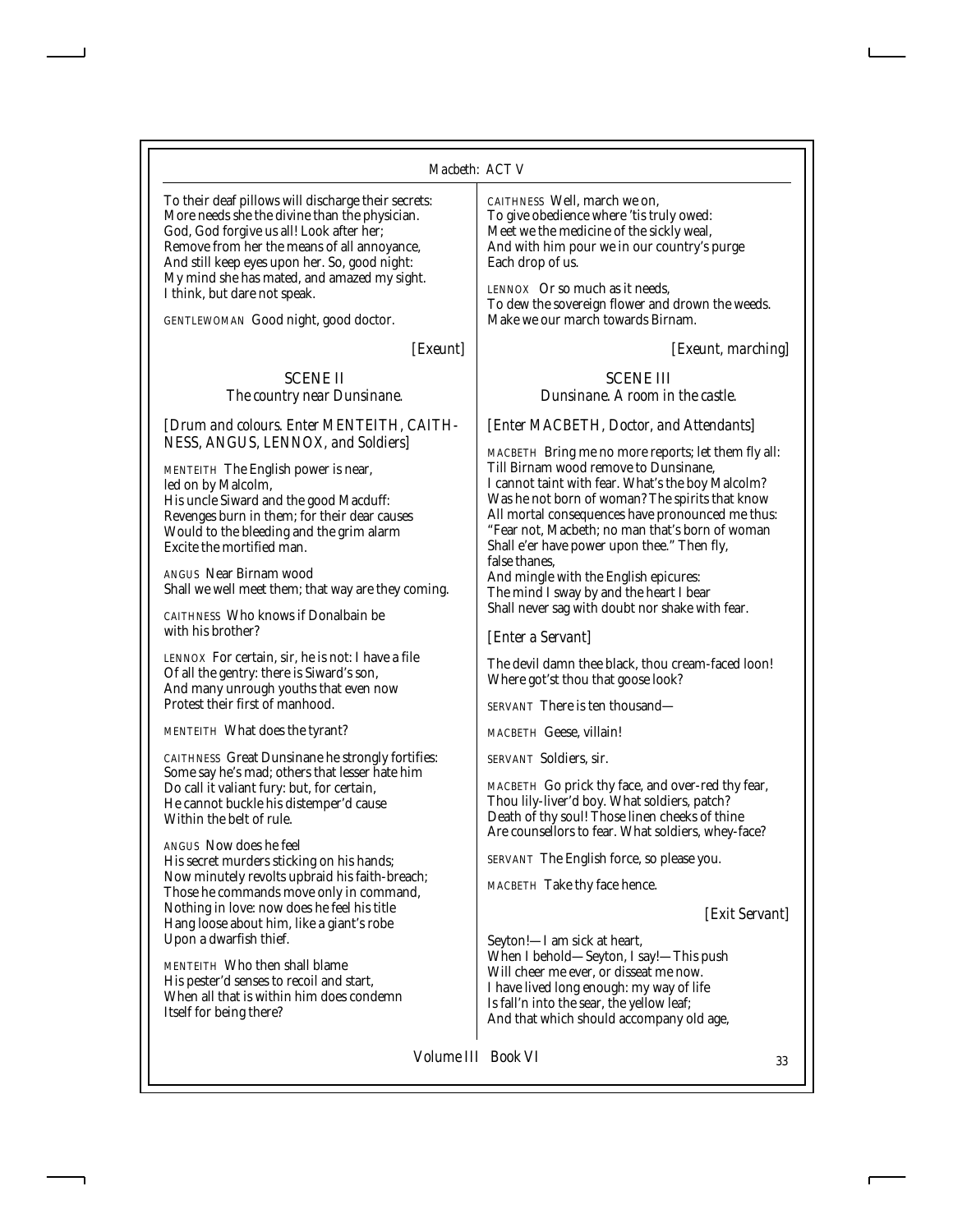As honour, love, obedience, troops of friends, I must not look to have; but, in their stead, Curses, not loud but deep, mouth-honour, breath, Which the poor heart would fain deny, and dare not. Seyton!

*[Enter SEYTON]*

*SEYTON* What is your gracious pleasure?

*MACBETH* What news more?

*SEYTON* All is confirm'd, my lord, which was reported.

*MACBETH* I'll fight till from my bones my flesh be hack'd. Give me my armour.

*SEYTON* 'Tis not needed yet.

*MACBETH* I'll put it on. Send out more horses; skirr the country round; Hang those that talk of fear. Give me mine armour. How does your patient, doctor?

*DOCTOR* Not so sick, my lord, As she is troubled with thick coming fancies, That keep her from her rest.

*MACBETH* Cure her of that. Canst thou not minister to a mind diseased, Pluck from the memory a rooted sorrow, Raze out the written troubles of the brain And with some sweet oblivious antidote Cleanse the stuff'd bosom of that perilous stuff Which weighs upon the heart?

*DOCTOR* Therein the patient Must minister to himself.

*MACBETH* Throw physic to the dogs; I'll none of it. Come, put mine armour on; give me my staff. Seyton, send out. Doctor, the thanes fly from me. Come, sir, dispatch. If thou couldst, doctor, cast The water of my land, find her disease, And purge it to a sound and pristine health, I would applaud thee to the very echo, That should applaud again.—Pull't off, I say.— What rhubarb, cyme, or what purgative drug, Would scour these English hence? Hear'st thou of them?

*DOCTOR* Ay, my good lord; your royal preparation Makes us hear something.

*MACBETH* Bring it after me. I will not be afraid of death and bane, Till Birnam forest come to Dunsinane.

Doctor *[Aside]* Were I from Dunsinane away and clear, Profit again should hardly draw me here.

*[Exeunt]*

#### SCENE IV *Country near Birnam wood.*

*[Drum and colours. Enter MALCOLM, SIWARD and YOUNG SIWARD, MACDUFF, MENTEITH,CAITHNESS, ANGUS, LENNOX, ROSS, and Soldiers, marching]*

*MALCOLM* Cousins, I hope the days are near at hand That chambers will be safe.

*MENTEITH* We doubt it nothing.

*SIWARD* What wood is this before us?

*MENTEITH* The wood of Birnam.

*MALCOLM* Let every soldier hew him down a bough And bear't before him: thereby shall we shadow The numbers of our host and make discovery Err in report of us.

*SOLDIERS* It shall be done.

*SIWARD* We learn no other but the confident tyrant Keeps still in Dunsinane, and will endure Our setting down before 't.

*MALCOLM* 'Tis his main hope: For where there is advantage to be given, Both more and less have given him the revolt, And none serve with him but constrained things Whose hearts are absent too.

*MACDUFF* Let our just censures Attend the true event, and put we on Industrious soldiership.

*SIWARD* The time approaches That will with due decision make us know What we shall say we have and what we owe. Thoughts speculative their unsure hopes relate, But certain issue strokes must arbitrate: Towards which advance the war.

*[Exeunt, marching]*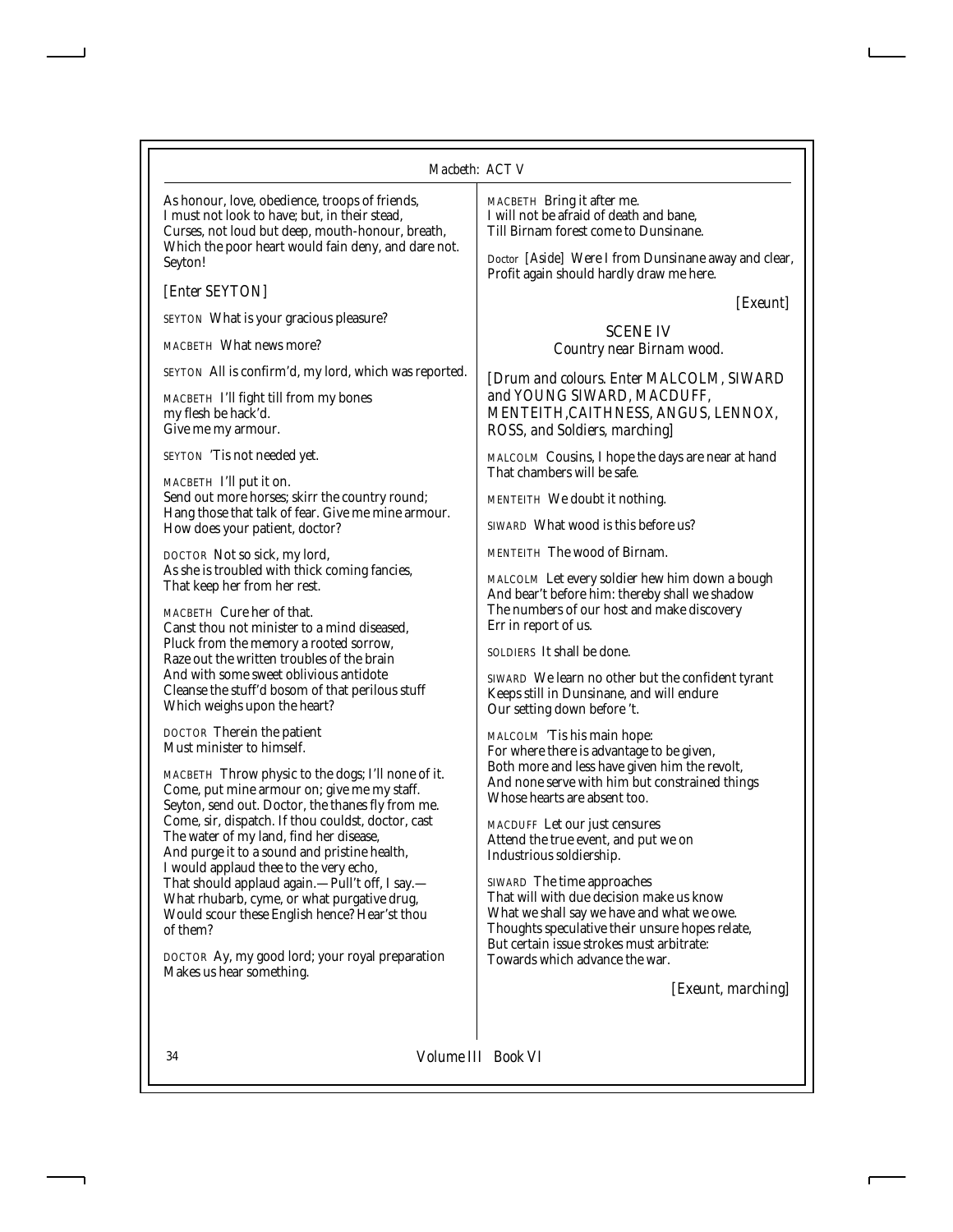| Macbeth: ACTV                                                                                                                                                                                                                                                                                                                                                                                                              |                                                                                                                                                                                                                                                                                                                                                                                                                                                                                                                                                                                                               |  |
|----------------------------------------------------------------------------------------------------------------------------------------------------------------------------------------------------------------------------------------------------------------------------------------------------------------------------------------------------------------------------------------------------------------------------|---------------------------------------------------------------------------------------------------------------------------------------------------------------------------------------------------------------------------------------------------------------------------------------------------------------------------------------------------------------------------------------------------------------------------------------------------------------------------------------------------------------------------------------------------------------------------------------------------------------|--|
| <b>SCENE V</b><br>Dunsinane. Within the castle.                                                                                                                                                                                                                                                                                                                                                                            | MACBETH Well, say, sir.<br>MESSENGER As I did stand my watch upon the hill,                                                                                                                                                                                                                                                                                                                                                                                                                                                                                                                                   |  |
| [Enter MACBETH, SEYTON, and Soldiers, with<br>drum and colours]                                                                                                                                                                                                                                                                                                                                                            | I look'd toward Birnam, and anon, methought,<br>The wood began to move.                                                                                                                                                                                                                                                                                                                                                                                                                                                                                                                                       |  |
| MACBETH Hang out our banners on the outward walls;<br>The cry is still "They come:" our castle's strength<br>Will laugh a siege to scorn: here let them lie<br>Till famine and the ague eat them up:<br>Were they not forced with those that should be ours,<br>We might have met them dareful, beard to beard,                                                                                                            | <b>MACBETH</b> Liar and slave!<br>MESSENGER Let me endure your wrath, if't be not so:<br>Within this three mile may you see it coming;<br>I say, a moving grove.<br>MACBETH If thou speak'st false,                                                                                                                                                                                                                                                                                                                                                                                                           |  |
| And beat them backward home.<br>[A cry of women within]                                                                                                                                                                                                                                                                                                                                                                    | Upon the next tree shalt thou hang alive,<br>Till famine cling thee: if thy speech be sooth,<br>I care not if thou dost for me as much.                                                                                                                                                                                                                                                                                                                                                                                                                                                                       |  |
| What is that noise?                                                                                                                                                                                                                                                                                                                                                                                                        | I pull in resolution, and begin<br>To doubt the equivocation of the fiend                                                                                                                                                                                                                                                                                                                                                                                                                                                                                                                                     |  |
| SEYTON It is the cry of women, my good lord.<br> Exit                                                                                                                                                                                                                                                                                                                                                                      | That lies like truth: "Fear not, till Birnam wood<br>Do come to Dunsinane": and now a wood<br>Comes toward Dunsinane. Arm, arm, and out!                                                                                                                                                                                                                                                                                                                                                                                                                                                                      |  |
| MACBETH I have almost forgot the taste of fears;<br>The time has been, my senses would have cool'd<br>To hear a night-shriek; and my fell of hair<br>Would at a dismal treatise rouse and stir<br>As life were in't: I have supp'd full with horrors;<br>Direness, familiar to my slaughterous thoughts<br>Cannot once start me.                                                                                           | If this which he avouches does appear,<br>There is nor flying hence nor tarrying here.<br>I gin to be aweary of the sun,<br>And wish the estate o' the world were now undone.<br>Ring the alarum-bell! Blow, wind! Come, wrack!<br>At least we'll die with harness on our back.<br>[Exeunt]                                                                                                                                                                                                                                                                                                                   |  |
| [Re-enter SEYTON]                                                                                                                                                                                                                                                                                                                                                                                                          | <b>SCENE VI</b><br>Dunsinane. Before the castle.                                                                                                                                                                                                                                                                                                                                                                                                                                                                                                                                                              |  |
| Wherefore was that cry?<br>SEYTON The queen, my lord, is dead.                                                                                                                                                                                                                                                                                                                                                             | [Drum and colours. Enter MALCOLM, SIWARD,<br>MACDUFF, and their Army, with boughs]                                                                                                                                                                                                                                                                                                                                                                                                                                                                                                                            |  |
| MACBETH She should have died hereafter;<br>There would have been a time for such a word.<br>To-morrow, and to-morrow, and to-morrow,<br>Creeps in this petty pace from day to day<br>To the last syllable of recorded time,<br>And all our yesterdays have lighted fools<br>The way to dusty death. Out, out, brief candle!<br>Life's but a walking shadow, a poor player<br>That struts and frets his hour upon the stage | MALCOLM Now near enough: your leafy screens<br>throw down.<br>And show like those you are. You, worthy uncle,<br>Shall, with my cousin, your right-noble son,<br>Lead our first battle: worthy Macduff and we<br>Shall take upon's what else remains to do,<br>According to our order.<br>$\frac{1}{2}$ $\frac{1}{2}$ $\frac{1}{2}$ $\frac{1}{2}$ $\frac{1}{2}$ $\frac{1}{2}$ $\frac{1}{2}$ $\frac{1}{2}$ $\frac{1}{2}$ $\frac{1}{2}$ $\frac{1}{2}$ $\frac{1}{2}$ $\frac{1}{2}$ $\frac{1}{2}$ $\frac{1}{2}$ $\frac{1}{2}$ $\frac{1}{2}$ $\frac{1}{2}$ $\frac{1}{2}$ $\frac{1}{2}$ $\frac{1}{2}$ $\frac{1}{2}$ |  |

*SIWARD* Fare you well. Do we but find the tyrant's power to-night, Let us be beaten, if we cannot fight.

*MACDUFF* Make all our trumpets speak; give them all breath, Those clamorous harbingers of blood and death.

*[Exeunt]*

*Volume III Book VI* 35

And then is heard no more: it is a tale Told by an idiot, full of sound and fury,

Thou comest to use thy tongue; thy story quickly.

Signifying nothing.

*[Enter a Messenger]*

*MESSENGER* Gracious my lord, I should report that which I say I saw,

But know not how to do it.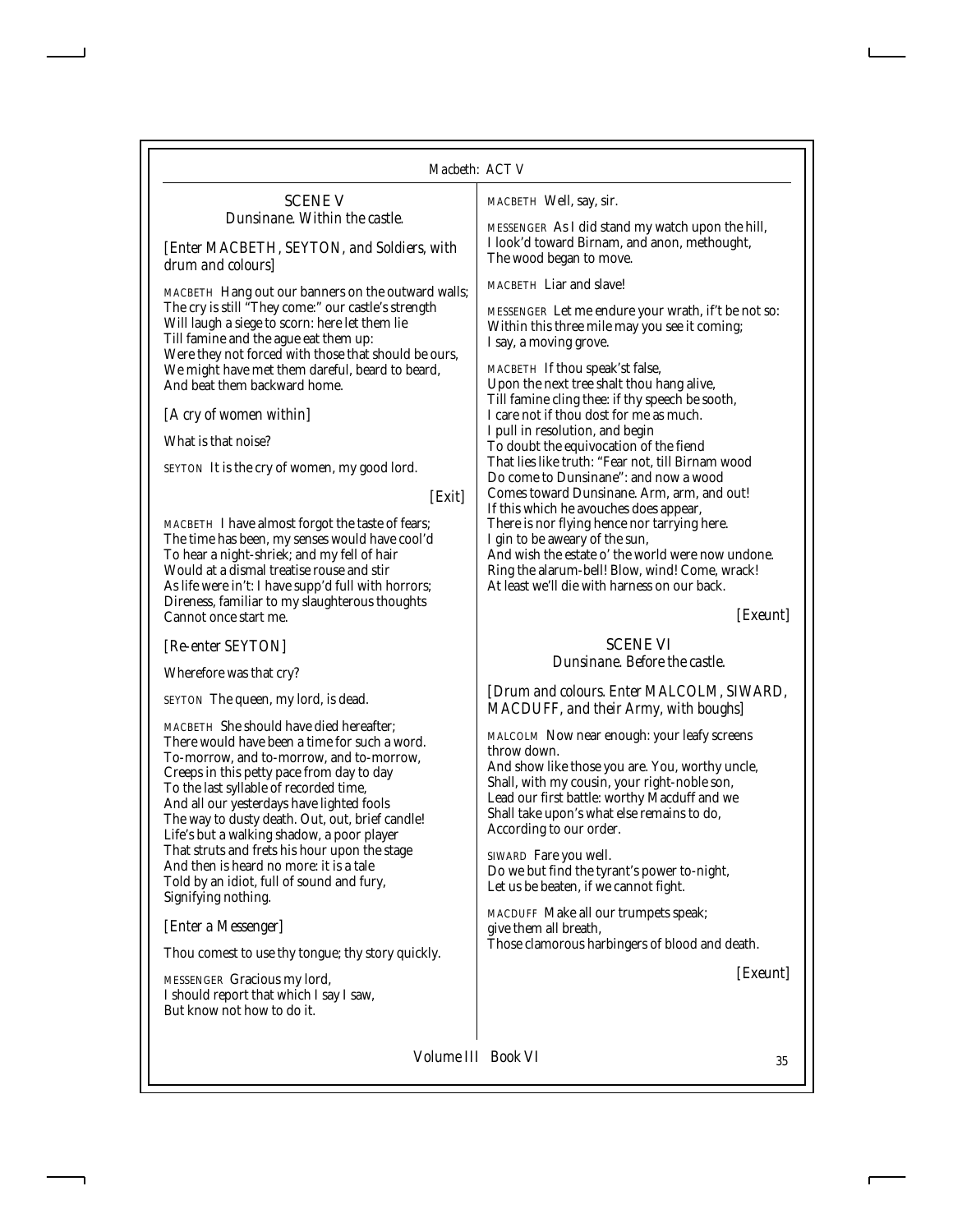## SCENE VII *Another part of the field.*

*[Alarums. Enter MACBETH]*

*MACBETH* They have tied me to a stake; I cannot fly, But, bear-like, I must fight the course. What's he That was not born of woman? Such a one Am I to fear, or none.

## *[Enter YOUNG SIWARD]*

*YOUNG SIWARD* What is thy name?

*MACBETH* Thou'lt be afraid to hear it.

*YOUNG SIWARD* No; though thou call'st thyself a hotter name Than any is in hell.

*MACBETH* My name's Macbeth.

*YOUNG SIWARD* The devil himself could not pronounce a title More hateful to mine ear.

*MACBETH* No, nor more fearful.

*YOUNG SIWARD* Thou liest, abhorred tyrant; with my sword I'll prove the lie thou speak'st.

## *[They fight and YOUNG SIWARD is slain]*

*MACBETH* Thou wast born of woman But swords I smile at, weapons laugh to scorn, Brandish'd by man that's of a woman born.

## *[Exit]*

## *[Alarums. Enter MACDUFF]*

*MACDUFF* That way the noise is. Tyrant, show thy face! If thou be'st slain and with no stroke of mine, My wife and children's ghosts will haunt me still. I cannot strike at wretched kerns, whose arms Are hired to bear their staves: either thou, Macbeth, Or else my sword with an unbatter'd edge I sheathe again undeeded. There thou shouldst be; By this great clatter, one of greatest note Seems bruited. Let me find him, fortune! And more I beg not.

*[Exit. Alarums]*

*[Enter MALCOLM and SIWARD]*

*SIWARD* This way, my lord; the castle's gently render'd: The tyrant's people on both sides do fight; The noble thanes do bravely in the war; The day almost itself professes yours, And little is to do.

*MALCOLM* We have met with foes That strike beside us.

*SIWARD* Enter, sir, the castle.

*[Exeunt. Alarums]*

#### SCENE VIII *Another part of the field.*

## *[Enter MACBETH]*

*MACBETH* Why should I play the Roman fool, and die On mine own sword? Whiles I see lives, the gashes Do better upon them.

*[Enter MACDUFF]*

*MACDUFF* Turn, hell-hound, turn!

*MACBETH* Of all men else I have avoided thee: But get thee back; my soul is too much charged With blood of thine already.

*MACDUFF* I have no words: My voice is in my sword: thou bloodier villain Than terms can give thee out!

## *[They fight]*

*MACBETH* Thou losest labour: As easy mayst thou the intrenchant air With thy keen sword impress as make me bleed: Let fall thy blade on vulnerable crests; I bear a charmed life, which must not yield, To one of woman born.

*MACDUFF* Despair thy charm; And let the angel whom thou still hast served Tell thee, Macduff was from his mother's womb Untimely ripp'd.

*MACBETH* Accursed be that tongue that tells me so, For it hath cow'd my better part of man! And be these juggling fiends no more believed, That palter with us in a double sense; That keep the word of promise to our ear, And break it to our hope. I'll not fight with thee.

*MACDUFF* Then yield thee, coward, And live to be the show and gaze o' the time: